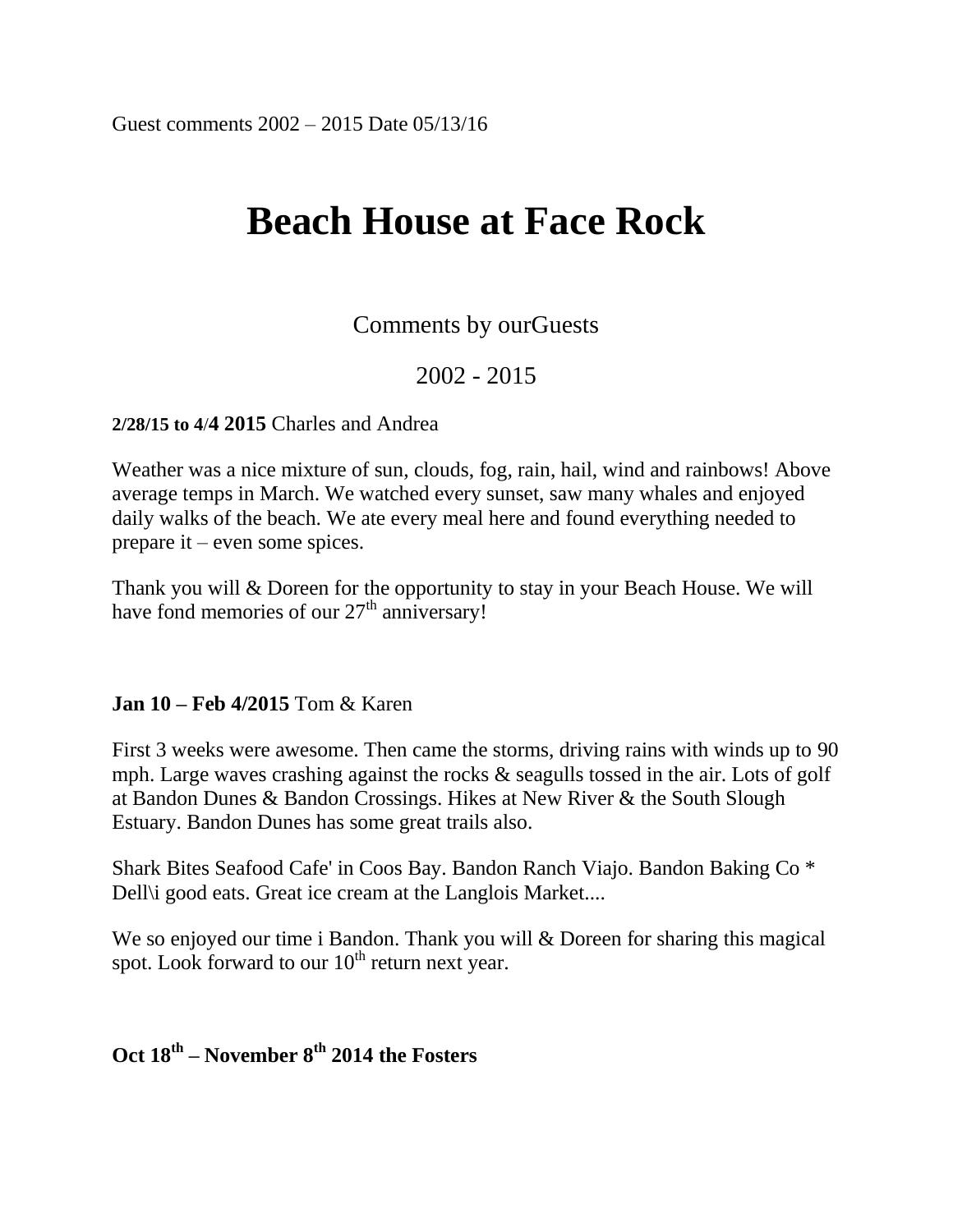Very rainy & warm. Just a few sunny days. Walking on the beach with a (-) tide. Mussels wonderful. Nice it is OK to gather them. Crabbing not as good. Too much fresh water so the locals say. Farmers Market is a wonderful spot. Wonderful fresh fish at the fish market.

Great restaurants: Blue Pacific Pacific our favorite lunch spot. Great fish menu at the Wheel House and the Edgewater is a great spot for dinner.

This is our  $8<sup>th</sup>$  or  $10<sup>th</sup>$  year in Bandon & one of the many hears at the Beach House. View .. Fantastic! Our 52<sup>nd</sup> year for being together. Hard to believe! We are from such a dry area, we actually enjoy the rains. That didn't hold us back at all. Do love walking the beach  $&$  watching the different waves!

# **Oct 18th – 25th 2014 Jeff & Deb**

Beautiful sunny, chilly, rainy, 50's -60's and one really excellent rain storm. We could barely tell the difference between the sea and sky! We took a trip to the Redwoods on a drizzly day and we are so glad we did – Unbelievable! We love Bullard's Beach – long stretch of sand! The dunes were amazing. Coming from the corn fields in MN, we were amazed at the rocks – ocean -the beached. Se loved the coast.

**Great restaurants:** Best chowder at Bandon Fish Market – good and ample portions for breakfast at Minute Cafe – The wheelhouse was a pleasant dinner surprise – We ate VERY well and as much fish and seafood as we could.

Our visit was a celebration of our  $40<sup>th</sup>$  anniversary and we loved every moment. Having this little home as our anchor to return to helped to make our visit especially comfortable. Thank you very much !! We hope to return to Oregon's wonderful, awesome coast.

### **9/6-13 / 2014 Pete & Karen pf Claskanie. OR**

Weather was foggy upon arrival but sunny and spectacular Monday – Saturday. Beautiful!!! it was perfectly calm all of Friday. This was our kind of visit and after a busy summer, planned to simply enjoy this great spot. We spent the entire week in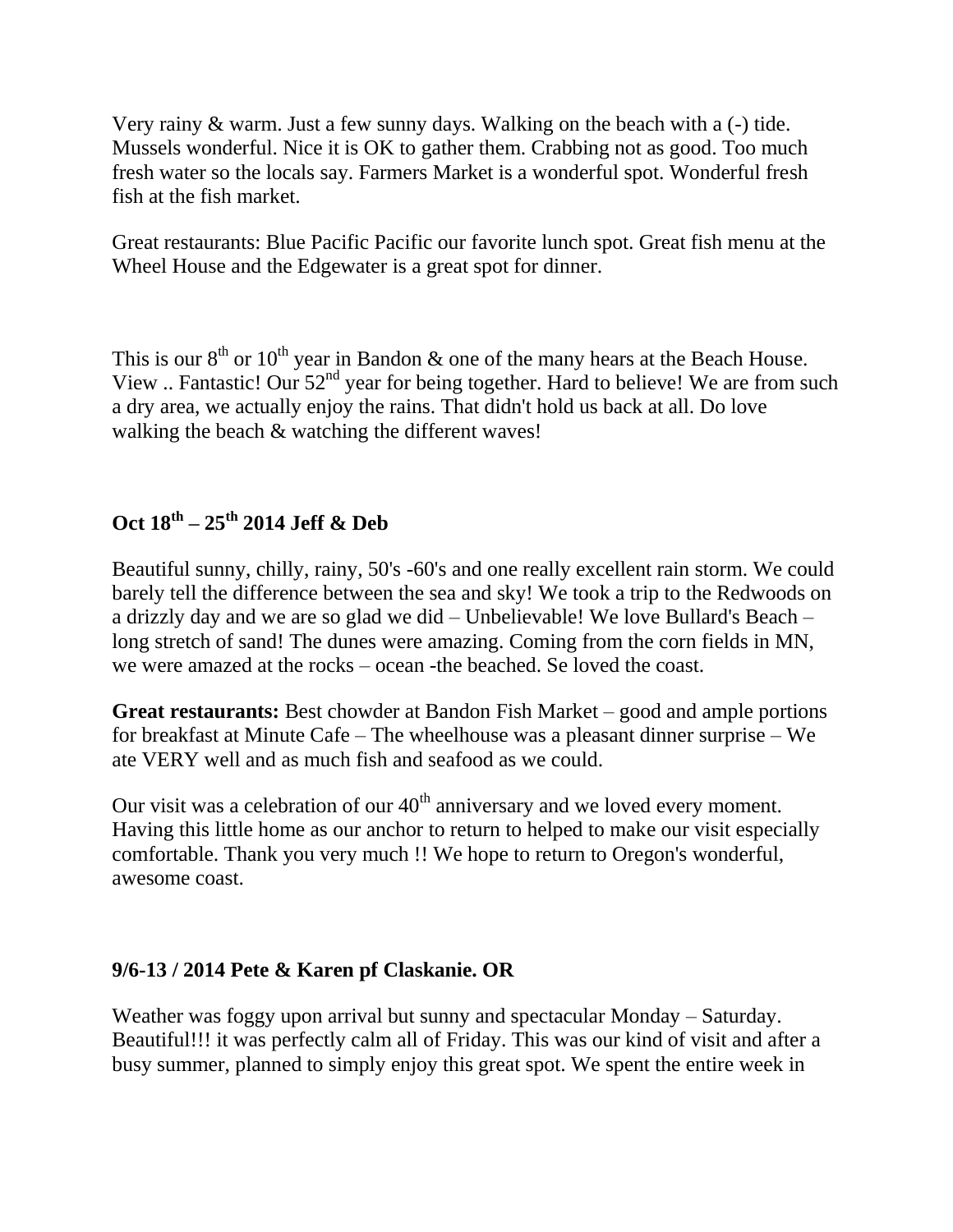Bandon, walked on the beach, took countless pix, enjoyed a few meals "out", simply loved this perfect get away.

**Great restaurants:** Face Rock Creamery is great! We had fabulous halibut at Allorio's on Sunday, our  $40^{th}$  anniversary  $\sim$  ate at Tony's Crab Shack & Bandon Fish Market, Both casual dining, good chowder & fish market.

This was a sentimental time, especially celebrating our 40 years of marriage. Truly feel blessed!! I have diabetes, so am very fortunate to have good health & very supportive husband  $\&$  a large and loving family!! while here we received a call while down on the beach and heard our brand-new grandson cry, moments after his birth in the Midwest. What a thrill to hear that beautiful found for the  $33<sup>rd</sup>$  time! Yes, 18 grandsons, 15 great grand daughters!!

### **8/2 – 9/12 2014 Family from Sonoma County, CA.**

Started the week foggy and cool (mid  $50's - 60's$ ) buy ended sunny & warm – never hit 70'pretty windy to. Crabbing on the pier (Tony's Crab Shack makes it very easy!), Blueberry picking, Wildlife Safari was amazing! Lighthouse at Coquille is beautiful, hiking at shore acres was beautiful! Walking the beach at low tide is cool – kids love running up and down the huge sand dunes and climbing thru the caves. Amazing!

**Great restaurants:** the creamery at Face Rock is **impressive -** The Station House is less impressive! Edge Waters was great as were most other places in Old Town.

What a wonderful, quaint home! We all felt very comfortable and "at home" here. We are sorry to be leaving. This is our first trip to Bandon and Oregon – we will definitely come back! This is a wonderful place for a wholesome family vacation! Thank you thank you thank you.

**7/26 – 8/2/ 2014 The Arnot Family Sometimes** cloudy with fog and a few days of glorious sunshine which made for good sunsets. Walking and playing on the beach, kite flying, games & hot chocolate in the evenings. We also went berry picking and enjoyed seafood chowder and ice cream at the creamery. We ventured out to the South Slough and had and unexpected encounter with some wildlife!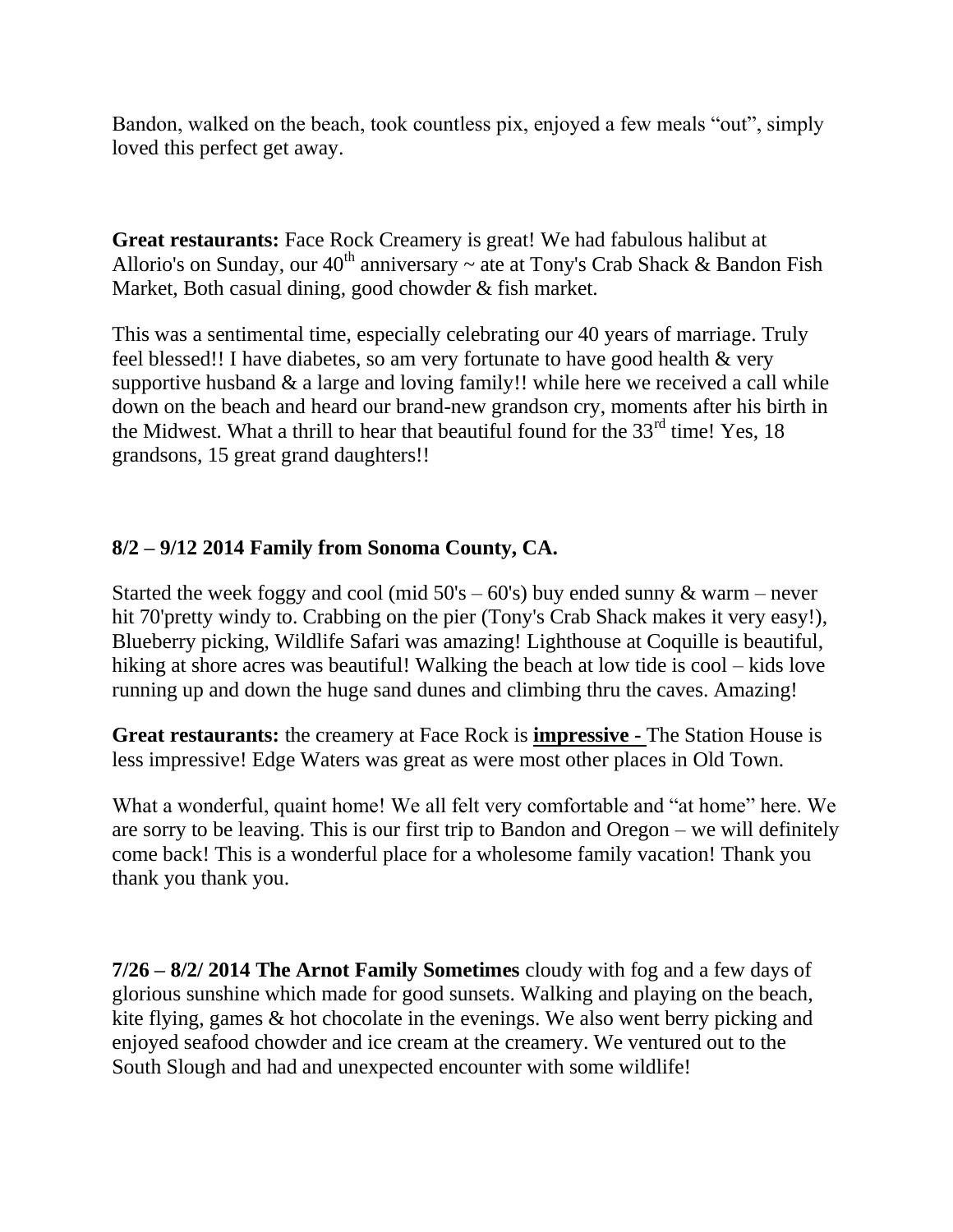#### **Great restaurants:** Face Rock Creamery

We loved spending time in this great beach house and letting the kids experience the southern coast of Oregon. It was a great time.

### **7/19 – 7-26/14 Deb and Pam**

Foggy mornings but lovely & sunny by noon!!

Shopping – check out Truffles – lovely shop!! farmers Market nice to check out food and crafts. Beach walks, sunsets, little bunny in the front yard (cute!!)

**Great restaurants:** Wheelhouse always good, Ray's does a barbecue tri-tip roast that is excellent.

We have been visiting this charming home by the sea for twenty seven years and always enjoy our peaceful stay here.

**07/12-19/14 The Hortons** Windy and foggy while the valley was 100+f! Then cool and sunny! Night walks. Cozy fires. Amazing snacks & drinks. Naps! Trying to fly a kite (too windy). Hitting golf balls while walking the beach. Lots of reading.

**Great restaurants:** Beau coups Seafood!

We have been coming here since before we had children. We always have a great time. This time our son had to leave early to go climb a mountain in Washington. Our daughter hat to take off to attend a wedding. But we were all home for a while. Every moment is special and we appreciate each moment even more, each time w visit this place.

### **7/3-7/12/2014 Connie, Christy and Jessica**

**The weather was: Beautiful lows 70's high 60' Sunny (happy face).**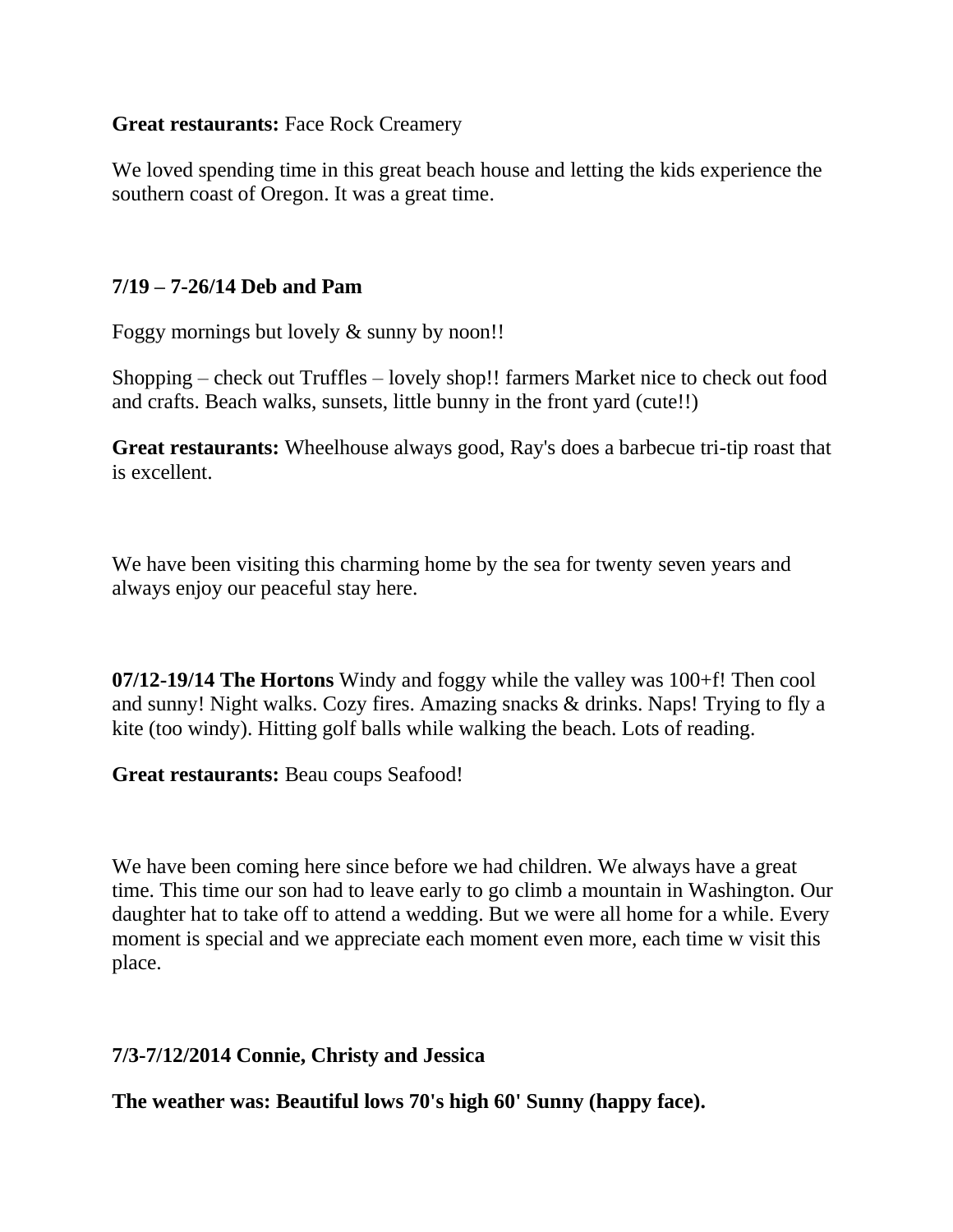#### **Fog most evenings (windy 3 days) no rain.**

**Our favorite adventures:** crabbing @ docks, High tide & Beach combing @ jetty, walking from Face Rock all way to Table Rock, Seals @ Elephant Rock, playing games @ night and relaxing with the view of Face Rock.

**Great restaurants we discovered:** Tony's Crab Shack – crab cakes \* Bandon Fish Market – **Pacific** Cod & Calamari \* Fish tacos. \* Bait Shop – Fried oyster sandwich.

**Other thoughts to share:** Our  $2^{nd}$  year here Love the beach  $\&$  Bandon!! brings peace and memories, many moments of laughter & new adventures! Till next time.... Our home away from Home!!

# **6-15 - 6-21/2014: Rae Ann, Trisha & Mary Ann**

**The weather was:** Beautiful\*\* light rain at night, Temp  $60^*$  - 70's. Little windy. I am from Whitefish Mont. Found out that they had snow at home. They had to close hiking in Glacer Park becuz of the snow! So glad I was here!!

**Our favorite adventures:** Going to Old Town, shopping, enjoying the restaurants. This was are sister vacation, one middle sister celebrated her  $60<sup>th</sup>$  birthday here. What a joy we could all be together for this. Just relaxing in this home. how cosey, very comforting, peaceful, such a perfect vacation, wish we didn't have to go home, could stay for ever!

**Great restaurants:** Fish & chips were yummy! Clams, shrimp & crab legs YUM YUM!

**Other thoughts:** So glad we were able to stay here! Big sister Mary Ann, made this so wonderfully special for us! We will never forget this special magical, place! Hope to be here next year! For more precious memories we'll never ever forget this. Thank you for sharing your **home .**

### **May 22 – 30 2014. Larry and Anne**

The weather was. Beautiful – sunny every day, windy the last 2 days.

**Our favorite adventures.** Hiking and agate hunting at Sixes, beach walks at home and at Bullards Beach. Golfing at Bandon Crossings is always great. The best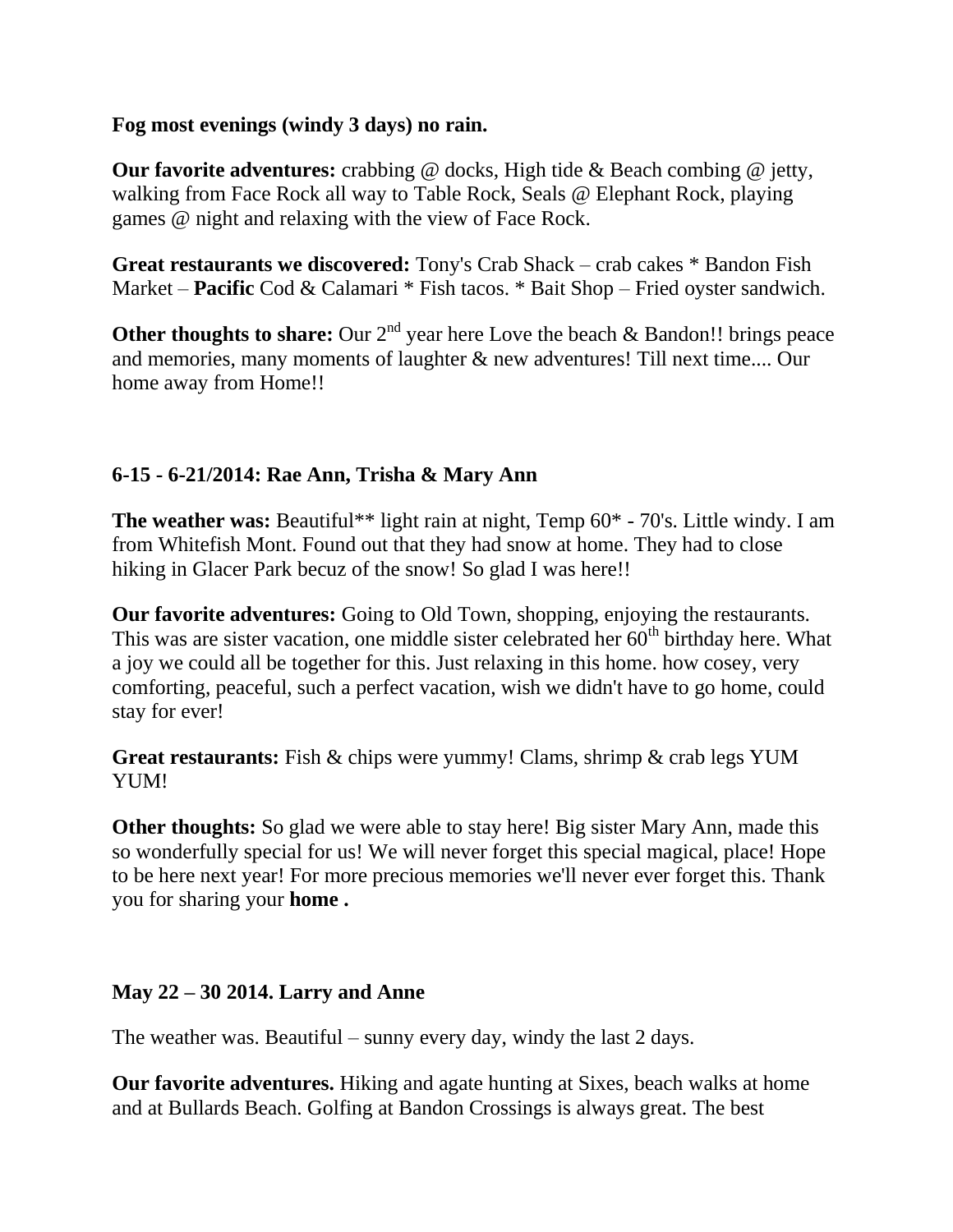adventure of all was getting to see the new harbor seal pups – already swimming with their moms.

**Great restaurants we discovered**. Coastal mist chocolates – the drinking chocolate is incredible.

**Other thoughts to share**. We always have such a perfect vacation here- your house is so comforting and peaceful. Wish we could stay loner! We'll be back next year for sure!

# **March 8-15, 2014 Jo & Odis**

**The weather was.** Great sunny +60's some days no wind, today drizzle\* crashing wave & wind, misty fog – the many moods of Bandon.

**Our favorite adventures.** We found Machu Pichu between Gold Beach and Port Orford. Incredible views of haystacks (rocks) from above and behind, watching the ocean crash into them from a unique ocean view. Poseidon's (sp?) mares were stampeding, manes + tails flying fiercely. In honor of my  $60<sup>th</sup>$  birthday, and warm weather, waded into the ocean. It does beckon unexpectedly baptized, tug of war between sea and shore, finally established land mammal evolutionary niche. Beguiling, but beware, thrilling!

**Great restaurants we discovered.** Langlois Market grass few beef burgers+Great bacon. Tony's fish tacos. Birthday dinner at Bandon Dunes was excellent.

**Other thoughts to share.** Dear Doreen and Will, I chose your lovely home to enter a new decade, 60 today. You left treats and a birthday balloon for me, to greet our arrival yesterday. The day before I was walking on the dunes of Cape Kisande and saw a balloon float out to sea. I thought my angel family dear departed as I watched the balloon float higher into their realm, sensing we were having a little birthday celebration. No one ever gave me a birthday balloon before, so your gift was a little miracle. My family and I thank you for bringing a wish into reality. The balloon is a small symbol of the dreams you make real for all of us, you share this home with. Thank you!

### **Feb 22-28 2014 Will & Kate.**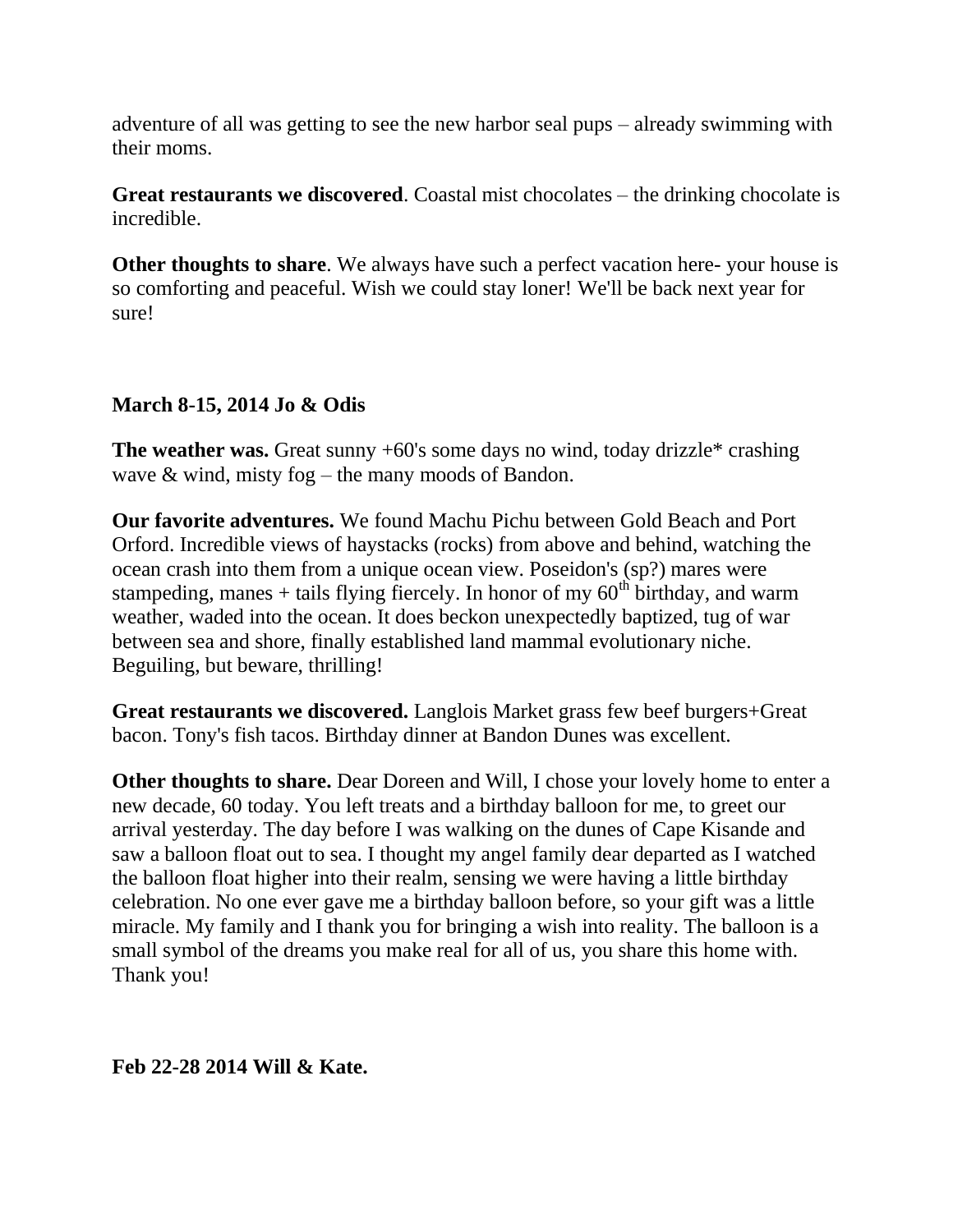**The weather was.** Beautiful sunny warm on Sat, then a little cloudy & windy most great **weather this time.** A few bouts of rain here and there.

**Our favorite adventures.** Walk both north & south on the beach, up the stairs, hike up humbug mountain, golfing @ Bandon Crossings, golf @ sunset Bay Golf course in Charleston, shopping downtown, riding bicycles

**Great restaurants we discovered.** The Station – Morocan salad!!

**Other thoughts to share.** We love this place. Each time we come we find more things to explore.

# **Feb 15-18, 2014 Lucy, Florence & Margaret**

**Our favorite adventures. Misty** Meadows cranberry house. Face rock creamery. Walking around Old Town, We don't do much adventurous stuff cause we like to stay in and WATCH the ocean.

Pizza cafe (with the big blue sign) great fish n'chips, lloyd's – just experiment thence to "Brewed awakenings.

**Great restaurants we discovered.** Pizza cafe (with the big blue sign, great fish'n chips

**Our favorite adventures. Other thoughts to share.** This is a lovely older place, good spaces, Great table for table games. The wave action around Face Rock was beautiful. Sunset Saturday was gorgeous!!!

We like Bandon!!! this is on list of favorite places.

### **Jan 4 – Feb 7, 2014: Tom & Karen**

**The weather was.** Spectacular! Only 7 days of rain in 5 weeks. One storm with 50 mph winds. Alltime record of 75f for Jan 24<sup>th</sup>.

**Great restaurants we discovered.** Face Rock Creamery serves a fantastic grilled cheese panini sandwich and fish 'n chips. The best.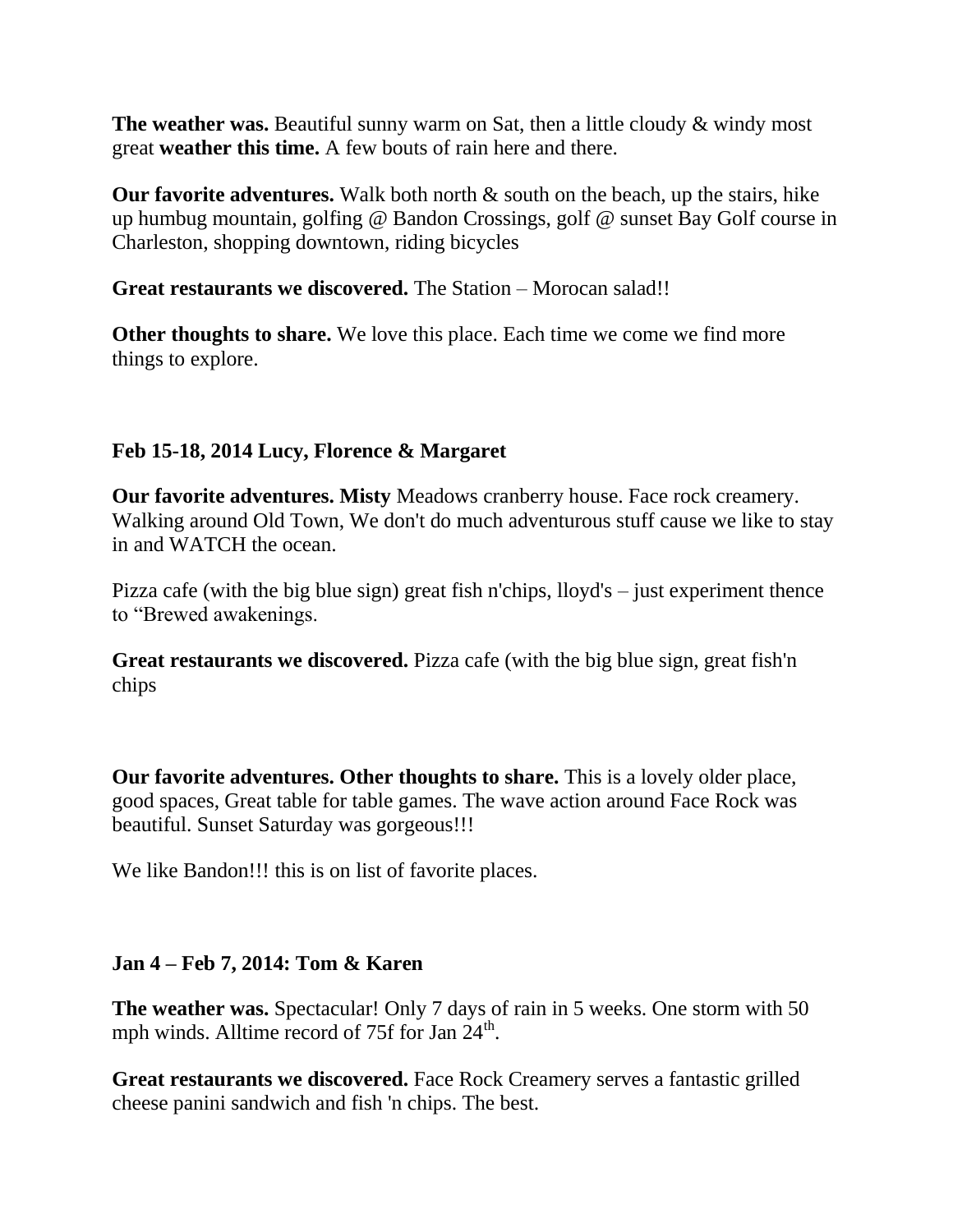**Our favorite adventure.** We played lots of golf at Bandon Dunes & Bandon crossings. Biked & walked often. **Other thoughts.** Tony's Crab Shack serves a great menu. Brewed Awakenings for awesome clam chowder & corn bread. We are looking forward to our  $9<sup>th</sup>$  return next year. {:0)

### **11/30 – 12/7, 2013 Larry and Anne**

**The weather was.** Perfect! Every day was sunny and beautiful?

**Great restaurants we discovered.** Loved the cheese factory! So glad to get fresh curds here again!

**Our favorite adventure.** Long walks on the beach, golf, hiking at Shore Acres. We enjoyed a perfect, peaceful Thanksgiving at your wonderful home-away-from-home

**Other thoughts.** Love the wi-fi-thanks so much for adding it to your perfect welcoming house

### **10/26/ - 11/2 2013 T, Jane, Mike & Barbara**

**The weather was.** Absolutely beautiful. Not a cloud in the week!

**Great restaurants we discovered.** Edgewaters -great. We always enjoy bee?? st Pacific Blues. Lamb chops at the Fishermens Market - YUM!

**Our favorite adventure.** Crabbing while was not the best year, not only on the Bandon dock, but in Charleston and Winchester Bay. Walking on the beach is always a treat.

**Other thoughts.** Ice cream from the creamery, wonderful. Plus it is so nice to have a cheese store in Bandon again.

### **10/19/13 – 10/19/25 Andrew & Jennifer, Roger & Charlotte**

**The weather was.** Foggy, misty, overcast – we still loved it! The fog lifted at times to reveal some real great pics of Face Rock & the lighthouse.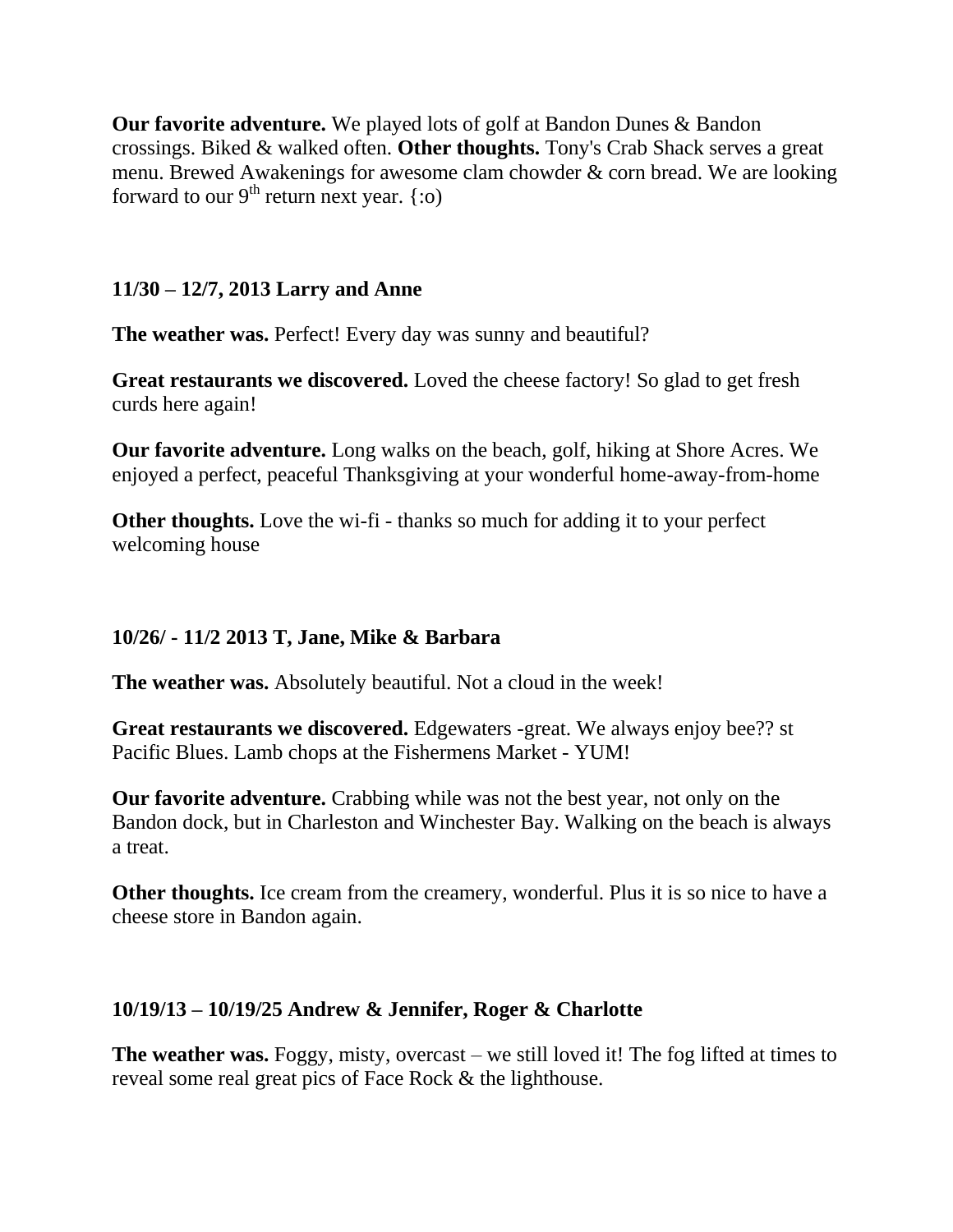**Our favorite adventure.** Redwoods in California, food @ The Station, Umpqua ice cream & fudge, Shore Acres – hiking on the headlands, stellar seals @ Simpson Reef, walking to and from Bandon to this house, Canasta w/Roger and Charlott. Be it known that I Jennifer \*\*\* do solemnly swear I beat Roger in 2 hands of Canasta  $\{ \gg \}$ ..

**Great restaurants we discovered.** Lord Bennett's, Wheelhouse, The Station, Matties Pancakes in Harbor, OR **Other thoughts.** Take long walks and eat lots of seafood!

### **10/12 – 13/2013 Cela, Carol and Gael**

**The weather was. TO Phenomenal.** 

**Great restaurants we discovered.** Great food everywhere!!

**Our favorite adventure. We** found the Bandon cheese at Face Rock and of course had ice cream cones. The gallery in Bandon is beautiful and it was fun to to back to familiar places.

**Other thoughts. Very** relaxing, excellent view/accommodations.

#### **Thomas, Romana, Julie & David from Bellvue WA**. The best we

I've ever seen in Bandon – Sunny and warm with a light wind. Favorite adventures: Beach combing at face rock and Cape Blanco, walks at New River and Floras Lake, and battling across the Oregon dunes to a lovely beach. We also had fun playing games doing jigsaw puzzles and reading a the house – all of the guilty pleasures that we don't normally have time for at home. Our favorite restaurant is still the Crazy Norwegian's in Poet Orford. We also enjoyed getting ice creams at Face Rock Creamery –HUGE portions!! Bandon Baking Co. & Brewed Awakenings were favorites for breakfast. Thank you so much for this lovely relaxing, and much needed week. We will definitely be back!!

The Sutherland Family 8-3 thru 8-10, 2013. A little chilly in the 60's & windy a few days. Our favorite adventures were walking along the beach, burying kids in the sand, waking up to the ocean & just exploring the beach every McFarlin Bar & Grill was excellent for dinner, Minute Cafe was delicious for breakfast. Tony's Crab Shack was amazing. We enjoyed the house, all the decorations that came with it. The view is so beautiful & enjoyed all the games, puzzles and books. Thank you so much for a wonderful vacation!!!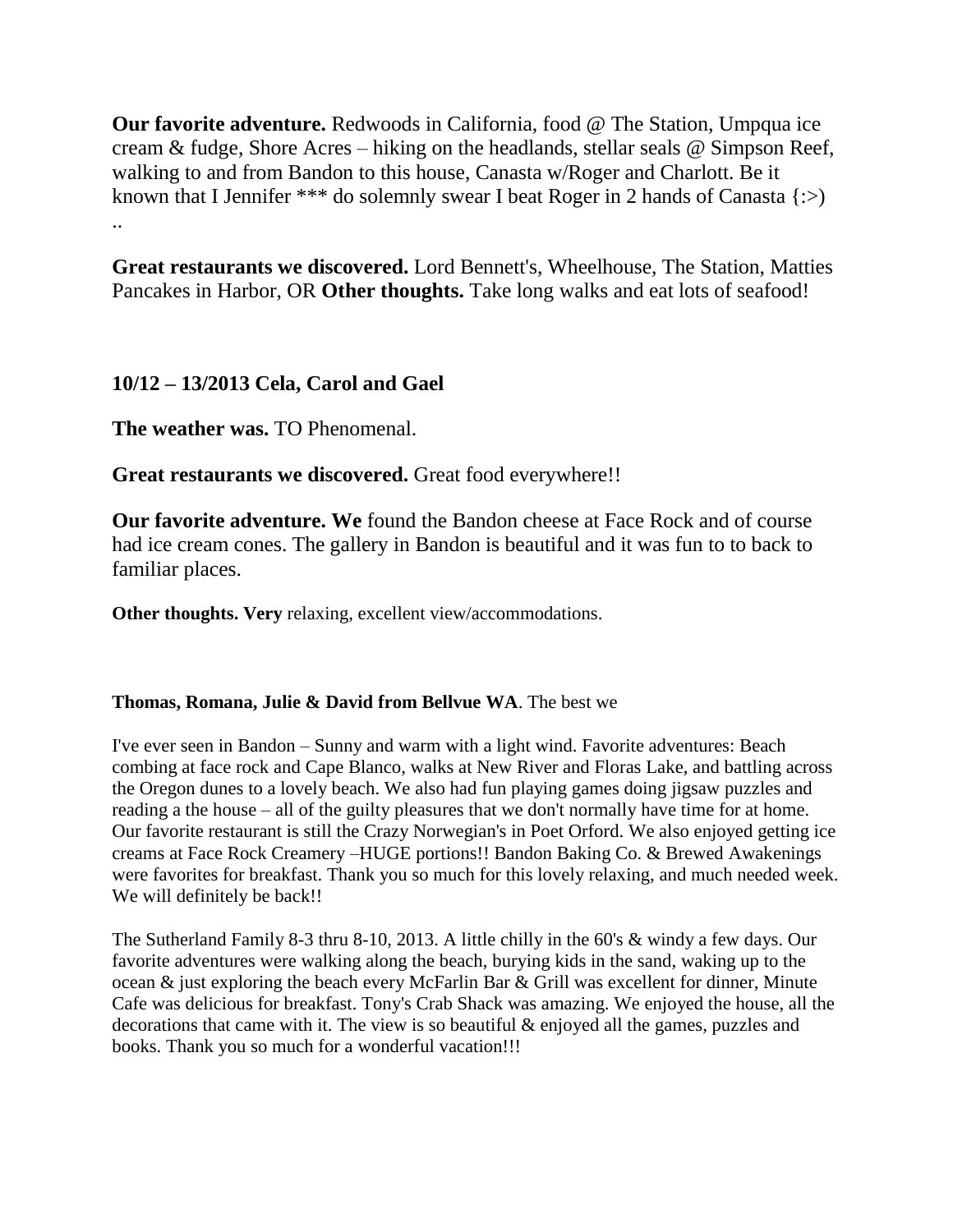**Aaron, Jen, Aidan, Connor & Baylee** 7/20 – 7/27. Weather was cool and windy, but nice to leave the 100+ degree weather! The beach fishing trip was excellent through Betty Kay Charters at Charleston Harbor in Coos Bay. Horse ride on the beach was a favorite for our 5 year old. Waking up and watching the ocean with Face rock out the back window. Crab off the dock at Coos Bay. Our fish feed at the home was the best. Enjoyed the fudge from Old Town Bandon. Love the house hope to come back. Enjoyed all the info around the house, including the books with brochures. Enjoyed the games and putting together some puzzles.

#### Dave and Mary August 2013

The weather was beautiful, sunny, slightly breezy, beginning of Indian Summer (best time!)

Our favorite adventures: Wildlife Safari in Winston. Dave getting to play a round of golf at Bandon Dunes!!. Walking around "Old Town". Watching the bunny come out at dusk. Watching the sunset behind Face Rock.

Been coming to Oregon since 2005, always something new to find at each new place. We've stayed at Seaside, Rockaway, Lincoln City, Port Orford now Bandon. Love the Oregon Coast. Never get tired of looking at miles and miles of sandy beaches. Always feel welcome when we come here. Want to come down during storm season, watch pounding waves. One day soon! ............................................................................................................................................................ ...\*\*\*..............................

Paul and Sheron August 25 – August 31,2013...The weather was fantastic! High 60's, No wind! Yea! We age here because the setting is so great. We've been coming to Bandon for 40 years – Always a wonderful outing. We'll be back!

\*\*\*

Robert, Leslie, Garret, Whitney, Jordan, Kimberly, & Marcy - 2013 Very windy first three days, then sunny/mild. Agate hunting on the beach; kids loved the caves. Cape Blanco light house and Hughes House, Crabbing, Redwoods: Stout Grove, Jedediah Smith State & National Park & Trees of mystery. Great restaurants we discovered, Tony's Crabshack and the Bakery. Thank you so much for your hospitality in attending to even the tiniest details. Home we carried the torch with the new ice cream we left in the fridge. Here with our son & daughter & oldest son, His wile & first Granddaughter Amerio. (from Prineville, OR.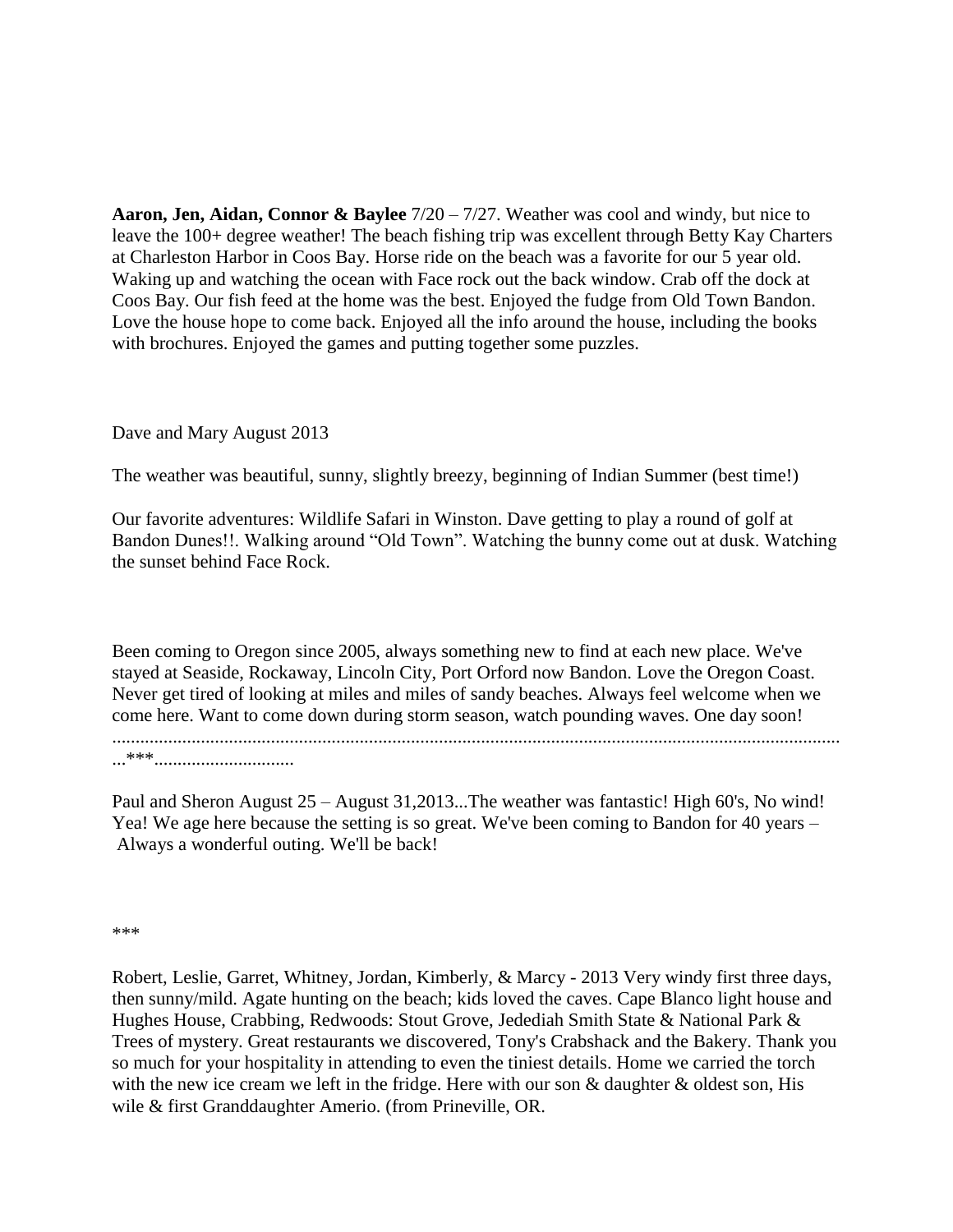#### Thomas, Romana, Julie & David from Bellvue WA. The best we

ve ever seen in Bandon – Sunny and warm with a light wind. Favorite adventures: Beach combing at face rock and Cape Blanco, walks at New River and Floras Lake, and battling across the Oregon dunes to a lovely beach. We also had fun playing games doing jigsaw puzzles and reading a the house – all of the guilty pleasures that we don't normally have time for at home. Our favorite restaurant is still the Crazy Norwegian's in Poet Orford. We also enjoyed getting ice creams at Face Rock Creamery –HUGE portions!! Bandon Baking Co. & Brewed Awakenings were favorites for breakfast. Thank you so much for this lovely relaxing, and much needed week. We will definitely be back!!

The Sutherland Family 8-3 thru 8-10, 2013. A little chilly in the 60's & windy a few days. Our favorite adventures were walking along the beach, burying kids in the sand, waking up to the ocean & just exploring the beach every McFarlin Bar & Grill was excellent for dinner, Minute Cafe was delishious for breakfast. Tony's Crab Shack was amazing. We enjoyed the house, all the decorations that came with it. The view is so beautiful  $\&$  enjoyed all the games, puzzles and books. Thank you so much for a wonderful vacation!!!

#### \*\*\*

Aaron, Jen, Aidan, Connor & Baylee 7/20 – 7/27. Weather was cool and windy, but nice to leave the 100+ degree weather! The beach fishing trip was excellent through Betty Kay Charters at Charleston Harbor in Coos Bay. Horse ride on the beach was a favorite for our 5 year old. Waking up and watching the ocean with Face rock out the back window. Crab off the dock at Coos Bay. Our fish feed at the home was the best. Enjoyed the fudge from Old Town Bandon. Love the house hope to come back. Enjoyed all the info around the house, including the books with brochures. Enjoyed the games and putting together some puzzles.

Pam and Debbie 7/13/13 The weather was Coastal Changing day-by-day; sun, wind, fog, moonlight, stars – all good! Enjoyed the beach, Old Town for shops and restaurants, Ray's grocery had an outside blog grill w/tri-tip roasts & more –really yummy! The Creamery at Face Rock is a gorgeous building. So great to have the cheese factory back w/squeaky cheese!! & more! Check out being able to see the Cape Blanco Lighthouse light at night when standing in the yard and looking south.

#### \*\*\*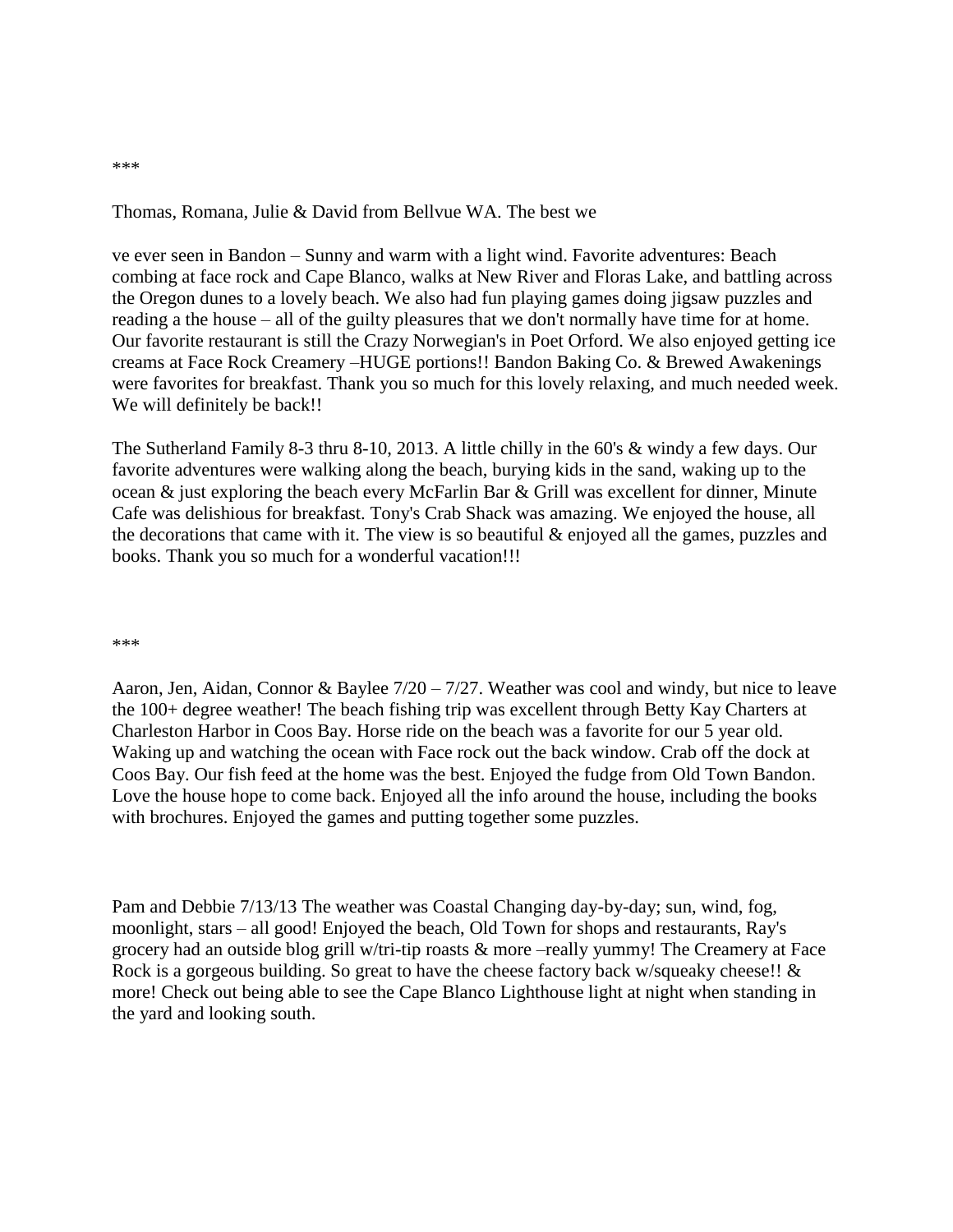Ron, Susan, Pat, Jared, Brandon & Hannah  $6-29-7-6-2013$ . The weather was as good as it gets on the Oregon Coast – sunshine the entire week, sure, the wind bled a bit but not day after we arrived. 80 deg. & calm! Our favorite adventures: introducing Alabama grand kids to the Pacific Ocean, Oregon in particular –they've been to the Gulf of Mexico but never the Atlantic. Prince William Sound is next! Also walking the driftwood/pebble high tide line for little "eye -catchers" bits of stone, wood, etc. For a friend that makes hanging curiosities. AND – the second st. Art gallery in Old Town is a real treat –Amazing quality, art & photos, lots of sculpture, tapestries, etc. World Class place, don't miss it! Dinner at the Wheelhouse .Last evening was a great pick after checking several restaurants out. Very good fool and outstanding service. What a great home this was for us this week~ take time to look around, a lot of amazing are especially Coquille Lighthouse on the forked – tree slab just above the mantle on the right. Don't go to Point Blanco lighthouse on a Tuesday or night. , it and the keeper's museum are closed on Thursday. Coming back? Can't wait!!

\*\*\*

Linda, Ed, Natilee, Derek & Zoey 6/15/13 – 6/22/13.

Weather was cloudy & misty the first 3 days then Wednesday – Saturday the weather was breezy but beautiful. After the Bandon Cheese Factory closed down we were broken-hearted, we found that the had reopened and rejoiced. We visited it twice for cheese and ice cream. We discovered the Tuesday-all you can eat prime rib @ the mill casino for \$14.95 & a drink @Sunset@the Edgwater Bar.

We had a lovely time. Thank you for the use of your home. It was so nice to be back and look forward to visiting again. It was a joy to bring our daughter because the last time we were here I was 8 months pregnant with her, she is now 2 years 7 mo. old. She loved it here and enjoyed messing up the little Thomas Kincade puzzles which with toms of patience we had fixed..Ugh! Lol Thank you again. We had a lovely time.

Ramey & Miller's Wy 6/2/13 – 6/13/

Weather was in 50'f & 60's, Windy & cloudy some of time. Windy & sunshine last 3 days NO wind, just beautiful.

Favorite adventures: Beach combing, sea lions, just relaxing & watching the ocean. Saw Whales, watched surfer right @ face Rock! Cool! Loved crabbing @ docks! Dune buggy ride @ sandland! Visiting all the lighthouses, the beach area@ house & Elephant Rock..Amazing! Caves, shells, agates, Starfish on Rocks were amazing so bright.

Restaurants: Tony's Crabshack – fish tacos & Brewed awakening – Delicious! Bandon Bakery!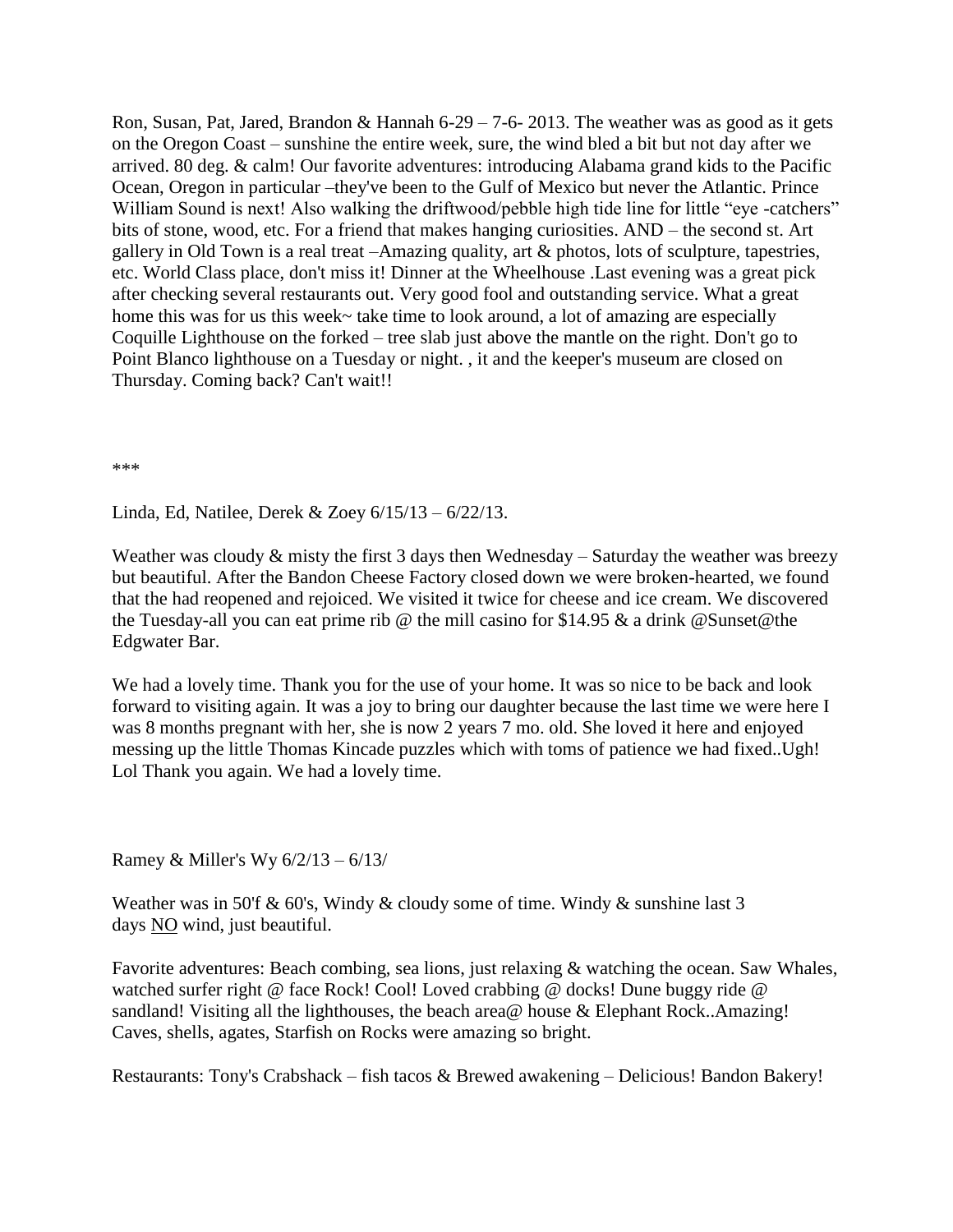So enjoyed out stay here @ Beach house @ face Rock! Awesome view, none better! So peaceful! Truly "Home away from home! Great place to come and wash away your sorrows. Lost Dad in Nov. 12'. This trip was planned w/him but he left us too so0on... I know that he was with us during our amazing adventures Thank you God. He is just on the other side of the shore....

Ann, Mary, Dan & Barbara. May  $9<sup>th</sup>$ , 2013

Weather was beautiful. Sunny one day – overcast but warm second 2. Finding agates on the beach, visiting farmers market, low tide pooling. Seeing puffins & whales - low tide so wonderful tide pooling. Great restaurants we discovered: 1980 Beach Loop Drive, Lord Bennetts right here – great fish from the market. Always like the Wheelhouse & Crows Nest.

Reading on the deck in sunshine, watching a gorgeous sunset. Puffins are nesting but came out for a little while – Lots of whales! Facerock is so close we feel like we could touch it.

#### **Carol, Greg, Lela from Beaverton May 5, 2013**

Weather: perfect: 70's – no clouds. Favorite adventures were beach walking, scouring downtown for candies and trinkets, reading and just plain relaxing.

Great dinners – fresh seafood.

Lots of birds, no whales. Thanks again for letting us enjoy your home!! The ocean and beaches are a lovely picture - it erases any concerns that I brought from home – Thank you.

**Will & Kate** Feb 27 – March 2,

the weather was just what we wanted – rainy & stormy, then warm & sunny on Fri – made a great day of golf! Walking the wharf, shopping, golfing@ Bandon Crossings, walking on beach. Reading while the waves crashed, wind blew & rain pelted the windows.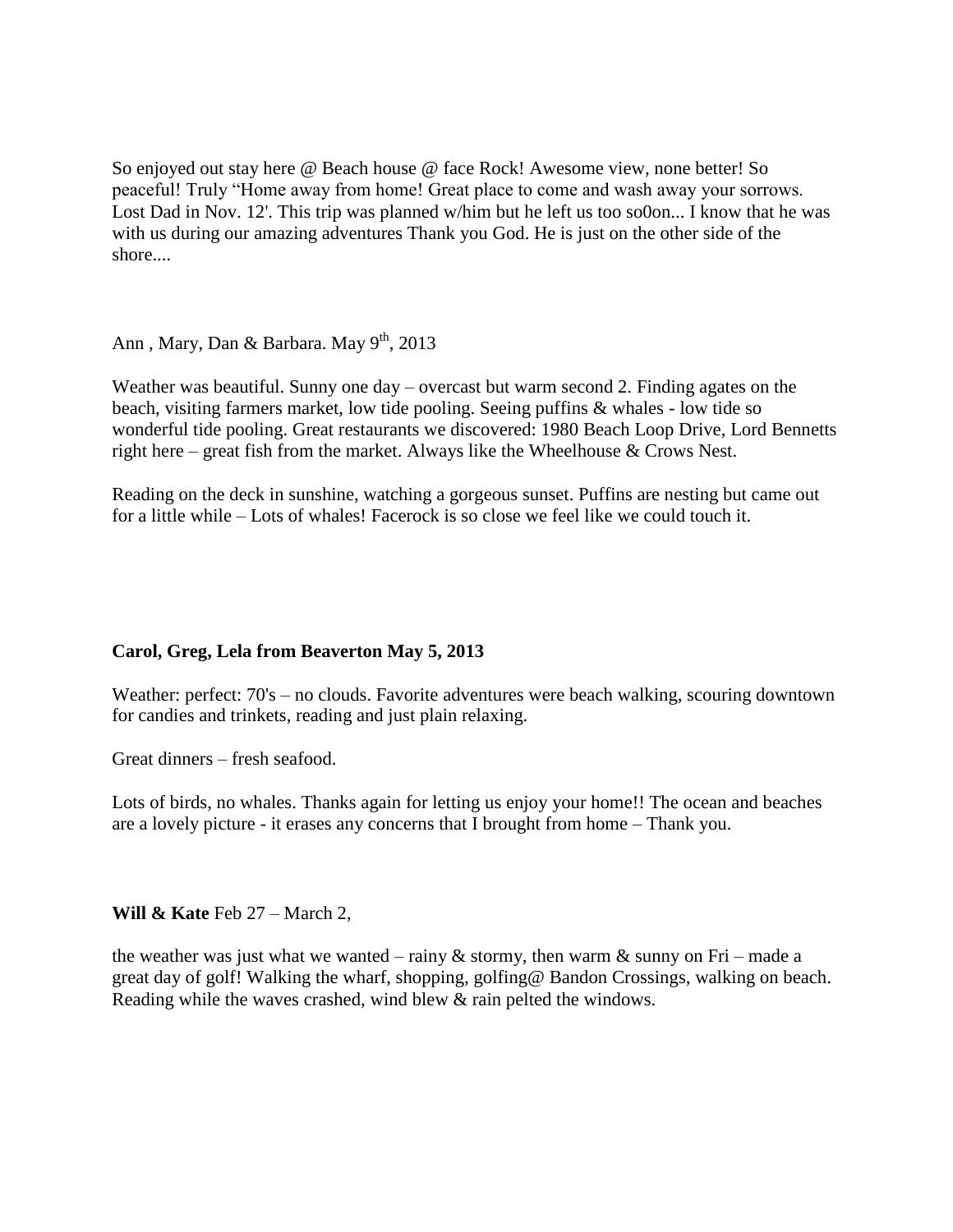Discovered "The Station", Tony's Crab Shack-(fish tacos!) Reys grocery has great chicken strips, teriyaki chicken rice bowl. Lord Bennetts for our last evening – great! Will return for certain:). This is our  $1<sup>st</sup>$  time here @ Beach House @ Face Rock. We've stayed at other places, but this is our favorite by far! We were welcomed by a beautiful Birthday balloon attached to a candy & nice card for Will's birthday. We love the house, the privacy the location. We definitely will be back!!

Tom & Karen Jan  $19^{\text{th}}$  – Feb $8^{\text{th}}$ 

The weather was a mixed bag. Quite a few rainy days, but the sunny days were warm & most welcome. Our son and Daughter-in law stayed with us 3 days and enjoyed the most wonderful weather. We all visited Shore Acres, golf at Bandon Dunes new 13 hole course . Beautiful ocear views & wicked green side bunkers!

The Bandon Museum is a must. The exhibits are wonderfuo and one gets a real understanding of Bandon History. Bide rides into "Old Town" for lunch on the warf at Bandon Fish Maarket.

Already looking forward to our return next year :o)

**Tim & Norma** November  $24^{\text{th}}$  – December  $1^{\text{st}}$ .

Your have got to be tired of reading so many entries from us but we do have to say what an exceptional visit it has been! Ever since mid-week the wind, rain, waves have been tremendous shooting high over the "kittens" the spray even higher that the "Face"> We went to Shore acres TWICE, HEAD SHAKING SPECTACULAR, FLANTING OUR FEET TO KEEP FROM BEING BLOWN AWAY. Words can never accurately describe what we saw but our memories (frequently failing!) will never forget this Bandon adventure!

Thanks again, Will and Doreen.

**Rick and Liz** November 10<sup>th</sup> -17<sup>th</sup>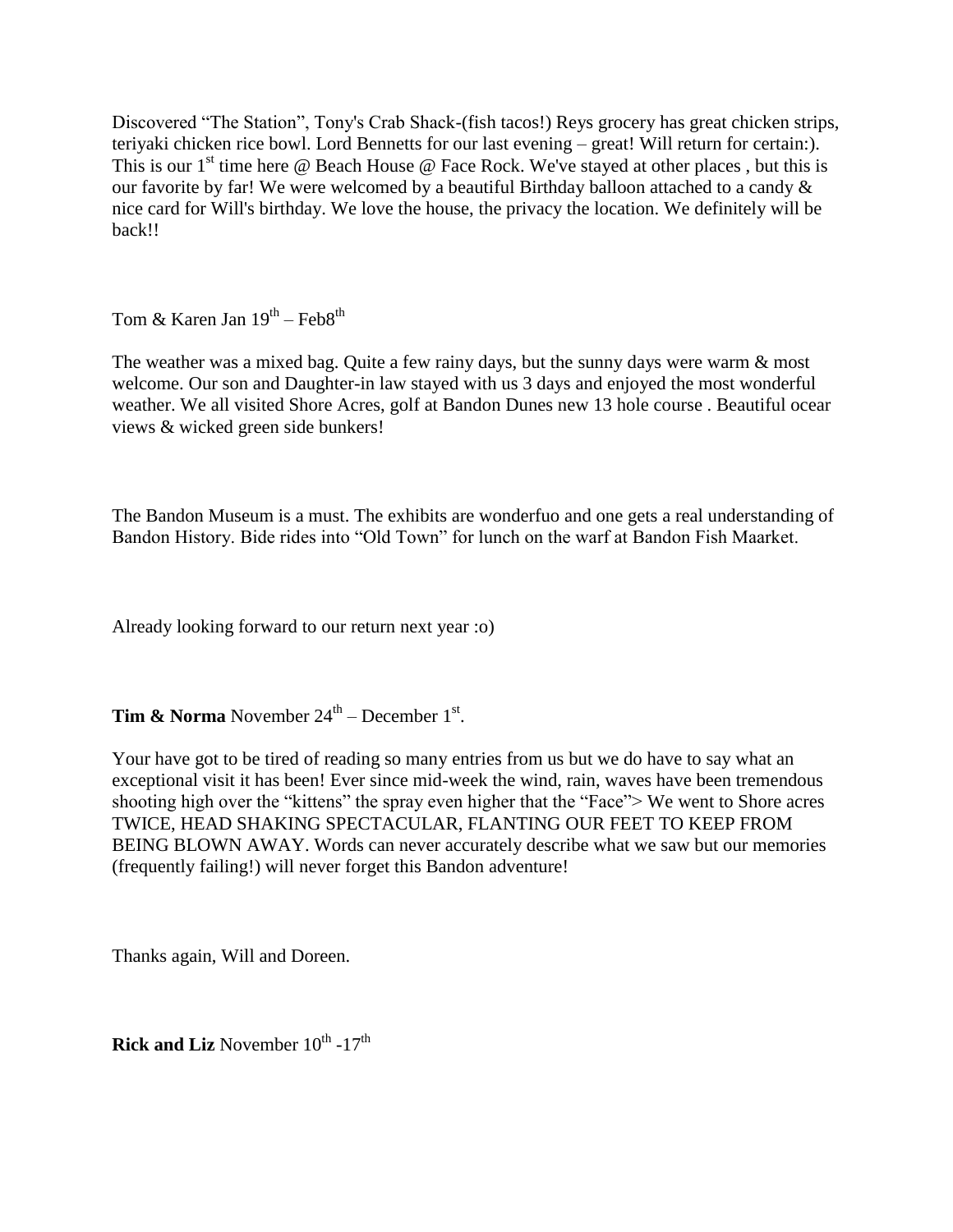Stormy & wild one day, 2 days of sunny almost 60f weather no wind. Walking at Port Orford Head.

Only complaint is time goes by faster at the beach. You just get here and its time to leave. We will be back.

#### **Jane, Mike & Barbara** October 27<sup>th</sup> – November3rd

Rainy every day & windy but still managed to see what we wanted. Crabbing GREAT!

Favorite adventures were golfing and checking out the galleries. Food continued to be great at 1980! Lamb chops from the farmers Mk. Wonderful

One morning there was a rainbow over Face Rock. Always wonderful for us to be here.

#### **Katy and Trevor** 9/29-10/6/12

Fantastic / Sunny, windy, only 1 day with fog, No rain.

Favorite adventures: Day trips up & down the coast, Beach hikes, Old Town and R&R.

Favorite restaurants were Alloro, McLarin's, Redfish in Port Orford.

Incredible view from deck, almost made me not want to leave the house. Wish we could stay another week.

#### **Jim & Ruthann** September

The weather was sunny – wonderful surprize, with morning and evening fog. Whales at Cape Foulweaeher on our way down the coast, watching the baby bunny in the back yard and what we cane for – walking on the beach. It was all wonderful.

Favorite restaurants were wheelhouse, Griffs in Port Orford, Bandon Fish Market – Chouder & fish chips.

We loved the house – it was so immediately comfortable – coming home! We've stayed in Bandon several times but this has been the most relaxing and enjoyable.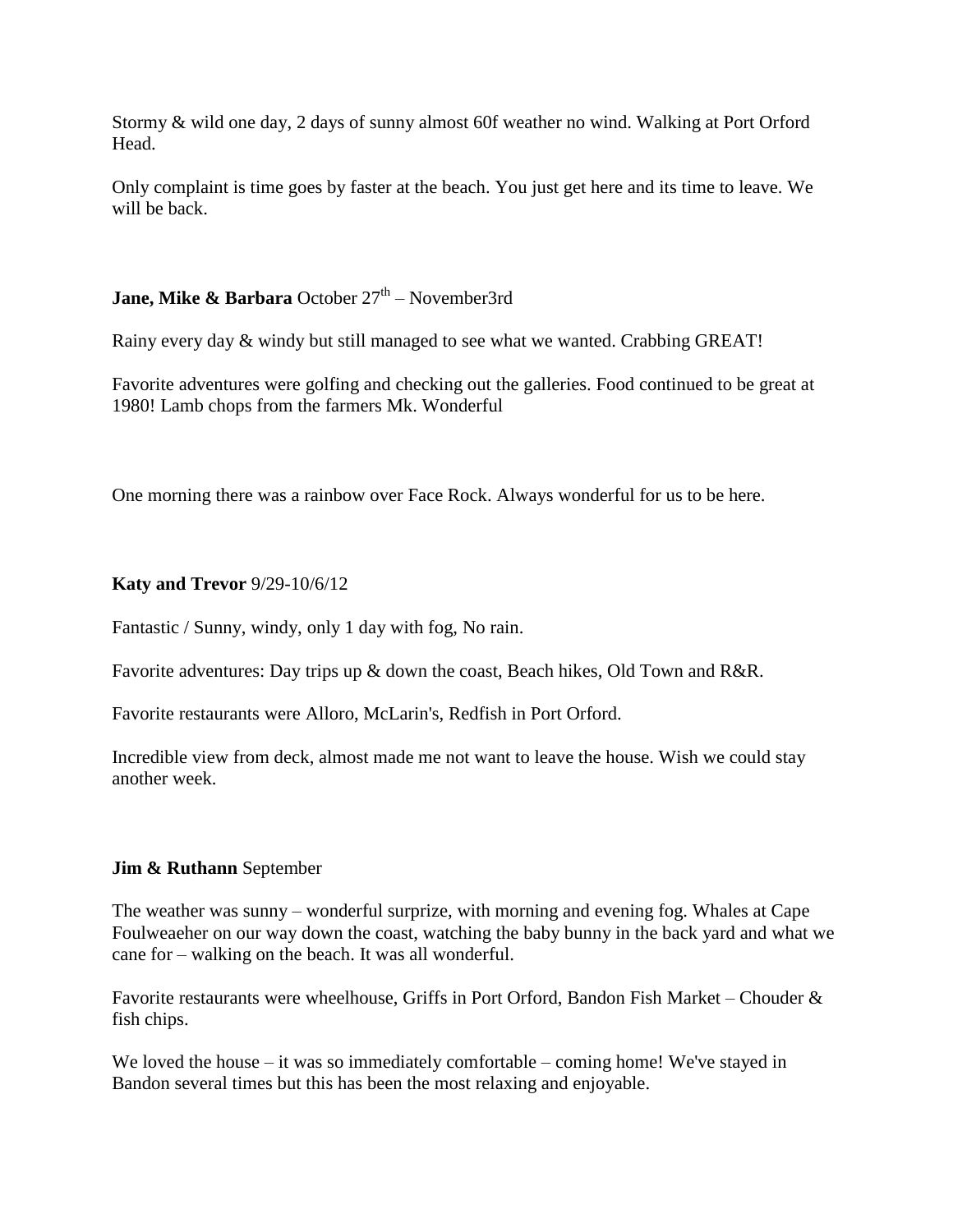#### **Carol, Greg & Lila**

Sunny but a little crisp at times. We enjoyed our walks. We went to the Cranberry Festival, the store with all the candy & just enjoyed walking around.

Restaurants: we went to 2 or 3 different restaurants & enjoyed all our meals; great clam chowder.

I always enjoy any time I can spend with Greg and Carol, but this was so lovely to be on the level of the ocean and enjoy the ocean sound is wonderful.

#### **Rick & Deni** 8-11 to 8-18

Cloudy but comfortable. Favorite adventures: low tide at Bandon beach. Seeing the sea lions at simpsons reef. Walking the shore acres trail – North and South. Redwoods on Drury Parkway. Cape Blanco lighthouse.

The wonders of God's creation are everywhere here!

2 great bakeries in Bandon's Old Town. The "Crazy Norwegian's" in Port Orford.

We ejyoyed the bunnies in your yard which played and chased each other in the early evening house. We were very comfortable here and hope to return someday.

#### **Debbie & Pam** 7/14 – 7/22

Sunny, foggy, not too windy – beach weather – but enjoyable no matter what! Favorite adventures: Wheelhouse, Truffles, Bandon Mercantile, downtown bakery & Ray's grocery was barbecuing outside their store! Great chicken & tri-tip roast!

Restaurant: Lord Bennett's

Bandon is such a lovely place... the coast, the people, just everything. Met Seashore Awareness Education people at Coquille point and gained information about sea birds, seals and meeting nice people.

**Anne and Lanie** June 23 – 30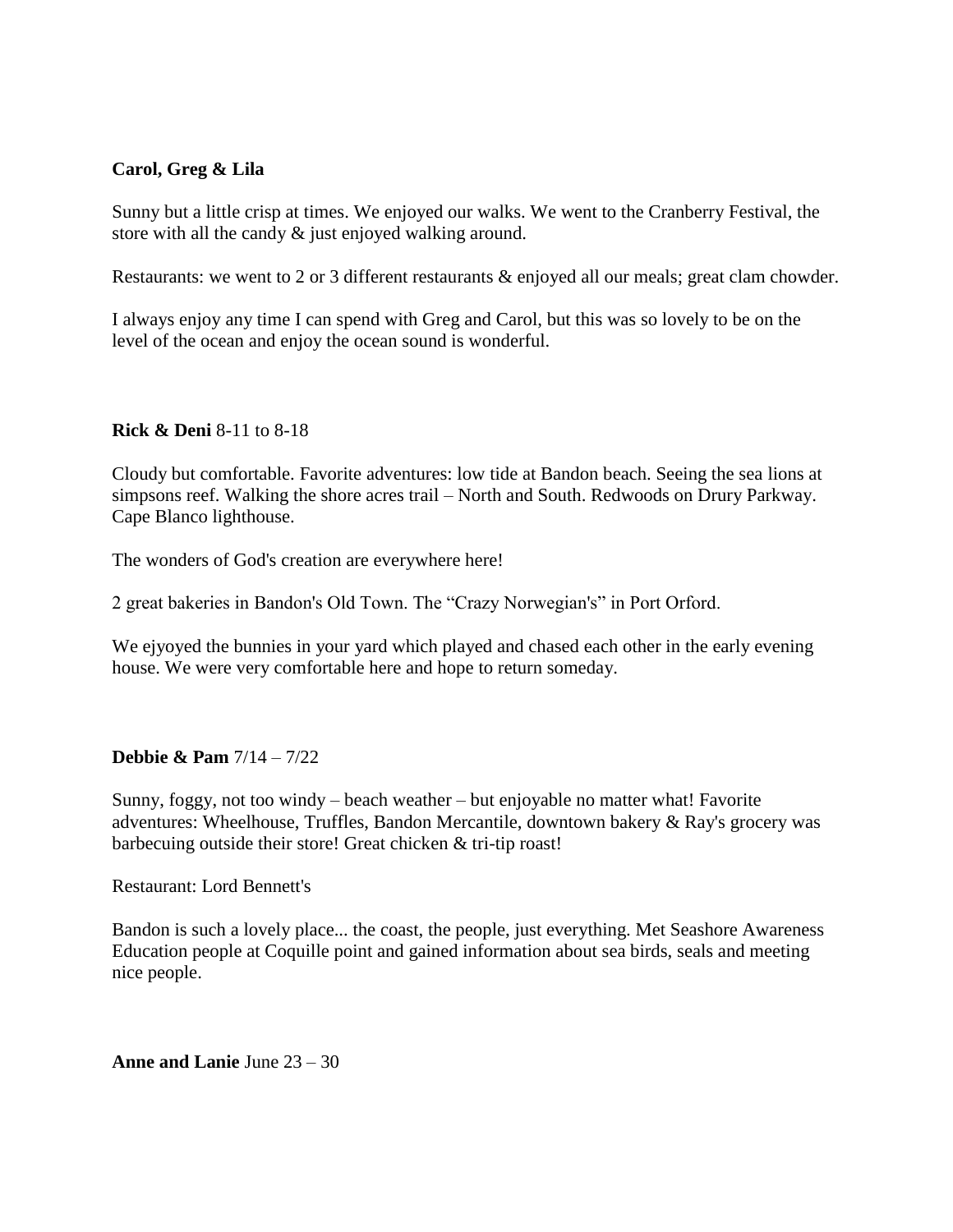The weather was great! Plenty of sun on several days, partly cloudy on others, & rain on the last, which made it a bit easier to leave this beautiful beach.

Favorite adventures; Explored the coast from Port Orford to Cape Arago, birdwatching, learning about the geology, & seeing some wildlife too. Saw about 50 species of birds with our favorites being the puffins & showy plovers. Great to have so many beaches to walk. Many thanks to Oregon for the foresight of bcreating so many public access sites on the coast. The seals at Simpson reef (Cape Arago) were great fun to watch, but no elephant seals. This was our  $1<sup>st</sup>$  time in Bandon and we enjoyed it thoroughly. **Restaurants**: Redfish in Port Orford – absolutely delicious. Edgewater in Bandon for their fish tacos. Chef Larrie at cottage -at Face Rock.

Coquille Point National Wildlife access (+ trail) was super for observing the nesting sea birds, native wildflowers and a panoramic coast view. So nice to have it close by – great asset. Coastal mist Chocolates were divine! Thanks so much Will & Doreen for sharing this wonderful beach house with us!

#### **Larry & Anne** May  $26 -$  June  $2^{nd}$

Wonderful – sunny for the first few days, they foggy and warm. Golfing (even with a broken toe!), walks on the beach, visiting Port Orford. Great restaurants, McFalins's and Bandon Bill's!

Its always relaxing and wonderful here in your welcoming house. Can't wait till we get to come back!

#### **Tom & Karen** January 21 – February 11<sup>th</sup>

Lots of sunny warm days. One storm. Winds 80 mph, waves  $20'+\&$  foam off the ocean waves felting the cottage & lawn!

Golf at Bally Bandon sheep ranch. We were the only ones on the course. Ocean views from every area of the course. Very special! Lots of golf at Bandon Crossings.

The clam chowder at Brewed Awakenings Coffee House is the "best".

We are already looking foreard to our stay next year. Thank you Will & Doreen.

#### **Larry & Anne** Dec 26 – 31

Mostly rainy, with some sunchine on our last afternoon.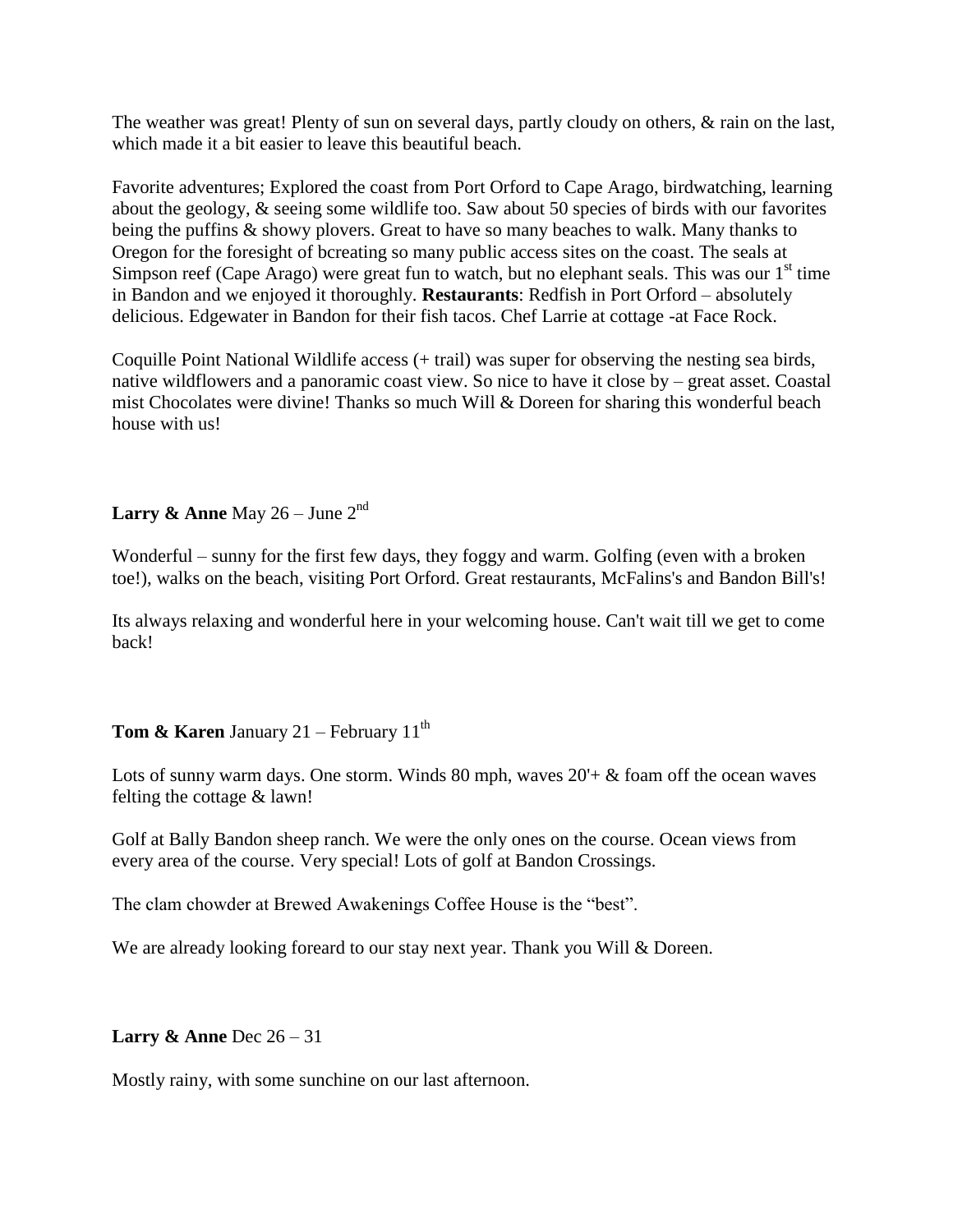Walking on the beach getting caught by a few showers! Fantastic waves! Had a fun day trip to Florence for chowder at Mo's.

What a perfect way to spend our Christmas week! We love your wonderful house and look forward to our 2012 visit!

#### **The Coles and Schroeders** 11/19 – 12-2

the weather was beaufiful and fierce with unrelenting winds and rain for 48 hours before thanksgiving. Hour house moaned and groaned in the howling wind but survived it all in great shape. Marvelous Thanksgiving with our Portland son and his family. Colorado friends joined us for the second week with frequent trips to Shore Acres to view the enormous wave action.

Again we are so appreciative of you and this wonderfully unique place. See you next year!

#### **Molly** 9-20-11

Perfect!!

favorite adventures: visit to light house here at Bandon actually had a tour to the inside top. Learned a bit of history about Bandon and the lighthouse. Walked the beach and walking through the rock cares. What a blessed time I had here with four amazing women. I enjoyed every moment. Seeing a few whales the first evening was awesome.

Favorite restaurants: we enjoyed eating in, but I did have my fish tacos - YUM! On Sunday aftermoon! Beautiful place for our retreat – Great view, homey and enough space for five women - Thank you for providing a wonderful place for fellowshipping. I hope we can plan our next retreat to come back here! Thanks again.

#### **Madeline** 9/17 – 9/24

Weather was sunny -foggy-clear -overcast. Typical coast weather.

Favorite adventures: time with women who came for a retreat, sharing, praying, laughing, eating. Saw two whales – did jigsaw puzzles.

My husband cam over after the retreat  $\&$  we enjoyed walk on the beach – taking pictures – enjoying the fantastic view – Both enjoyed reading,  $\&$  just watching the ocean  $\&$  bunny rabbit.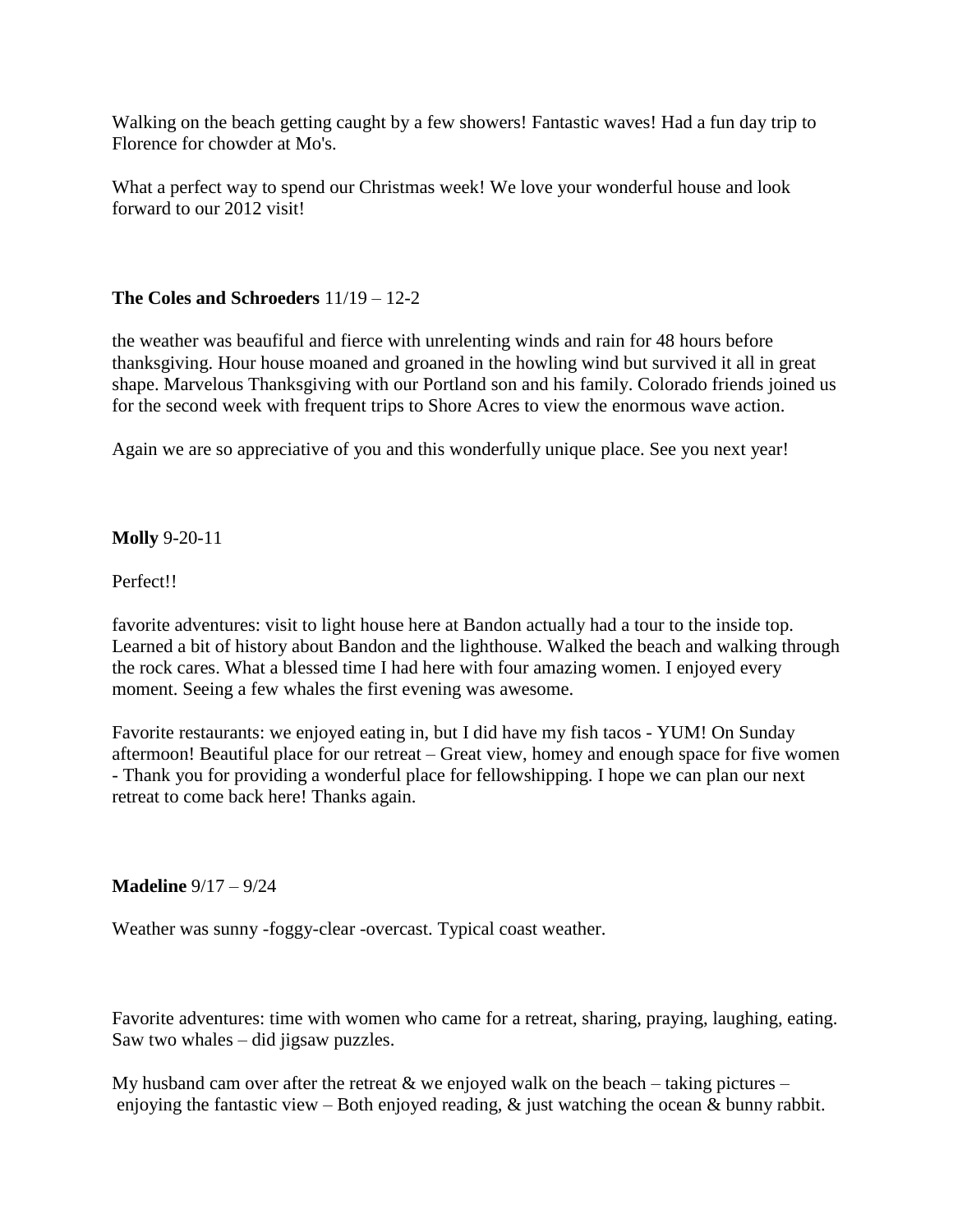Cooked all the meals & they all enjoyed them.

A good place for a retreat & to enjoy the beauty of God's creation at the ocean.

Thank you for the treats!

Three families together 8/13-20

Excellent weather, lots of sunshine all day long. Probably the best of our four visits and it's always....

6 1/2 month old sheldon with us this year. Watching the interactions between the 4 and 3 year old cousins. Playing new games with them. Trying a new golf course for the two men.

Favorite restaurants, Lord Bennett's continues to be our favorite. Bandon Baking Company is great for breakfast.

The house is so "homey" and comfortable and the view of course is incomparable! Thank you Will & Doreen for your warmth and welcoming spirit

**Deb & Pam** 7/16 -7/23

Great! Sunny and s'l wind. Our  $24<sup>th</sup>$  year to stay at the house, we just love it!!!

#### **Rick, Liz & Andrew Becker** 7/9/- - 7/16/11

The weather was The best we have ever had. Almost all sun 65f and very light wind.

We found Blacklock Point just south of Langlois. Great views of Cape Blanco looking south. Enjoyed sitting on the beach with short sleeves  $\&$  shorts for hours, usually the wind blows us off by afternoon. We could only fly the kite on Friday.

Favorite restaurants: Crazy Norsetian in Port Orford, Bandon -wheel house, Billy smoth Boars, Lord Bennets (really great home made desserts)>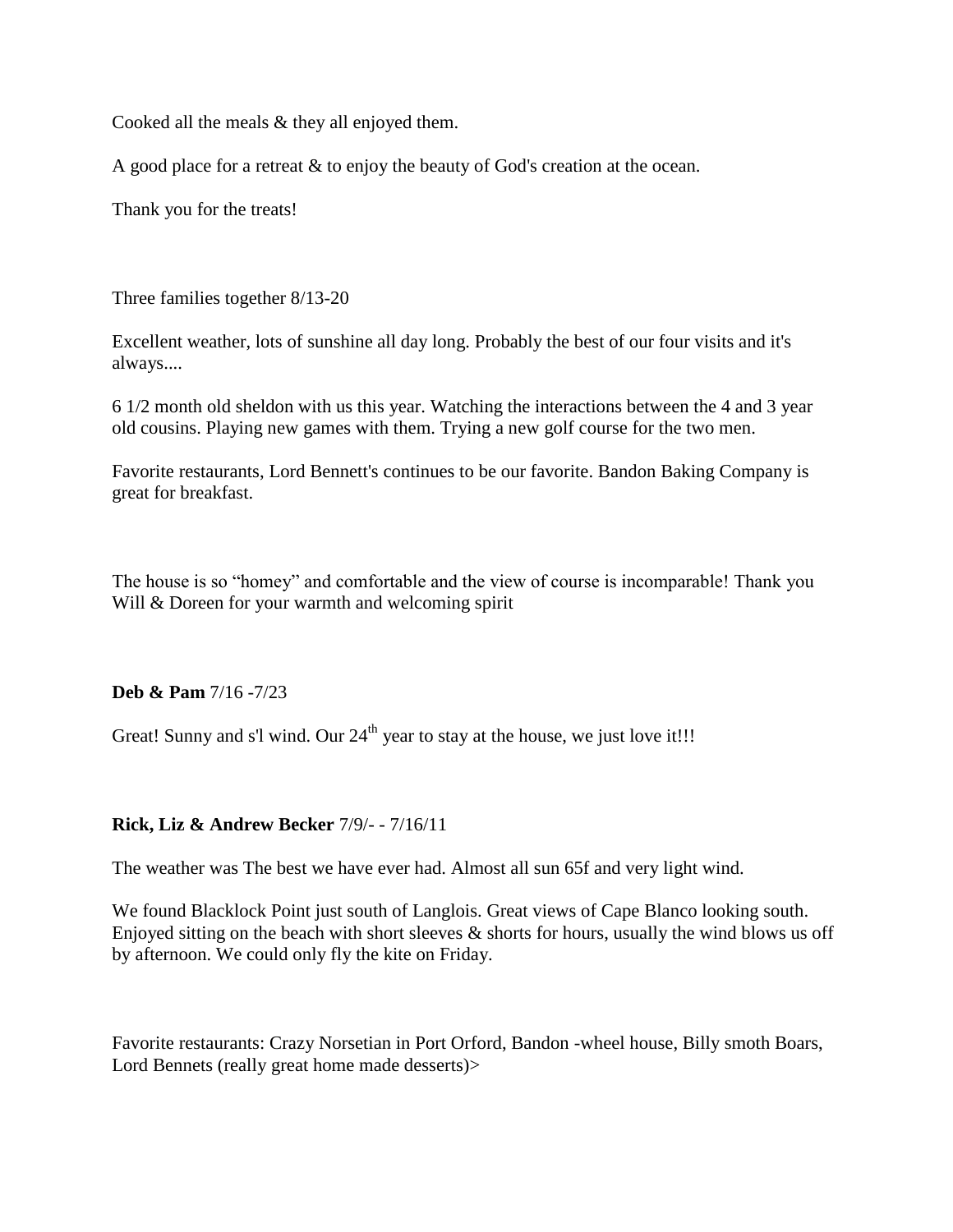Enjoyed the wonderful view every day from the porch out back. Had a crazy seagull visit breakfast, lunch & dinner almost every day. He would land on the deck and knock on the window with his beak. My son named min Eduardo. He had a giant friend that came with him we named Albert, he made quite a noise when he landed. Thanks for sharing your youse. We will be back.

#### **Albert and Leslie** 6-1-11 thru 6-7-11

The weather was warm and sunny for the first 3 days and kind of windy and rainy the rest. Favorite adventures were walking on the beach, going to the pier and shopping in Old Town. We went to the zoo and Port Orford for lunch. Went clamming in Charleston and overworked ourselves (:-))!

The Crazy Norwegian's in Port Orford was great!!! The chowder at Bandon fish Market was the best. Face Rock adds to the whole feel of the place. The people of Bandon are so friendly and thoughtful. Thanks so Much!

#### **Joan & Ethan** 5-18 to 5-21

Walking to the beach – beautiful views from this wonderful cottage. Trips to lighthouses, north to Florence, wonderful ice cream near Coos Bay - Yum!

From the tall green grass praries of So. Dakita to the waves of the pacific – Wonderful!

My sweet daughter usrprised me with this trip. Your cottage feels like home. Hope to come back soon.

**Larry and Anne** Apr 23rd - May 3rd

Beautuful, some rain, lots of sunshine, wonderfully chilly!

Bandon Bill's Grill, Mc Farlins's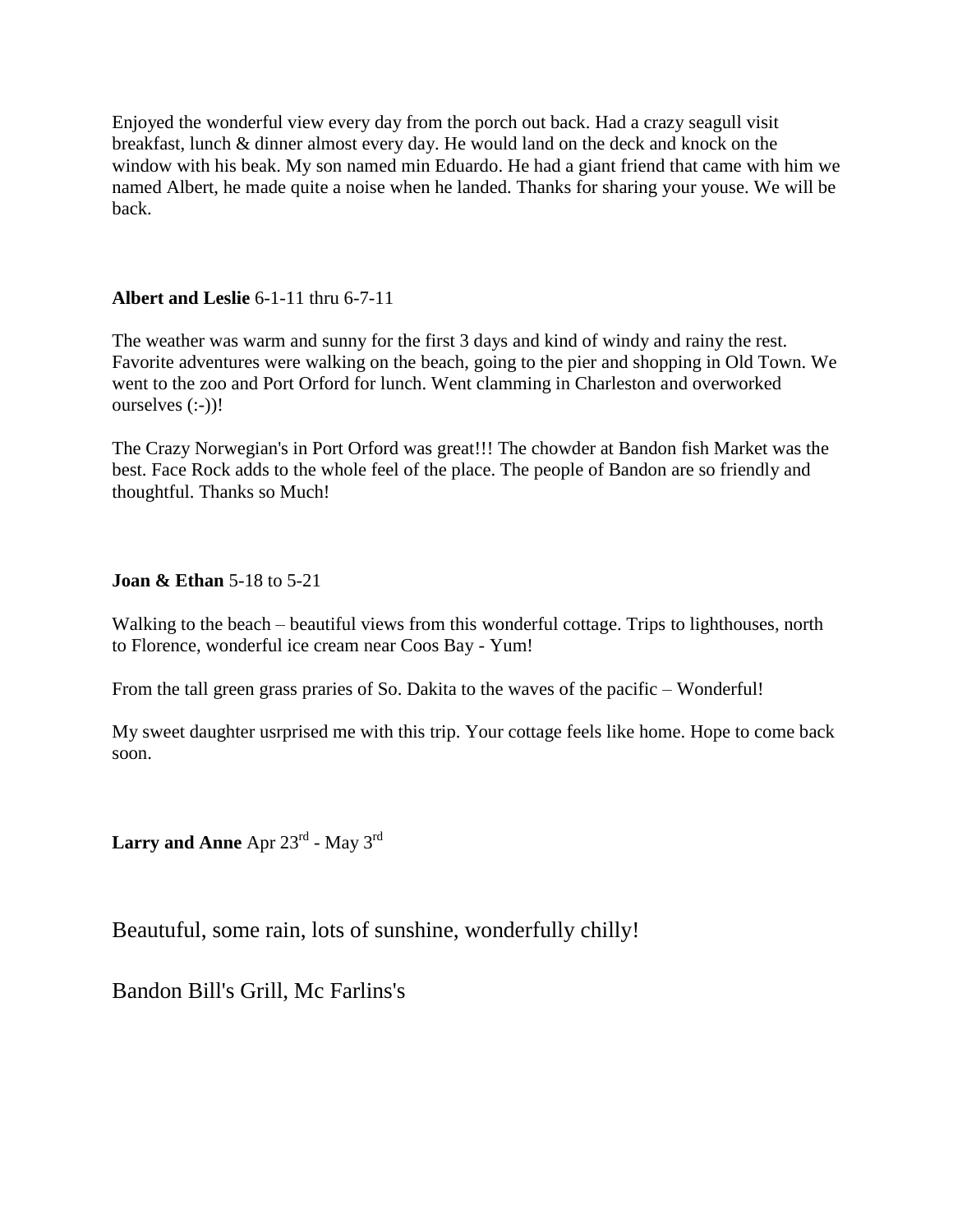We always love the time we spend at your wondersul house. Can't wait to come back.

Les and lori Feb 18- 25.

What a variety - sun, rain, hail  $&$  the best – woke to 3" of show with sun shining@ Schools closed!

Golf at Bandon Crossings, Played there twice. Fun course that's not too challengind, unkike Bandon Pacific whish we also played (or tried to!). H8unting for agates, didn't find any, but did find lits of other beauritul rocks. P;aying cards, reading with a fire in teh fireplace. Restaurants: fav in 'Bandon - Alloro wine bar- wonderful pastas, appetizers, salads. Port Orford – Redfish – steamed clams to die for!, griffs on the dock – fish & chips & fried oysters!

This was our first time staying herew and we knew the minute we got here that we wouled be cack. Primroses in the pots in the pots on the front porchg, house so clean and tidy, spotless windows so we could enjoy the fabulous view. Cozy!!

Tom and Karen 1-18 to 2-7

Sun, blue skys, with a little wind 18 out of 21 days.!

Our favorite adventures: golf in short sleeve shirts at this time of year. Many days in the high 6-'s. Antiue shopping in Coos Bay, No. Bend and Coquille.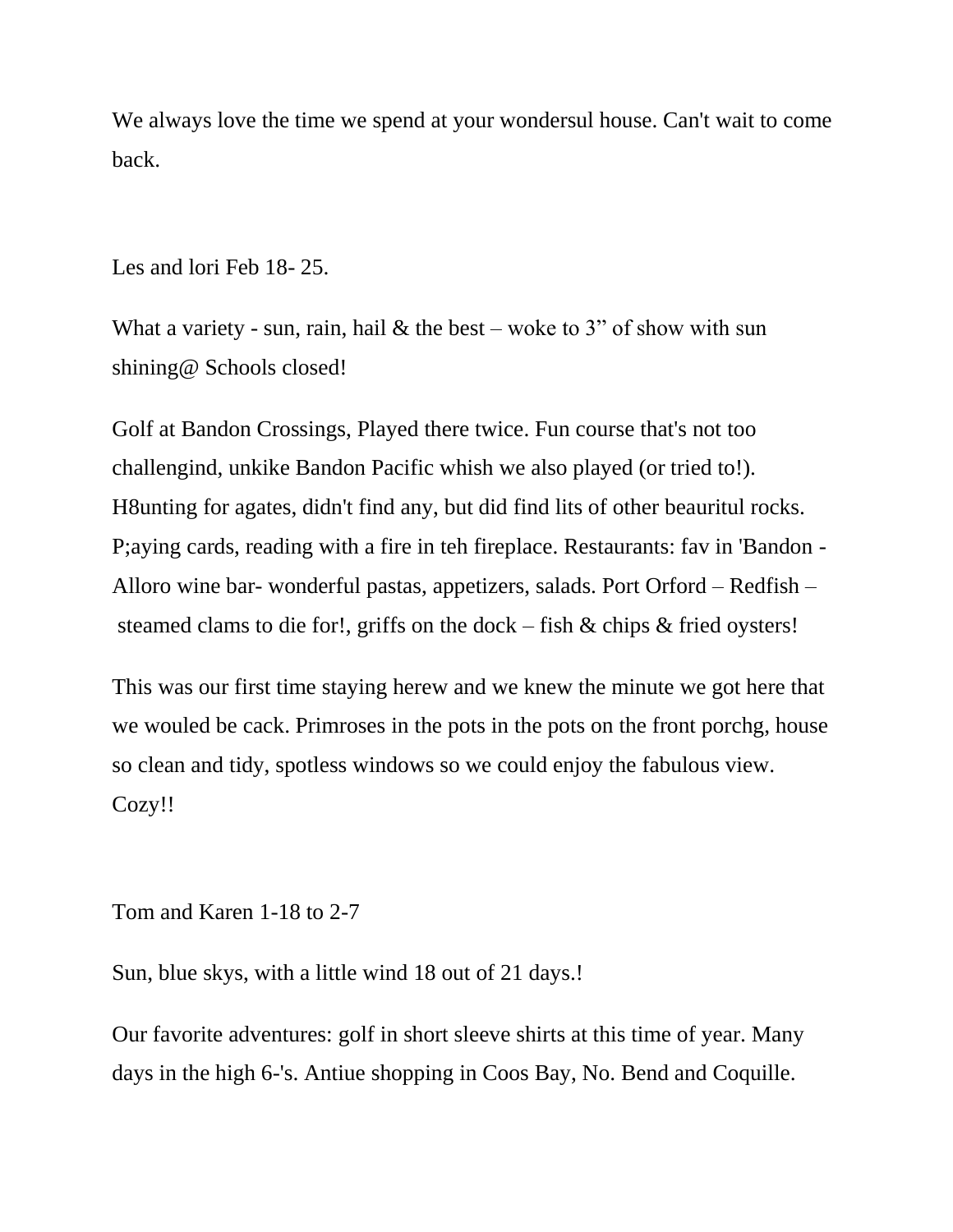Great eats at Thi Thai restaurant. Best ever cheeseburgers at Brewed Awakenings.

Thank you Will & Doreen. We so enjoy our stays in your cottage by the sea. We look forward to returning next January.

Michelle & Char 12.30.10 to 1.06.11

Sunchine every day. Beauriful sunset last night. Favorite adventures: excaping a sneaker wave. We definitely entertained the beach walkers that day!

We found the suggestions in this bood and had wonderful food.

For a land -locked Kansan like myself, the ocear is captivating. Perhaps princess Ewauna would like to visit the flat Kansas and liven it uup a bit.

- **1. December 2010**
- **2. Our second stay for Christmas since finding our charming Beach House in 1987. We will be back for a summer visit, 2011.**
- **3. November 2010**
- **4. Shore acres Christmas lights and displays were Lovely in between the showers! Hope to see you in 2011!**

### **November 2010**

Always nice to be here this time of year. We will never get tired of this view. (Salmon, Idaho)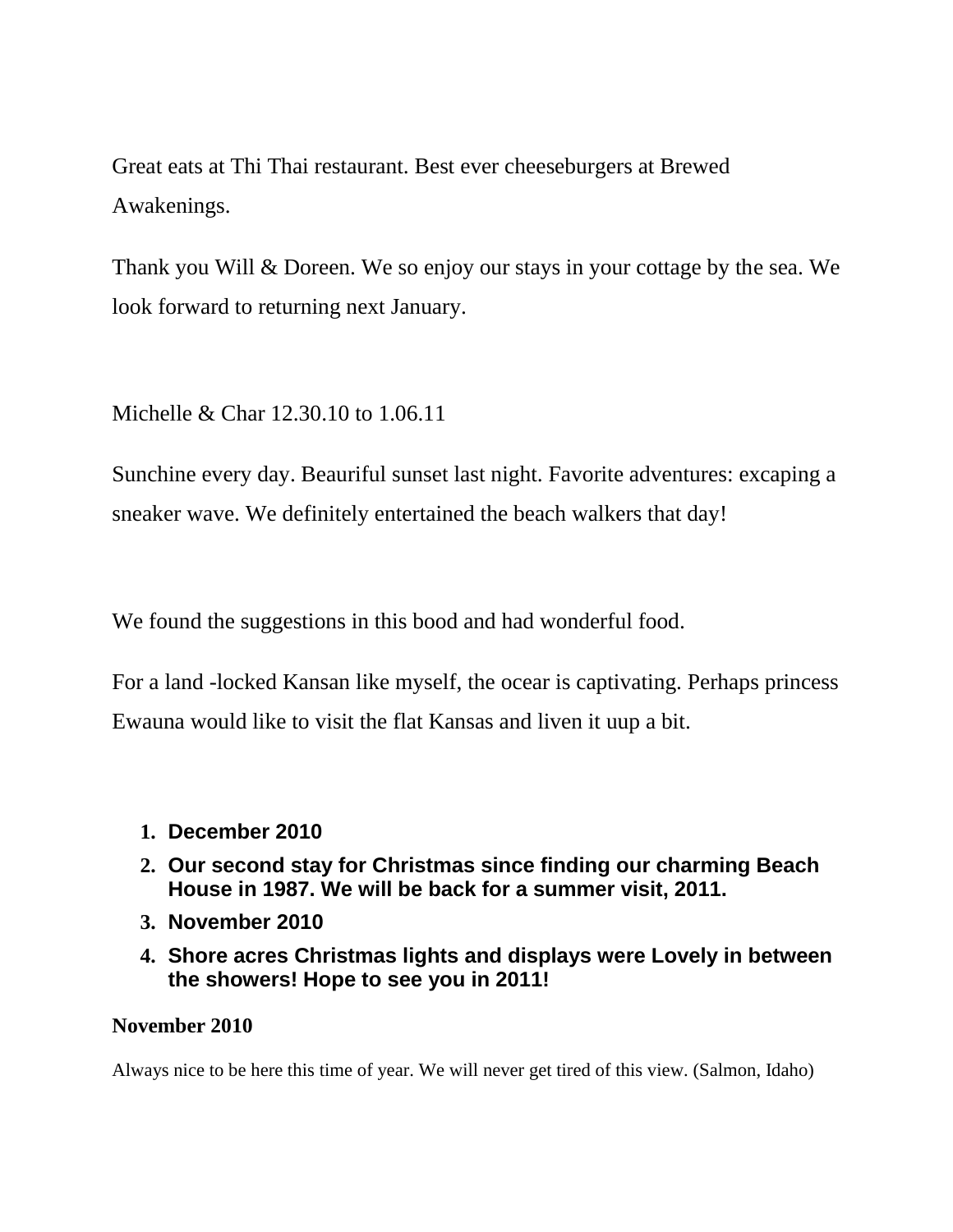#### **October 2010**

We had a wonderful time and hope to come back next year. This is the perfect location for us to come, relax, and enjoy new memories with each other with a beautifully view

#### **October 2010**

We thank you greatly for opening up your Face Rock home to us so that we have an enchanting & relaxing home away from home. May the Lord bless and keep you and give you Peace!

#### **August 201**0

This was our third visit as a three generation family – ages two years to seventy! It was a great treat for all of us in your relaxing, cosy and well-equipped home. A special pleasure this year was to meet Doreen and Will who are everything that our correspondence and experience of their homey and thoughtfully furnished Beach House told us they would be.

#### **July 2010**

Sharing this time with friends & enjoying the beautiful view from this cozy house.

#### **July 2010**

As always, our week at the Beach house was pure perfection. Although the weather did not exactly cooperate, we found many new, exciting things to do, and took the opportunity to enjoy Face Rock from the warmth & coziness of the living room. We all leave here with reluctance and hope that we will have the opportunity to return next summer (Bellevue, WA)

#### **July 2010**

Mon and step Dad are both gone now, but the memory of them out on the grass painting is forever etched in my memory... it was 20 years ago next month that Kimberly and I were here, yet it feels like yesterday. Thank you so much for the Note, I know mom and Dad treasured their time here.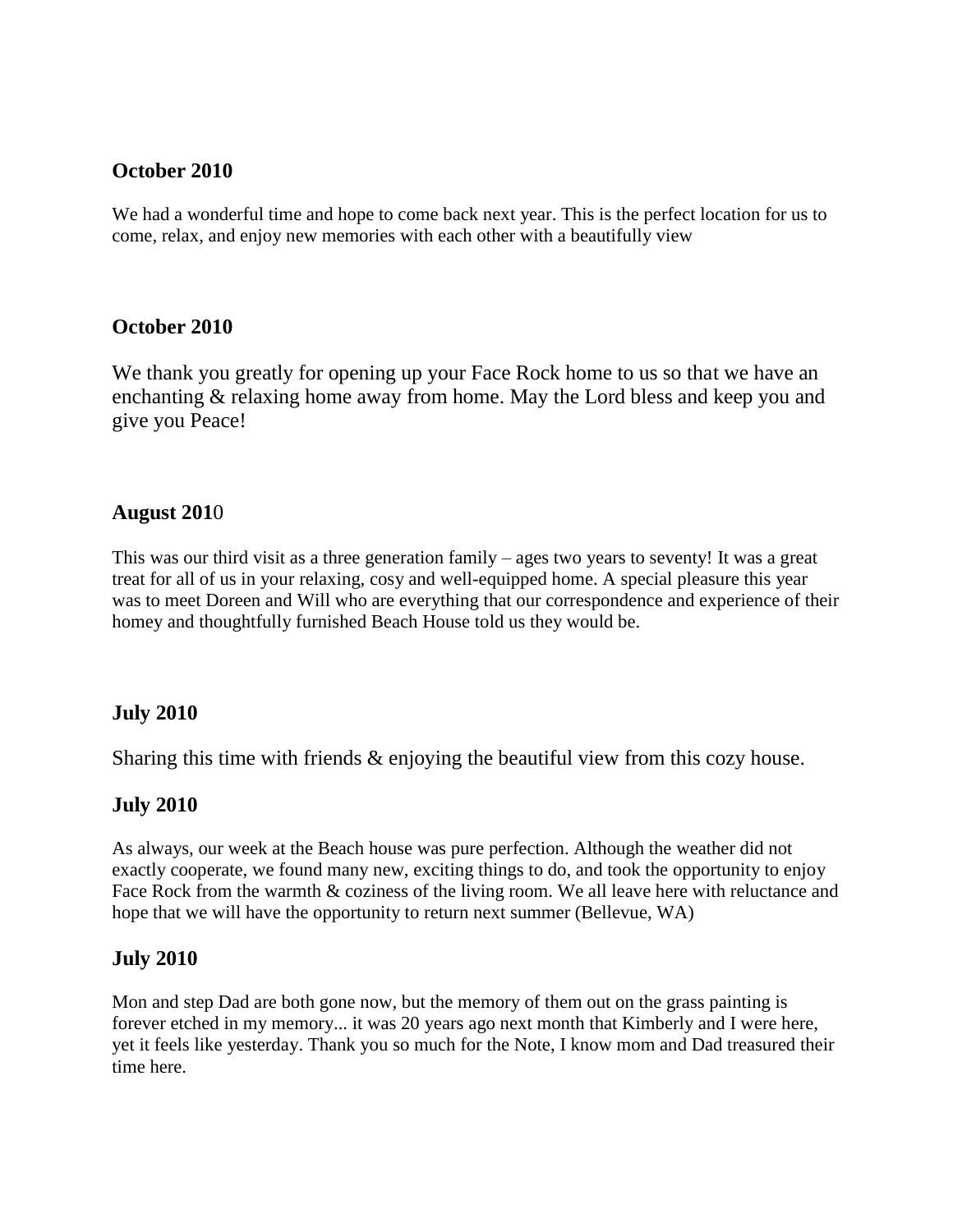#### **May 2010**

This our fourth time in your beautiful cozy house – it feels like home away from home. Can't wait to come back next year!

#### March 2010

Very nice to learn about the history while in this area, being a family researcher in genealogy, one appreciates it more and in many variations.)or these placed, reflecting past lives here and the hard work they did to make what our world shows us today by the values handed down to the future generations). Thank you for this opportunity!! these rocks in view are sedimentary and metamorphic dating from the Jurassic period.

As always, our week at the Beach house was pure perfection. Although the weather did not exactly cooperate, we found many new, exciting things to do, and took the opportunity to enjoy Face Rock from the warmth & coziness of the living room. We all leave here with reluctance and hope that we will have the opportunity to return next summer (Bellevue, WA)

#### **February 2010**

This is a charming home by the sea. Wonderful to have a fireplace. Perfect for our family visit. Thank you for sharing your home.

#### **January 2010**

thank you Will & Doreen for sharing your cottage by the sea. We look forward to our return next year. (Black Butte, Oregon)

#### **Dec 2009**

Dear Will & Doreen. Your enchanted cottage by the sea. Endearing charms endure in memory

renewing us, regaining trust in loves eternal legacy

you share so much with so many through your gracious hospitality.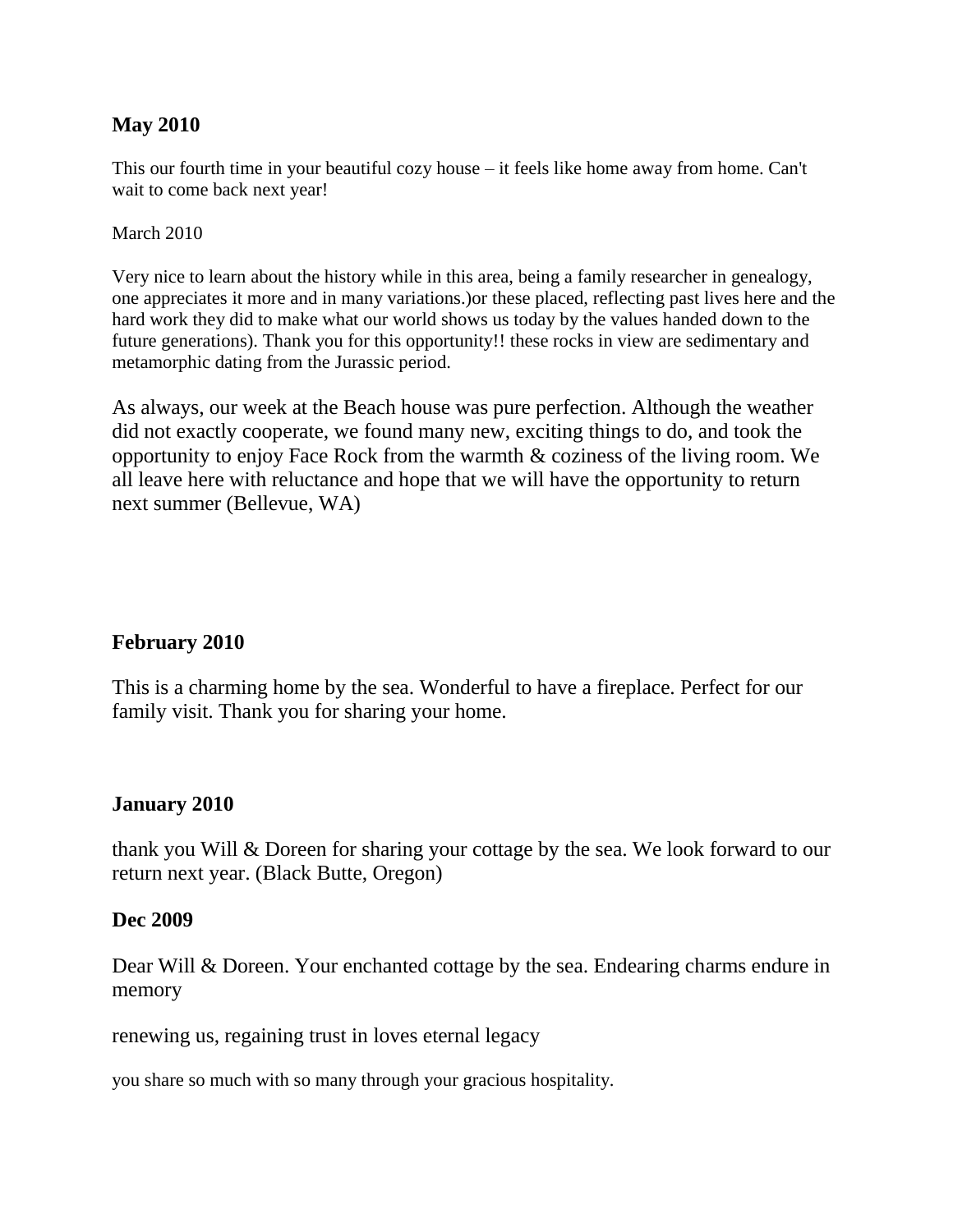#### **November 2009**

This is the ideal beach house... My vision of what a beach house should be. So homey and well equipped for whatever one needs. We had great fun w/Boggle. Adults were shown-up by the 12 year-old. Loved walking out on the deck all times of the day and night to breath in the salt air and watch the waves. I don't want to leave!

#### **November 2009**

### **We'll be back! THIS HOUSE IS FABULOUS & PERFECT FOR FAMILY FUN.**

#### **October 2009**

We thank God for giving us the opportunity to return to this cozy place with great tranquil scenery in order to visit our son. Relaxed but worn out, we are ready to return – hope to rest up.

This is our  $3<sup>rd</sup>$  stay at this wonderful beach house and our  $4<sup>th</sup>$  trip to Bandon. PARADISE! (Weyauwega, WI)

#### **September 2009**

We came here to celebrate 35 years of marriage so spent much time visiting about the many changes that the years have brought. At times, the beauty of God's nature coupled with happy conversations was almost overwhelming! We leave from here feeling refreshed, thankful and countless memories from this week return with us - memories that we will always cherish!**September 2009**

This place is great – we feel really blessed that we were able to spend a week here  $\&$  that the weather was so nice. The views here are the best ever. We got to meet your wife – what a wonderful hostess. We will try to revisit if able.

#### **August 2009**

A rare week of sun, relaxation, and each other's company. The memories promise to last all year even after we return home to school, work and rainy days. (Prague, Czech Republic.)

**May 2009**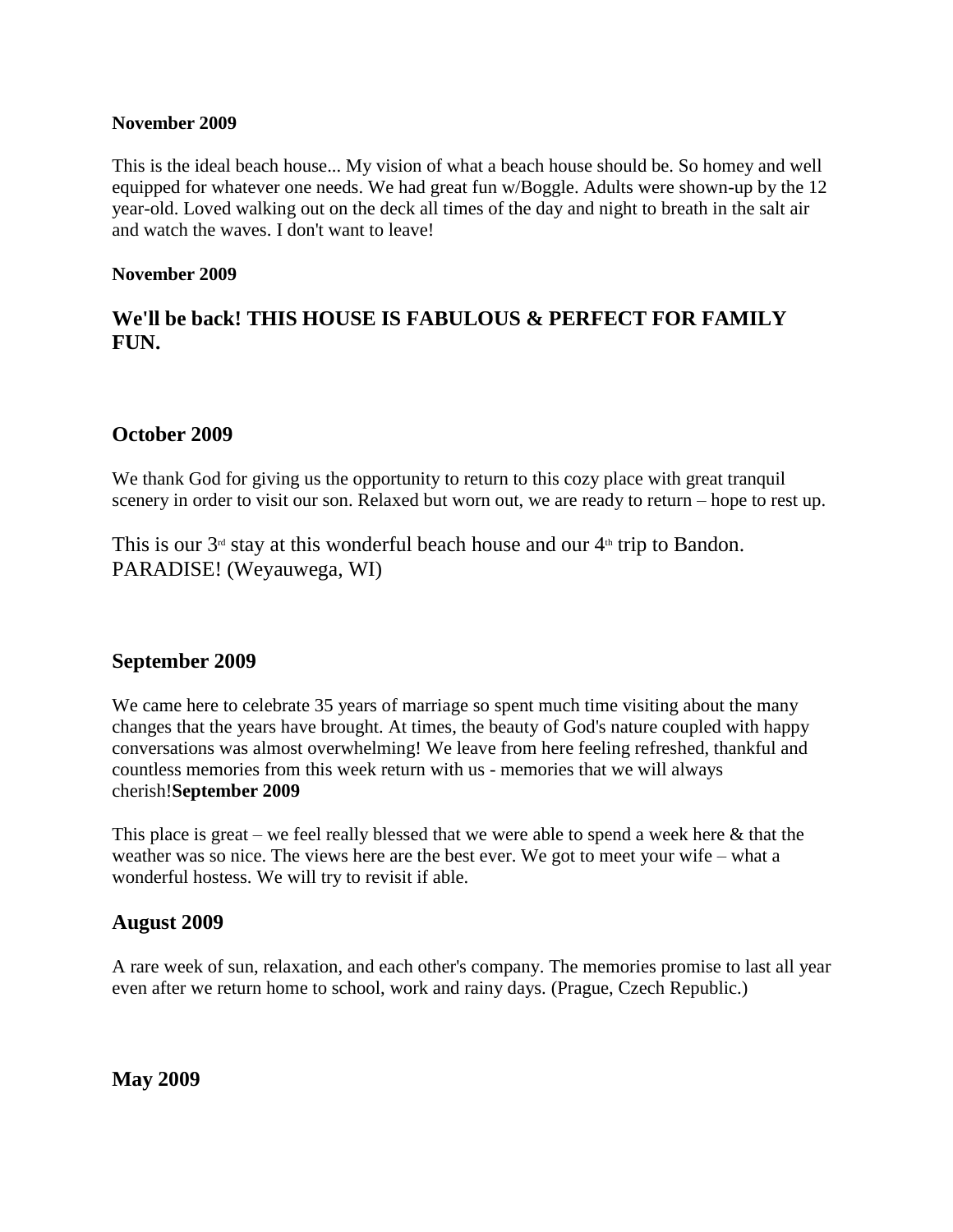We always get a good rest and lots of books read while staying i ou5r favorite Beach House.

#### **May 2009**

Sleep well, relax, enjoy the view. There aren't many places with this view. Your didn't need a second floor to see the ocean, nor walk a lot of steps to a dock walk to the beach U watch for the low tides. Look for the orange & purple starfish- they are abundant & beautiful. Look for the sea-lions down the beach. This is my second visit and I could not think of a better place to stay! It was perfect!

#### **April 2009**

We will come back for a great vacation, so beautiful of God's creating, so many stories and so many sites. Never did see a whale, next time. Loved the people, Tony's CrabShack, Awesome guys that work there – They put up with us. SO FUN! Have fun, Go mad!!

# **April 2009**

We've been to Bandon 15 times now. Our second stay at this wonderful house and we always discover at least one new thing every trip. We can't imagine a warmer, more welcoming place to stay. Cant wait to come back next year. (Dallas, Texas)

#### **April 2009**

We will come back for a great vacation, so beautiful of God's creating, so many stories and so many sites. Never did see a whale, next time. Loved the people, Tony's CrabShack, Awesome guys that work there – They put up with us. SO FUN! Have fun, Go mad!!

# **April 2009**

We've been to Bandon 15 times now. Our second stay at this wonderful house and we always discover at least one new thing every trip. We can't imagine a warmer, more welcoming place to stay. Cant wait to come back next year. (Dallas, Texas)

### **July 2008.**

mark and I don't want to leave! What a relaxing time we have had. Thank you for sharing this little bit of paradise with us! J&M, Madison, Wisconsin.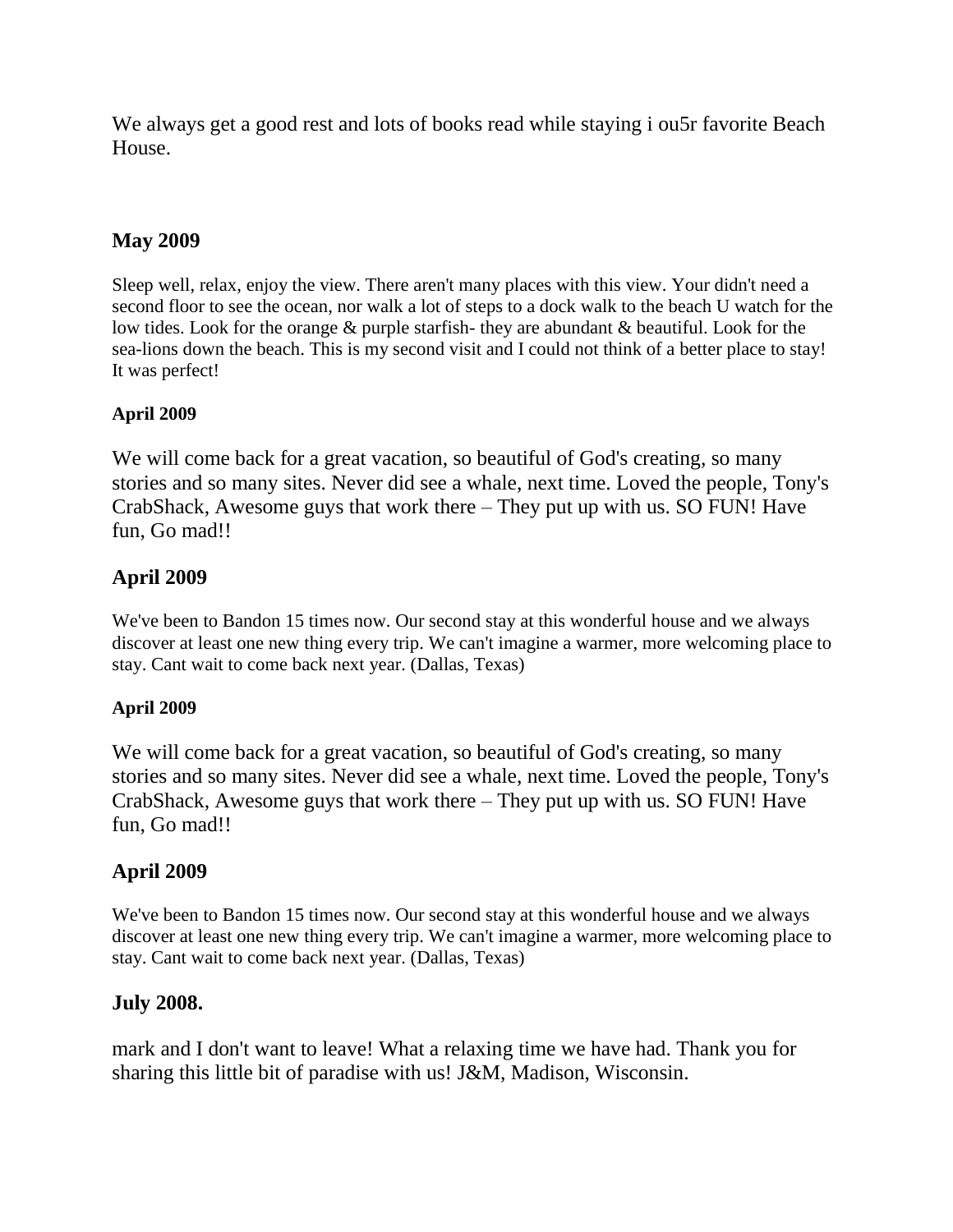### **March 2009**

Beautiful view from this house. We loved every minute in Bandon and plan to revisit.

Count not ask for a better view. Home is well furnished and cozy.

# **July 2008.**

this felt like a second home – a true beach cottage. S. lived in Bandon years ago and has always loved it. The house is "Old Bandon" to her, in the best sense of the word.

Daniel feels close to Bandon  $\&$  is an inveterate birdwatcher. This was heaven. L. is S's. Sister visiting from Arizona. She was enchanted with the house & of course the fabulous location. Thank you so much for a place to rest and be. SA, LG & DR.

### **June 2008.**

what a great place. Every comfort of home. It was wonderful to wake up to the beautiful seascape. Don't miss the beach at low tide. It's amazing!

Thank you so much for sharing your home with us.

B., R., M., & S. C's of Portland, OR & Singapore

# **April 2008.**

Jerry's Rogue River Jet Boats is fantastic! Try and fit that in!

The house is so wonderful. We have enjoyed our stay a lot. Weather permitting or not, we walked on the beach, shopped  $\&$  are. Expressions is a great shop. My sisters favorite. I liked the Wool Co. , Macaroni & cheese at Bandon Bill's was great. Chowder at Bandon Boatworks was the best ever and fish & chips at Bandon fish Market was excellent also. Tomorrow is Coos Bay and Thursday is Jerry's Rogue Jet Boats. Friday more beach combing. Thank you for a wonderful week. We really have enjoyed our stay P of Idaho & G of Calif (sisters who meet just to see each other).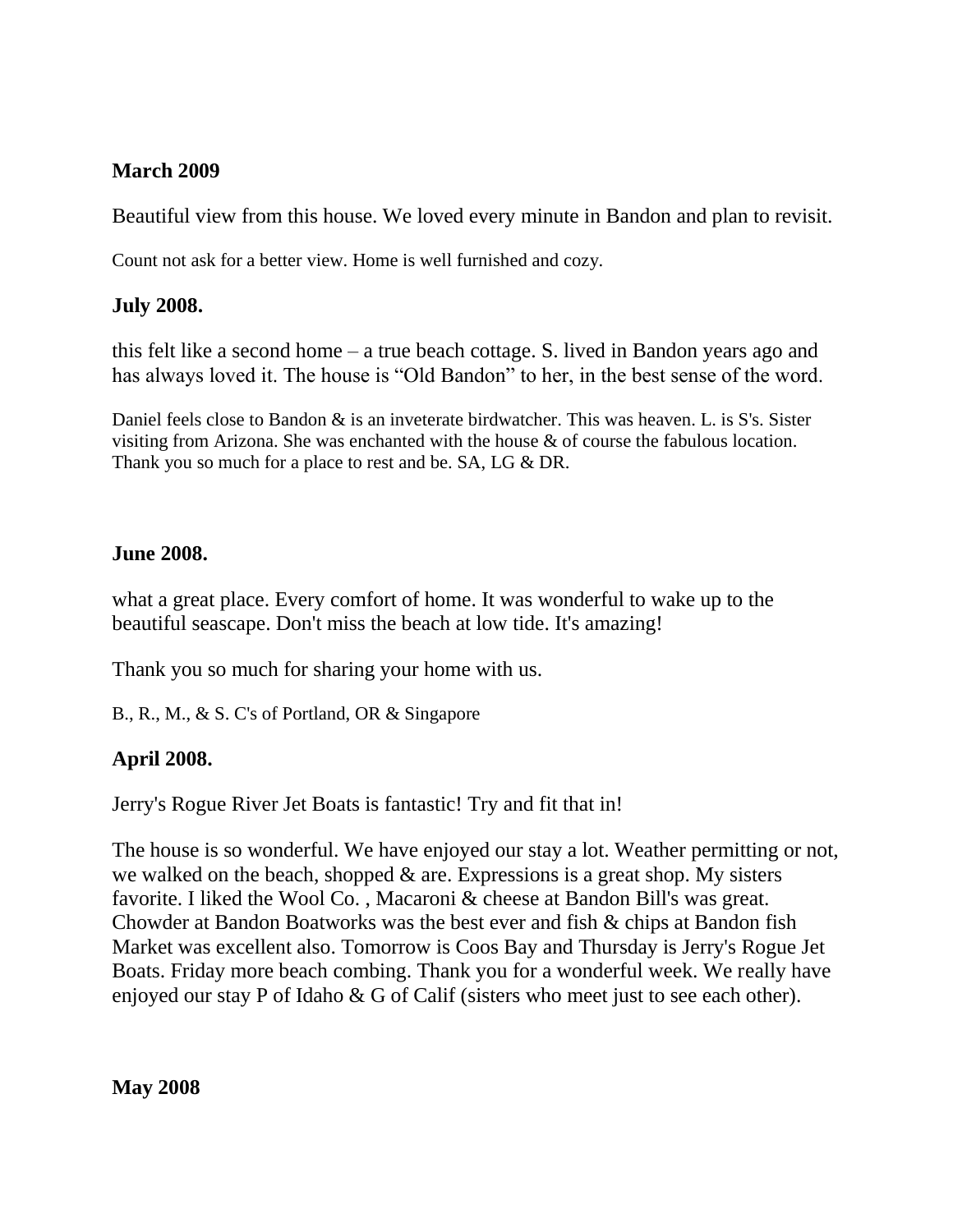We had a wonderful time in Bandon. The house is beautiful and cozy. The view is amazing and we will miss waking up and watching the waves crash over the rocks. Bandon is our favorite place to vacation and one we encourage our extended family to come visit. There are so many things we can do here. We spent our week relaxing, fishing, exploring the many beaches and tide pools, shopping in Old Town Bandon, trying new restaurants, and flying kites. I am glad we got to share some of these many wonderful things with our two small children. They loved playing in and near the ocean of "course. The Bandon vacation would not be the same without being able to stay in this house. You keep a welcoming beautiful home that has everything we need to make our Bandon vacation complete. Thanks, M., A., T., L., J & H. Mc.

#### **May 2008.**

it way a very short stay – always is when I'm at the ocean! You have been so helpful & kind. It's wonderful that they share their ocean home with others. I just happened to find this home on the internet  $\&$  gave them a call  $\&$  they arranged for us to have a great week-end.

The home was cozy, the scenery was beautiful, being with family was wonderful. I'll be leaving with fresh, new, happy memories. I finally got to see the sunset on the ocean with clouds glowing pink & red. Beautiful enough to take your breath away.- Thank you and I'll be back!! R.H.

### **May 2008**

We couldn't have asked for a better place to honeymoon. Thanks so much for making the week special for us. This really is a magical place. It was so much more than we expected. There were new surprises at every turn. It was fun to watch the storms roll in from the ocean and the sun sparkling on the water. Thanks for the wonderful memories! R&S P.

### **March 2008.**

Jan and I had a wonderful stay as always! Hunkered down for most of the week watching the wind blow and rain fall. We read, sketched and watched movies. We celebrated our wedding anniversary last night on Good Friday at the Wild Rose (still excellent meals) and now we head home on a cloudless day. But that is  $OK - if$  we wanted sun all week we would have gone to Mexico. So Jan and I Hope you are doing well and thank you for the pleasant stay. D&J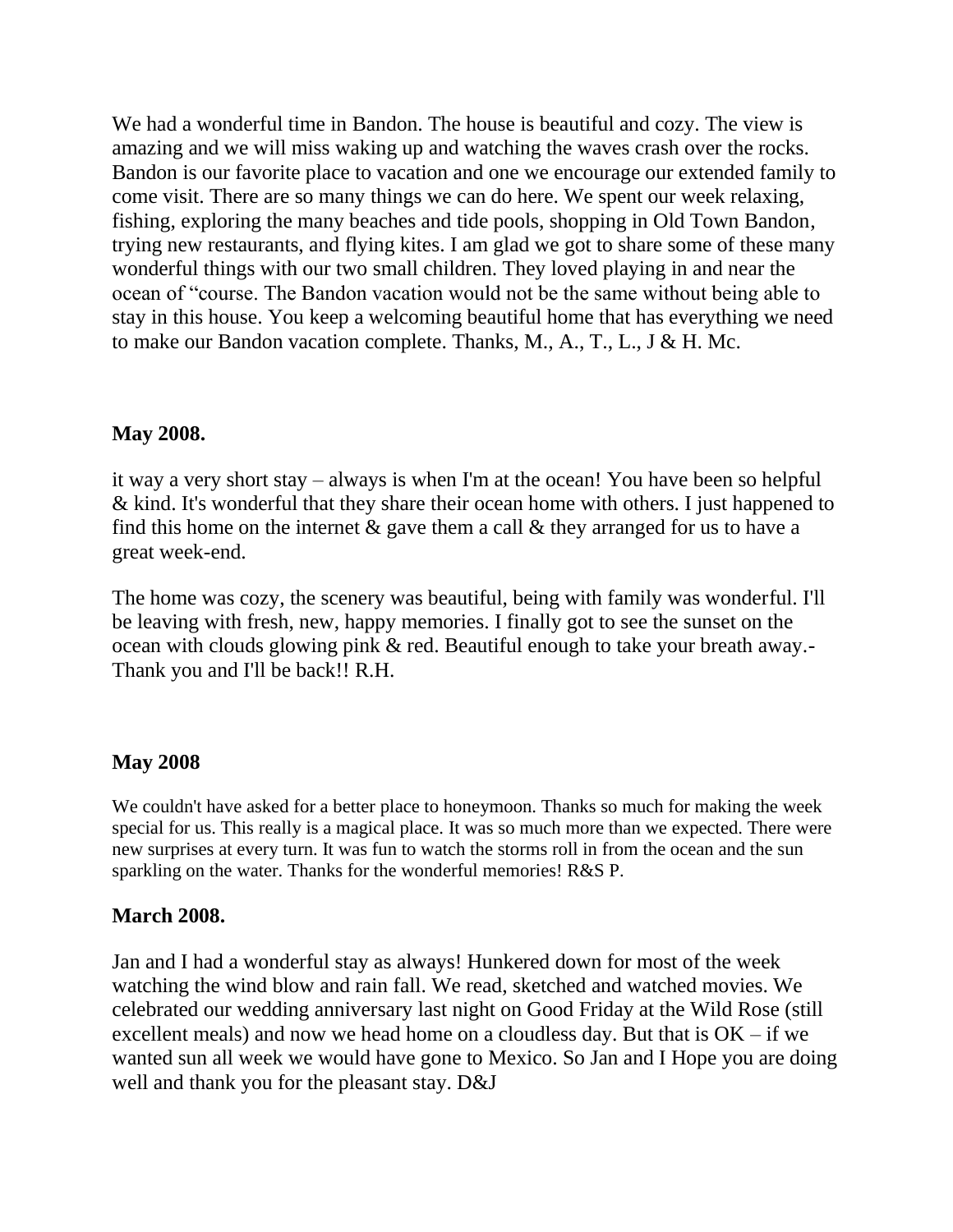#### **March 2008.**

Dad and I had a great time! The weather was nice about half the week and we enjoyed the view while the weather was clear. We celebrated Dad's birthday on Wednesday by driving down to Port Orford and eating at the Crazy Norwegians (we're Norwegian, so we got shirts)> We explored some tide pools. Drove up and down the coast, played cards and watched movies. It was a great week. Thanks for the great house & I hope we come again! M&L H.

#### **Jan 2008.**

Another sunny day and the Rock Lady is her usual lovely self. The tides have been high and around mid-day so we've saved out beach walks for late afternoon with gorgeous sunset shots. Even with a "flat" ocean, the waves on the beach by Flora's lake were spectacular; we'll put that on our list of wave watching spots.

Thanks again; the construction next door was not a bother. T&N.

#### **January 2008**

Another wonderful stay in your cottage by the sea. We experienced all types of weather. Even SNOW! Snow at the beach – how beautiful. The fish  $\&$  chips at the Crazy Norwegians in Port Orford is worth the trip. Old Town Pizza & Pasta in Bandon has the best pizza ever!

Took a Hawaiian quilt class at "Forget-Me-Knots" and pieced together two quilt tops. What fun!

And we had a break in the weather that allowed 3 rounds of golf at Bandon Crossings. A fun and challenging course. Thank you for sharing your home. K&T m. Black Butte, OR.

#### **December 2007.**

Our month here was wonderful. We experienced the storm of the decade, read several novels, walked the beaches for agates and simply relaxed. We found the house and its history comfortable and interesting. Out daughter and her family enjoyed Xmas with us. We "beached", played golf and also had fun playing with the sea gulls. Now we're off to the Southeast until May ---. thanks for your helpfulness and the use of your home in Bandon.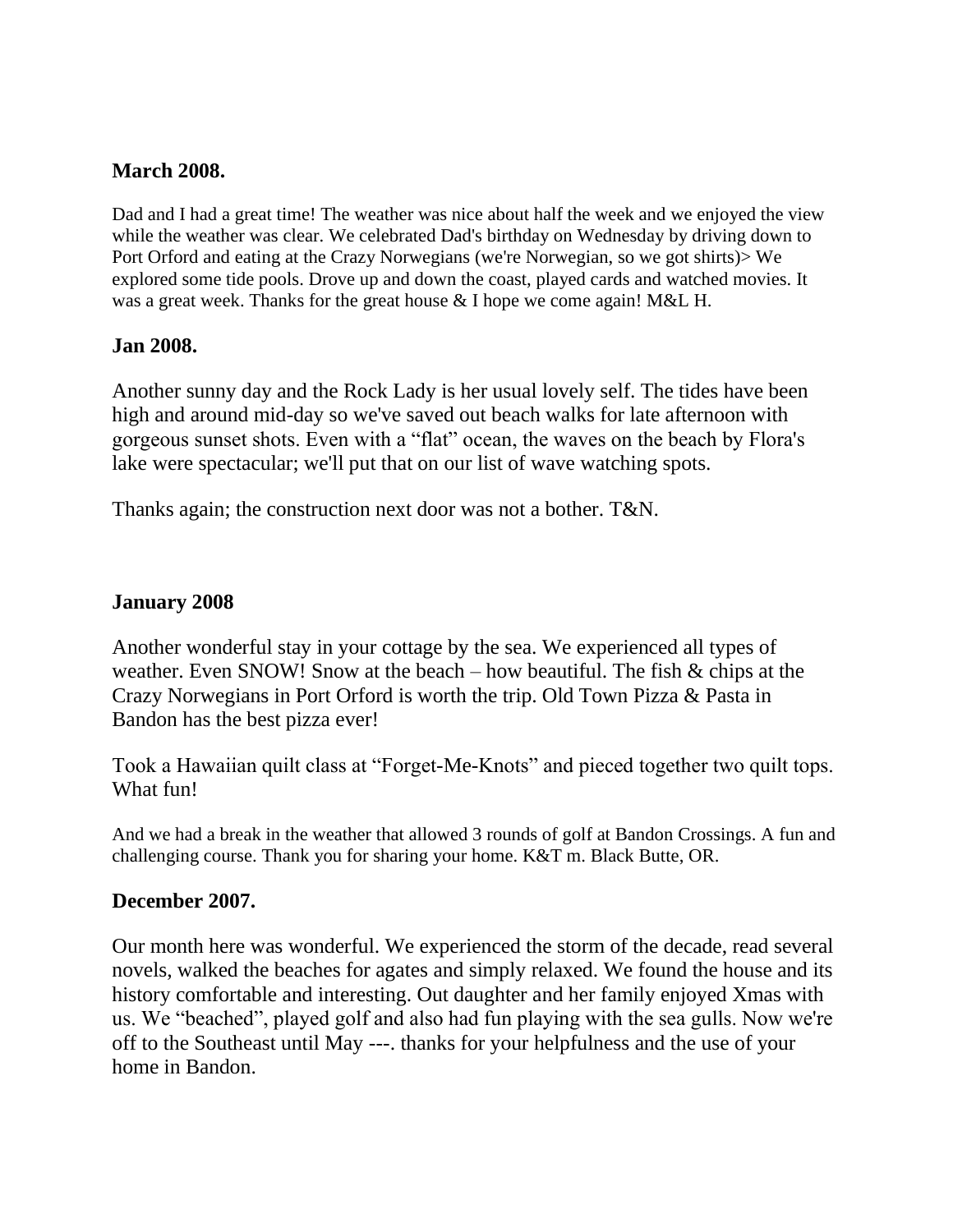T&D B. Bend, OR.

#### **thanksgiving 2007.**

We have been so blessed to find this jewel, a perfect cottage on our wonderful Oregon Coast. Our weather was wonderful. Sharing it with our family has made a memory we won't forget. Thank you for all your hard work keeping your home so special & sharing it with all of us.

We hope to see Face Rock again. The Y's, Eugene, Oregon.

I've been visiting Bandon for over 20 years and each time I struggle as the time approaches to leave! Your wonderful "Beach House" makes it all the more difficult. What a treasure in all ways! I hope to become one of " your return guests". The weather was amazing – walked on the beach in a T-shirt! Thank you for taking such good care of this little gem so we can all experience a little Bandon History.

K.S. Truckee, CA

#### **November 2007.**

we have decided that this our favorite hide-away on this planet. We started out several years ago like staying here for a week but recently we realized that two weeks would be better. Now we think that three weeks would be more satisfying. We love this house. We love Bandon. We love Cape Arago & Shore Acres & we love you two. It was so nice seeing you. Thank you for sharing & we look forward to next time. D&J E, Garden Grove, CA

#### **November 2007**

Another wonderful week at Face Rock. Love walking on the beach even in the rain. Crabbing was successful and crabs delicious. Now on our way home. J&T B, Salmon, Idaho. :-(.

#### **October 07**

Our second stay was as wonderful as our first!! Glorious weather from warm sunny days to vintage coastal storms – all allowing us to get a lot of reading, golf, and watching the ocean done. Thank you for providing a warm, cozy cottage by the sea. The view remains breathtaking!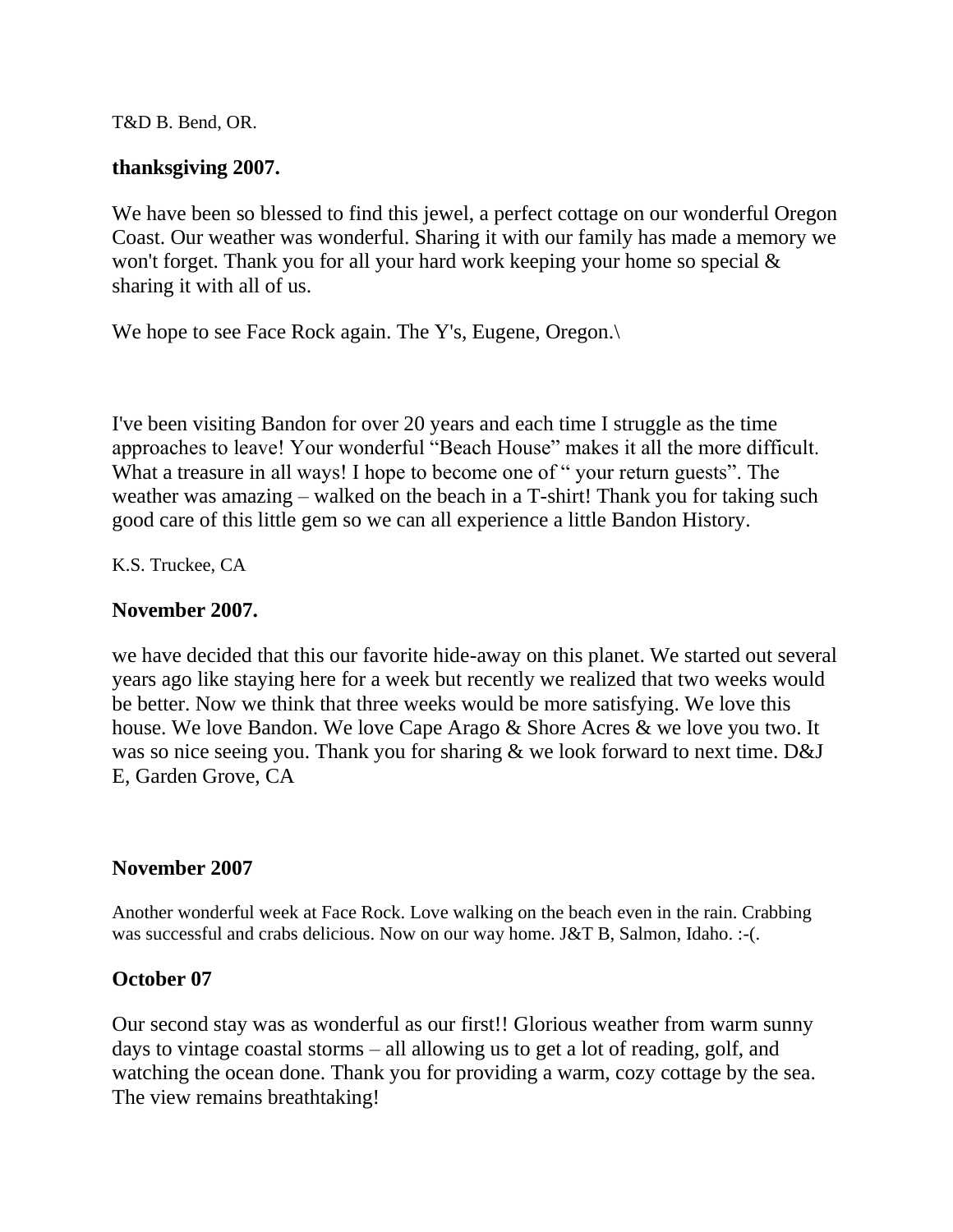The P's, Silver Springs, MD.

#### **October 2007**

Another relaxing stay at the beach house. The weather has been unseasonably warm and sunny – NO WIND! G&M L, Roseburg, OR.

#### **October 2007.**

Our second stay was as wonderful as our first!! Glorious weather from warm sunny days to vintage coastal storms – all allowing us to get a lot of reading, golf, and watching the ocean done. Thank you for providing a warm, cozy cottage by the sea. The view remains breathtaking!

The P's, Silver Springs, MD.

#### **September 2007.**

thanks so much for a truly wonderful week. We've been wandering up and sown the Northwest Coast from British Columbia down to CA border over the last 12 years and here we found yet another unique jewel. Thank you! D., T. & R Seattle.

#### **Sept. 2007.**

Thank you for providing us with this wonderful, sun-filled week on the beautiful Oregon Coast. We will miss not seeing Face Rock and the glorious sunsets. J&P H. Chaska, Minnesota

thank you for a wonderful week  $\&$  getaway! D, L  $\&$  I

#### **August 2007.**

Well... where should I start? I'll start by saying that this has been one of the most wonderful weeks I have ever spent on vacation; it's such a pity that we leave tomorrow! This house has truly been a home away from home, with its small cottage charm, cozy rooms, gorgeous view, and vast collection of puzzles (an absolute essential for a jigsaw fanatic like me). I'll never forget beach combing (and finding the most amazing tide pools!) or rushing down to the beach with my camera to catch a sunset. This September when I go back to school, I'll sit in my classroom, but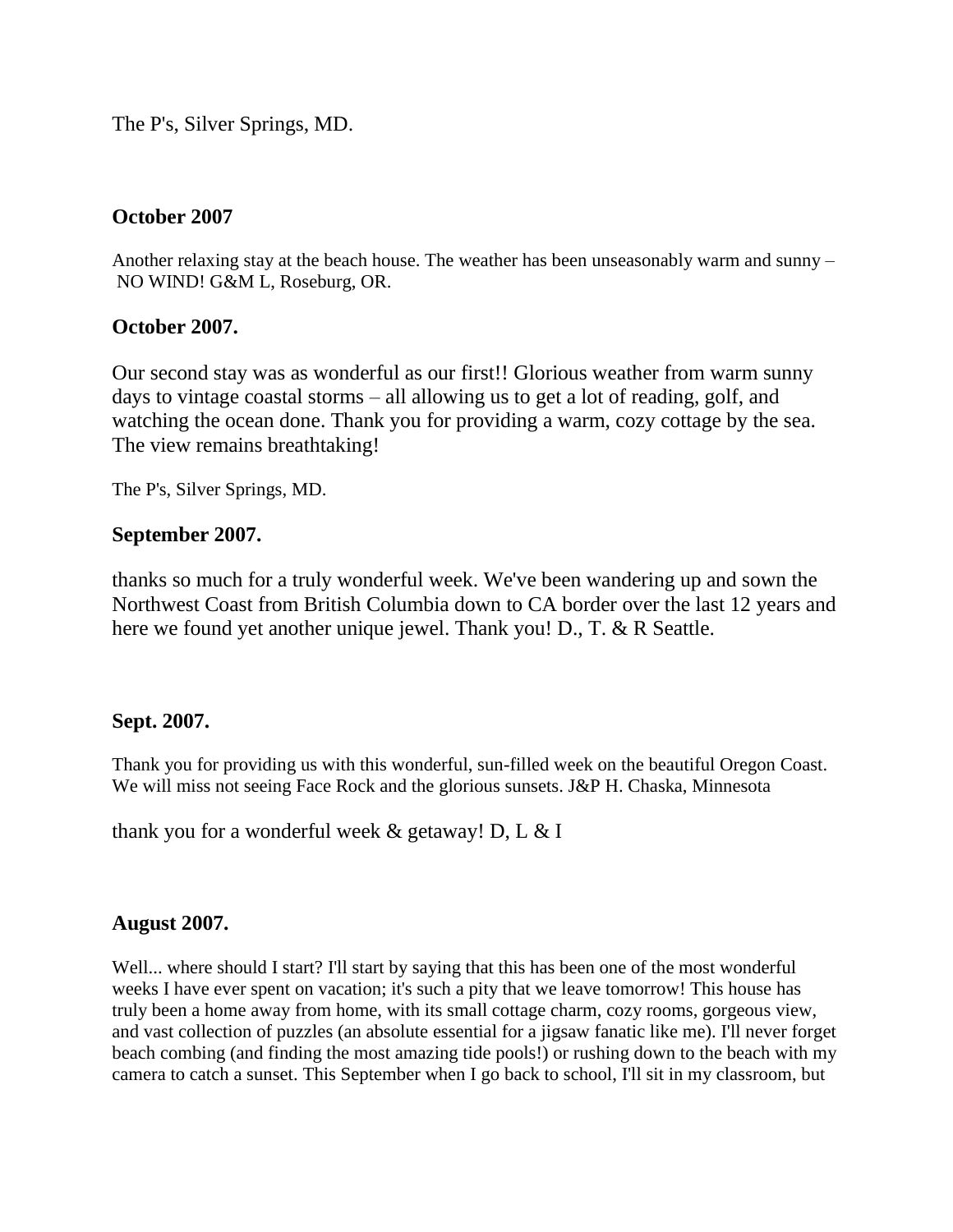rather than the algebra problem n the board, I'll be remembering the Face rock view in my mind. Thank you x 1 million. J.V.

# **May 2007.**

groups of "Ladybug" friends enjoyed retreat in beautiful guest house here at Bandon Beach. We were granted warm, clear weather and were treated graciously by local merchants. Had a great time & hope to return one day.

It was perfect. Thank you for all the comfort and convenience.

Boise, Idaho, Greenville, Ohio, Twin Falls, Idaho, Id Falls, Id.

# **May 2007.**

We are so thankful to have experienced a week @ the Oregon Coast thoroughly enjoying the natural environment around your cozy Beach cottage! Our children delighted in a game of croquet, discovering a mouse near the house, flying a kite in the ocean front yard, viewing the seabirds & fishing vessels from the picture window.....

along the beaches, we explored rock formations @ caves, identified various marine life in the tide pools (starfish – gobies – anemones – shore crabs – eels – shrimp – mussels – barnacles – chitons)  $\&$  even constructed our own "beach fort" of driftwood for respite while meandering around the Face Rock environs.

Other adventures included a day around Shore Acres & " Sunset Bay", as well as several jaunts around old town in & out of the unique shops & appreciating all the public art projects along the marina.

This week for us was truly a blessed gift of much needed family connectedness & time to embrace both the simplicity  $\&$  magnificence on God's beautiful creation!

Edmund, Colleen, Merritt & Madeline.

# **April 2007.**

what a wonderful and relaxing time we have had in your beach house! The view of the beach and Face Rock is beautiful. We've enjoyed gorgeous weather as our family explored the beach, had wonderful walks, intense croquet tournaments, some wandering in Old town, and fun riding ATV's on the dunes. Thank you for making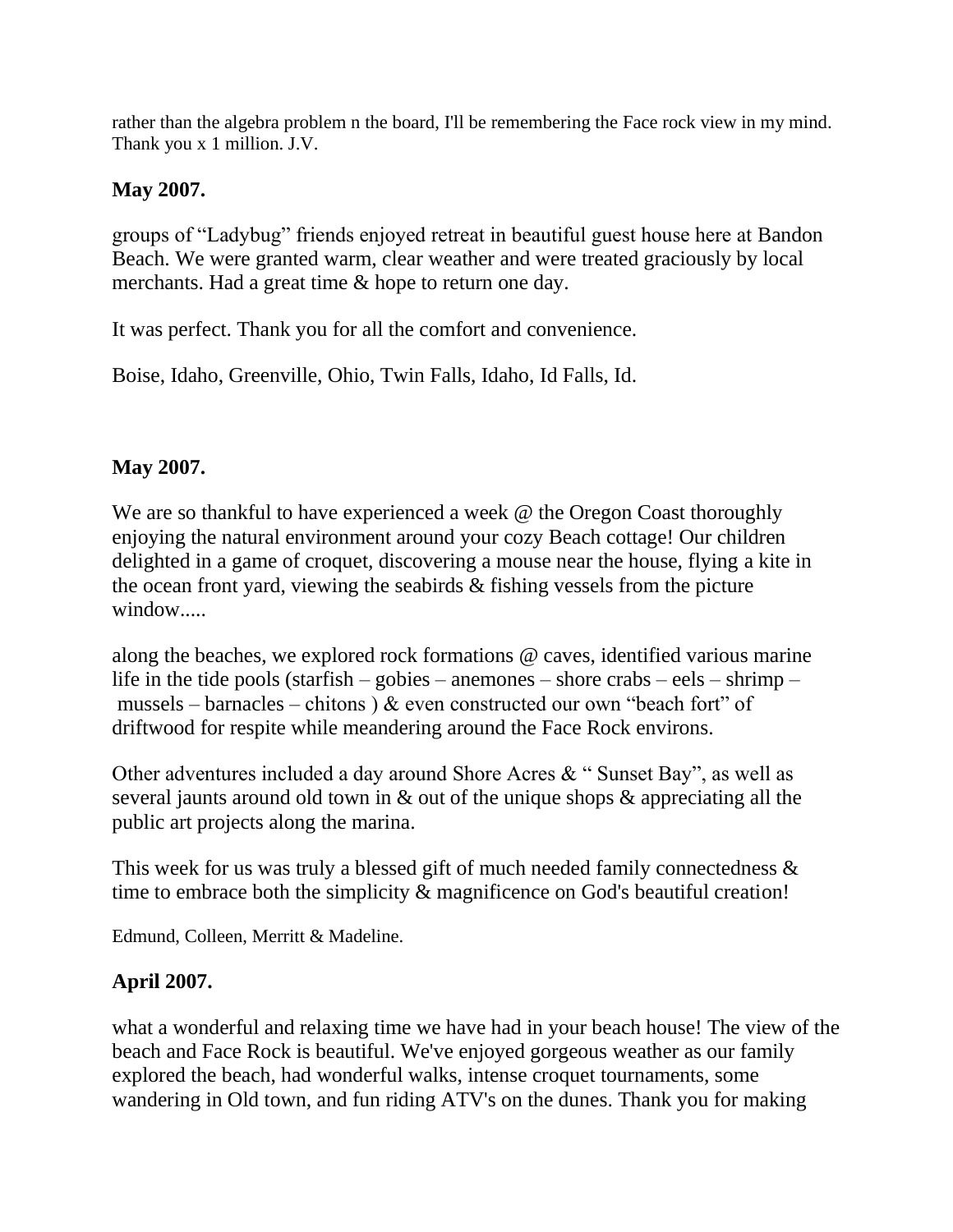this a home away from home for your guests – we appreciated the special touches – like the cranberry treats – yummy! Those didn't last long with a 15 year old boy and 11 year old girl!

We were certainly tell others of this great place!

J, A, B, & K.

### **April 2007.**

Doreen and Will, we have felt sooo comfortable in your sweet house here on the bluff. Company came & left us with a dew days of solitude in between. Peeps greeted us most every day rain or shine. We hope to return at a different time of year.

G&C, Anderson, CA.

#### **Feb/Mar 2007.**

we have so enjoyed our stay in your cottage by the sea. The first eight days brought rain, wind, thunder & lightening, hail and sits of sun. then three glorious days of sun and golf at Bandon Dunes.

Thank you for sharing your spot of paradise. K & T M, Black Butte, OR

#### **March 2007.**

Thanks for sharing your home. We always enjoy the Bandon Beach & all the surroundings.

C&R C

#### **Jan. 2007.**

once again how grateful we are to be able to come to this beautifully, unique spot. What a surprise this year to have a dusting of snow and morning temps in the 20's! I think we must have brought it with us from Colorado; we'll do our best to leave it behind next year. The days have been sunny; the tides extremely high and low. Beautiful beach walking; delicious frequent dining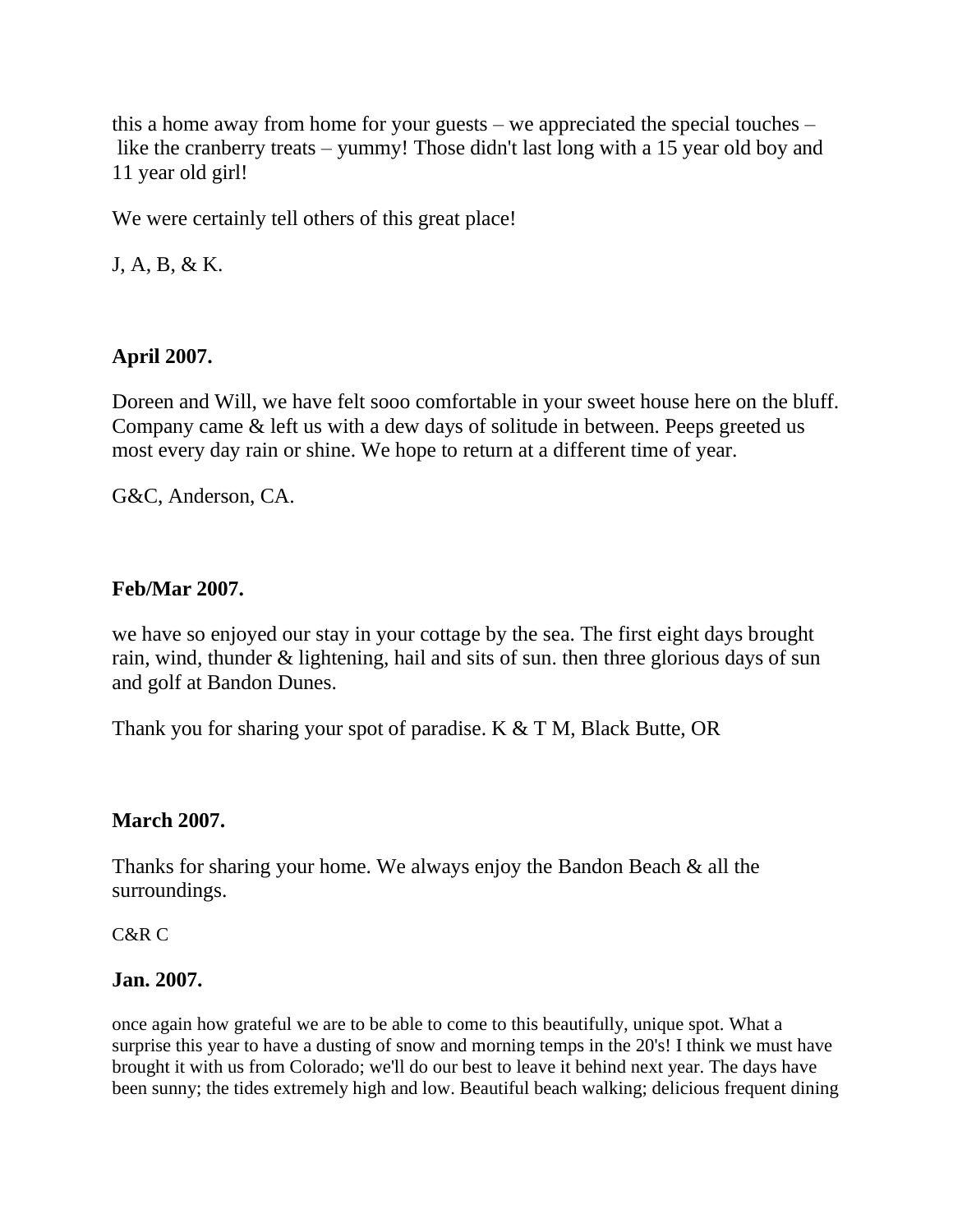at the "Wheelhouse". What a special treat to see "her face" every morning! Thanks, will & Doreen, and we hope to be back in 08.

### **Dec. 2006.**

a cozy cottage by the sea! A bit of heaven on earth! Bandon is our favorites spot to be and now we have found our favorite place to stay. We felt so comfortable during our stay and found everything supplied for us.

Thank you, Doreen & Wi**ll.** We will surely be back.

G&M, Roseburg, OR.

#### **Nov 2006.**

your beach house is wonderful! Since we love Bandon so much, I'm sure we will be back.

Littleton, CO.

#### **Nov 2006.**

we had a lovely week here in spite of the wind and rain. We took many walks on the beach. Crabbing was fun and of course the views very nice. Always changing. Now on our way back to the snowy mountains of Idaho. Thanks, J&T Salmar, ID.

### **Nov. 2006.**

we would like to thank you and congratulate you for your wonderful beach house.

We are a very special couple that felt totally in love & promised eternal love in the warmth of your home. I come from Chile & had to cross overseas in search on my true love. He is from Nebraska but we found each other in California. We plan on coming back for another honeymoon.. thanks again for everything. P&S

**Oct 2006.**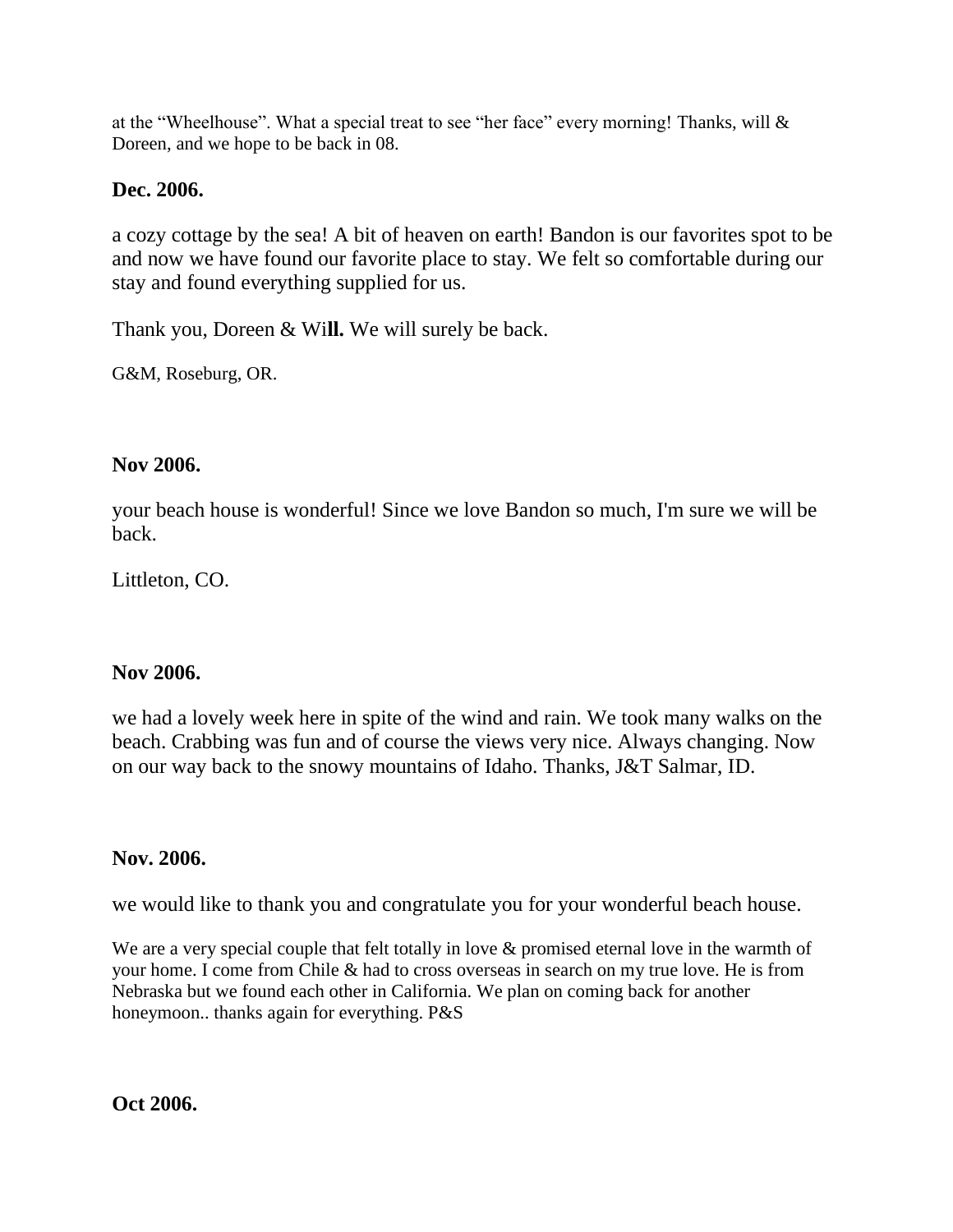thanks for letting us share your comfy cozy beach house. Fantastic views & wonderful weather. Lucky, lucky you!

Anne, Portland, OR

#### **Sept 2006.**

thank you so much Will & Doreen for sharing your home. The views are unbeatable! Great beaches to walk in every direction and many great restaurants. The clam chowder at the Boatworks was some of the best I've ever eater! Loved being able to sit at the table and do jigsaw puzzles while watching TV and looking out the windows at the incredible view. Cranberry Sweets is also a Must to visit as well as the mercantile.

The P's, Stayton, OR.

#### **Sept 2006.**

our  $2<sup>nd</sup>$  stay in the Beach House, and once again, it was perfect! Thank you so much for all you have done to make your guests feel so comfortable.

Bandon is one our favorite places and we look forward to our next return P&R, Weyauwega, Wisc.

### **Sept. 2006.**

two weeks of clear skies, a full moon, balmy weather {yes, temperatures in 70's & 80's}, almost no fog, one evening of mist --- and we were on the Oregon Coast! The Wrights not only have a lovely home, but clearly an "in" when it comes to providing terrific weather! 2 weeks of gorgeous sunsets put the digital cameras into overdrive – visual mind candy for the snowy winter to come at home. Our Oregon relatives were impressed too.

Many thanks for providing a wonderful spot for vacation & family gatherings.

The P's from Silver Springs, Maryland, Roseburg, Newport & Portland.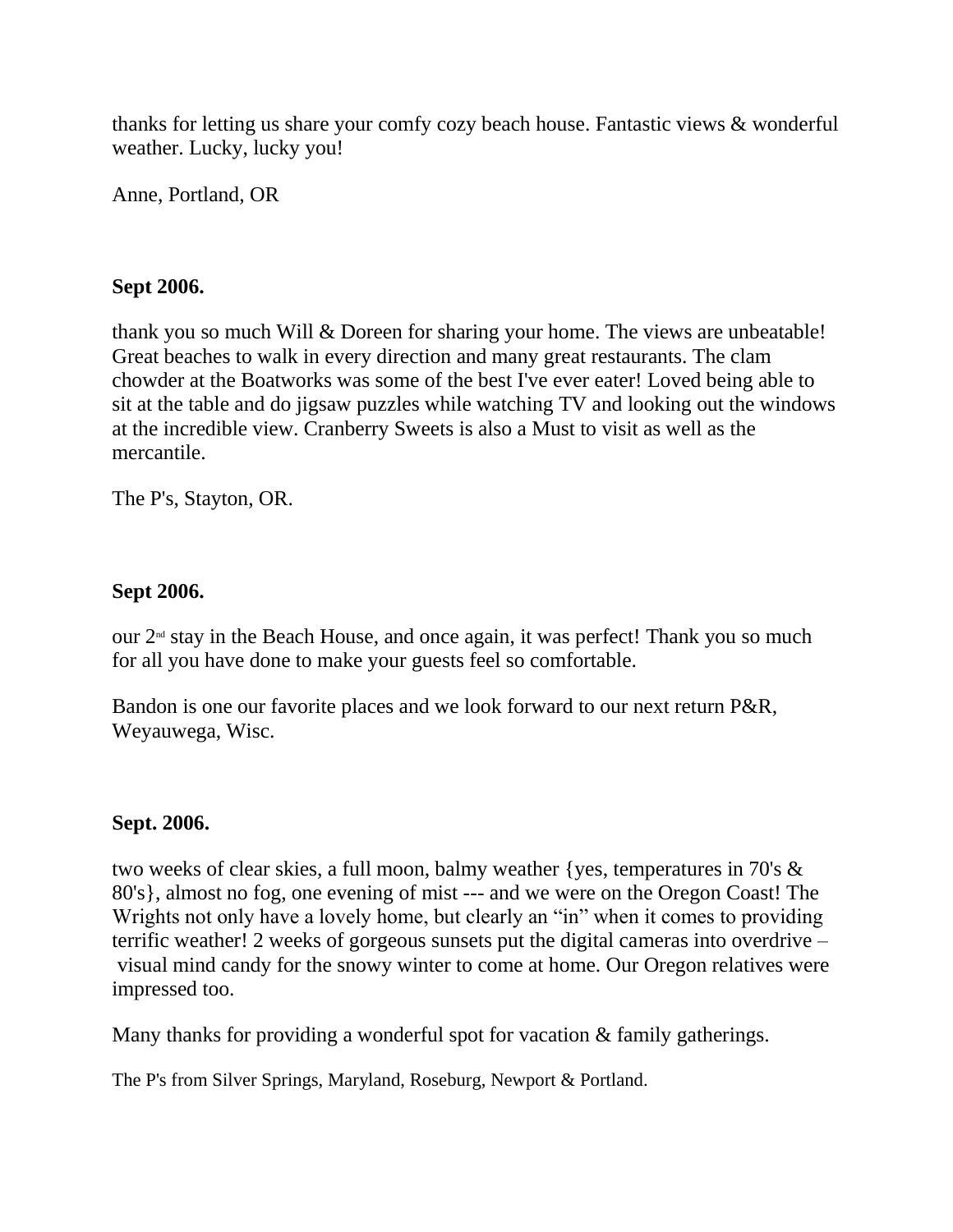#### A**ugust 2006**

we really enjoyed our stay in your beautiful home. Spectacular views! It was a pleasure to be able to have all of our family in one home. Thank you so very much.

a) Thank you for the wonderful accommodations. I've been to Bandon since I was one and now I got to bring my two girls (22 months and 6 months). It was so neat to watch my older daughter run and play on the beach. We loved the view and had a great time with family.

b) Thank you so much for the use of your lovely beach house. What a perfect view of Face Rock! As usual, Bandon was fantastic and the time went far too quickly.

c) Thank you so much. your house was lovely& very welcoming. Has it really been a week already? Bandon is very special to us all & we enjoyed the easy access to the beach.

Filer and Moscow Idaho.

#### **August 2006**

It has been a wonderful, restful week for my family. I haven't slept so much in years – and I needed it. We have renewed our ties as family and found a place – a special place for it. Of all the communities that we have stayed along the Oregon Coast, Bandon tops the list of our favorite place to be. Thanks.

Redmond, OR & the Philippines.

#### **July 2006**

What a perfect location and delightful house. Absolutely ideal – comfortable – incredible view – private – quiet. It is more even than what we hoped for. Thank you.

Our Mother was in seventh Heaven! A little dream vacation for her. She even got her sketch book out :-)

Thank you. We will be back! GJ & PP, Etna, CA.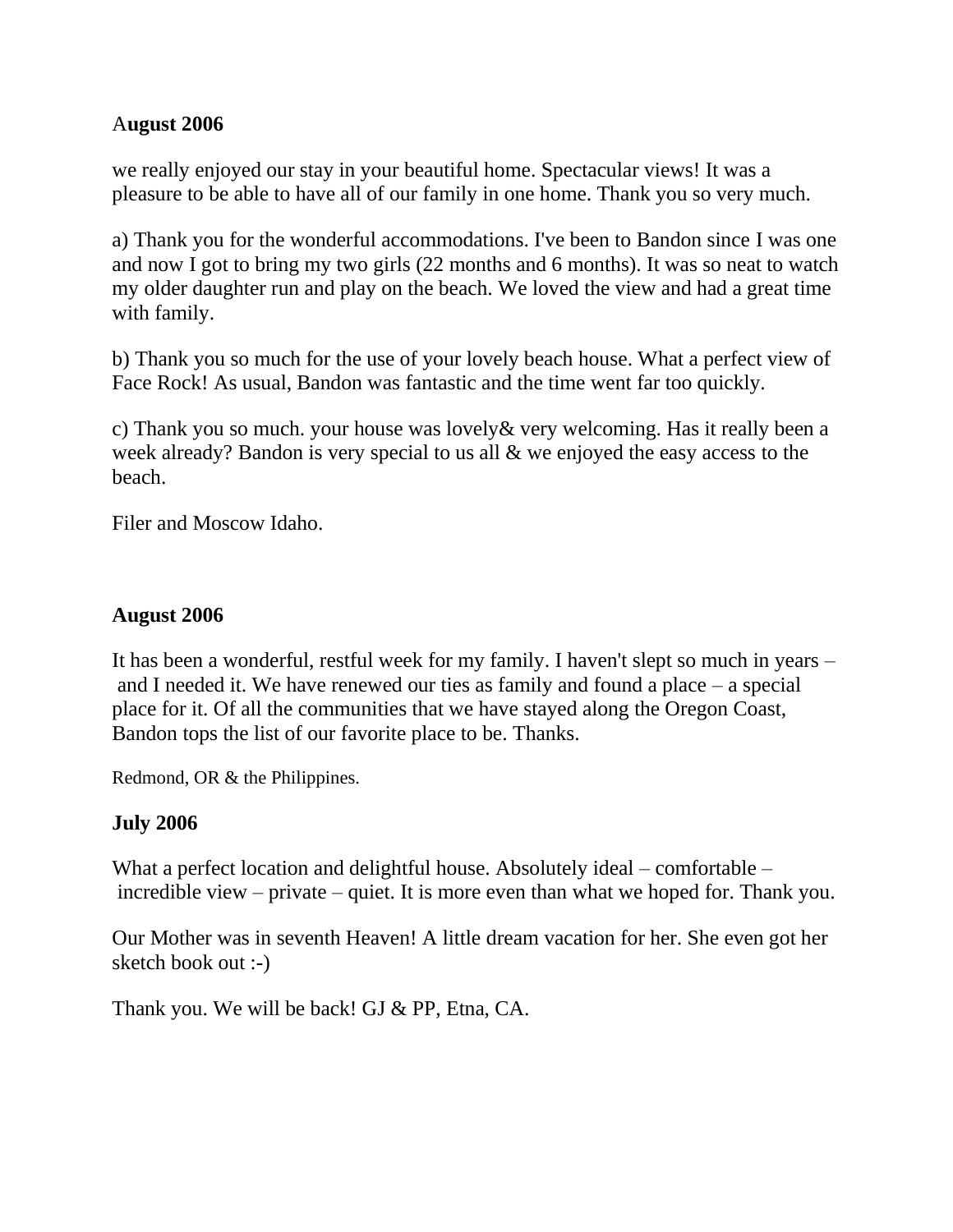So much fun we're turning it into our annual event! Thank you so much for the sharing of your home for a little seaside recuperation.

A picture – perfect vacation; blue skies & water & wonderful homey house. We laughed & ate & enjoyed the views each day. Thank you! T&M LA & Chico, CA.

### **July 2006**

Wonderful time again. It keeps getting better! Can't wait to visit at Christmas! D&B

#### **July 2006**

R & S came for a week. They brought their dad. He's suck a geek. Mom just sat & read the papers... we think its cause she had "vapors. Grandma came along this time, mostly to keep dad in line. Seagulls begged every night, bag o popcorn, what a fight!

Made a castle, it was gramd used a shovel & lots of sand, sun came out and burned our skin, fog rolled back and chased us in. at low tide we looked for treasures.

A another vacation full of pleasures.

J,M,R,& s, Park City Utah.

### **July 2006**

We had the most wonderful week in your beach home; & look forward to coming back again! As you know, I arrived first and my husband & son came Sunday night from 102f at a baseball tournament to a delightful 62F here. We enjoyed shopping, the beach, wild animal park, Shore Acres, fishing, making "smores" and gazing at Face Rock.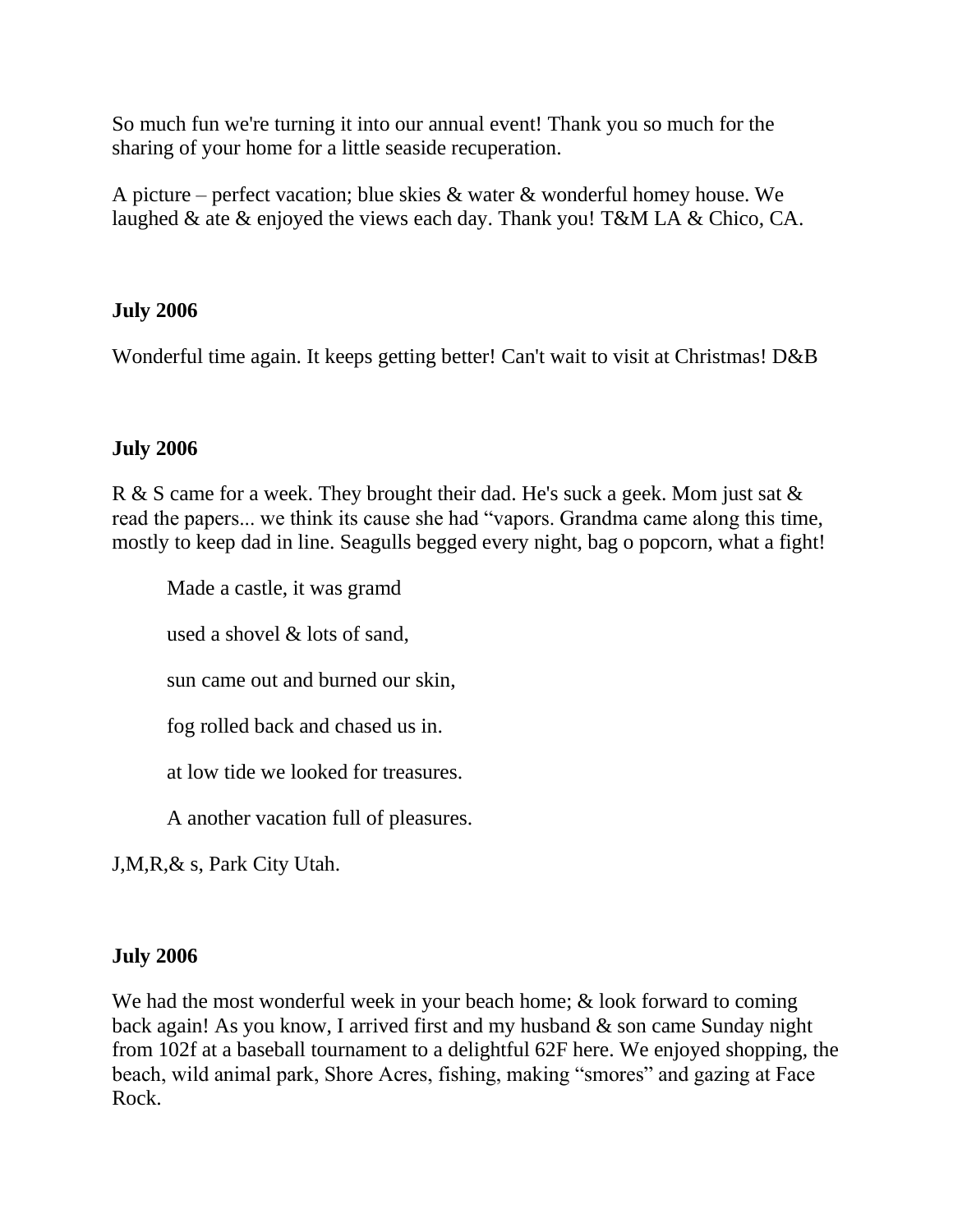We had planned to cook more, but each day seemed to find such wonderful treats at the fish markets in Old town! Thank you so much for such a delightful getaway -

D, L, & L

# **June 2006**

Thank you for sharing your home at Face Rock with us! We celebrated my xxth birthday here and fell in love with the shore, the starfish, the beach caves and the seals who kept us company all week. We look forward to our next chance to visit with you again – maybe with the kids – (they would love it here too!!) K&G, Oklahoma City, OK.

# **June 2006**

As always, we thoroughly enjoyed staying in your Bandon House. A two-week sojourn is actually better than remaining one week. We relaxed the first week and they played host to our brother Dave and his family from Sacramento. It is tough going home, especially considering the arrival of summer heat in the I-5 corridor area. A few changes in Bandon, such as the closing of the cheese factory and the optical store, but two more golf courses are being built. A bit of Scotland on the Southern Oregon Coast. Your have done a great job with the house and we shall return Our Best! B&S D's YYreka, CA

# **May 2006**

It has been a grand week --- napping whenever possible, eating the foods unique for the coast, and watching the surf. Our favorite time of each day was sitting in bed drinking our morning coffee & watching the surf.

We will take away our memories of the Oregon Coast and count the days until we return!

P&D Phoenix, AZ

Our first time here with our Mon, and her first time back since Dad passed away. We had a wonderful time this weekend, reading, napping, and laughing. We brought our own Scrabble" but forgot our tiles – so were delighted to find a complete Scrabble here!

S C M &Mom, Glide, OR.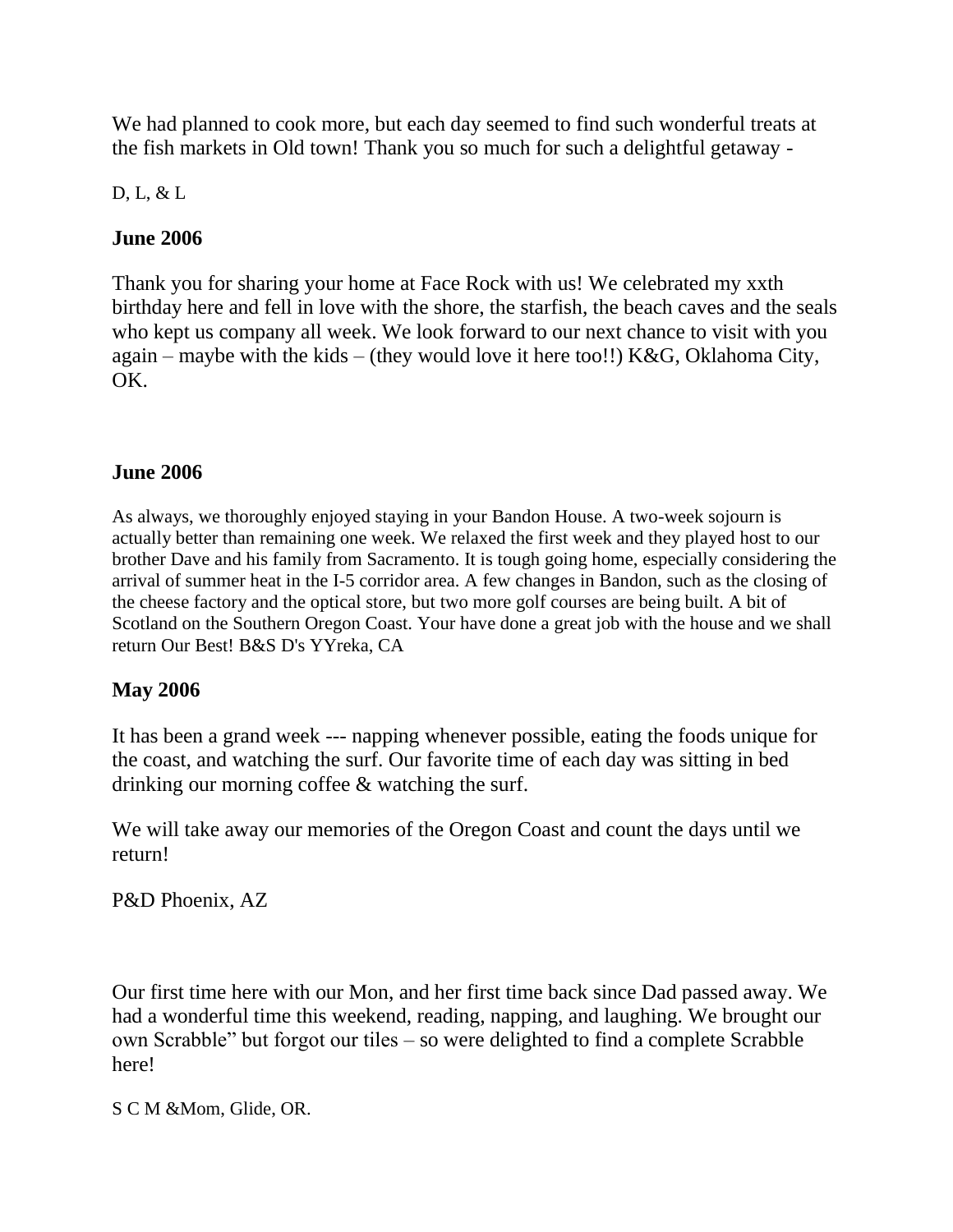### **April 2006**

Thank you so much for this memory we have of this past week. It has been a mixture of coastal weather. We purchased a house in North Bend until we build in Glasgow Heights. We are very excited to get out of the city and be part of this glorious country and coast. Thanks again for your hospitality and friendship. D&S.

### **April 2006**

Jan and I had a great stay. The weatherman was wrong of course and we had 3 beautiful sunny days. We water colored, wrote, read and watched movies. We also ate out some. For funnest place for a martini was the Boatworks (Russ is a great guy) and Rosa's had the most excellent food – highly recommend it to anyone. Thanks for the lovely accommodations. D&J Ashland, OR.

### **March 06**

Will & Doreen we want to thank you for letting us come here & spend our  $10<sup>th</sup>$  year anniversary  $\&$  our youngest daughter's  $1$ <sup>st</sup> birthday. As soon as we walked in the door we felt the love that you put into this place. We felt right at home. We've had a great time, very relaxing. One of our favorite past times (especially the kids) is feeding the seagulls. They have ate very good this week. We love waking up & going to sleep at hight to the sound of the waves. Also with the roaring fire. It has rained pretty much every day this week. So thank you so much for everything. We definitely plan on coming back. This has been our favorite trip so far. Staying here has made all the difference. Thank you. K,A,B,K,B & M

#### **March 06**

Coming here after a beautiful "African/Darwish wedding has been a joy. Getting hitched at 57 meant needing a place to relax from all the stress of friends & family who had come from as far as New York City and Los Angeles. We had great walks on the beach and loved the sound of the 20-3- mph winds the last 2 nights. Your seagulls are great fun. We hope to come back again on a summer day and relax again. R&H Eugene, OR.

#### **Christmas Day 2005**

We arrived in the dark and windy rain. After many pee stops and shopping trips along the way from Ashland Oregon. Turning left and realizing our home for the weekend was right in front of up. Opening the door to a quaint, roomy, second home beach house, Happily finding a bedroom and bathroom for each couple. Motzart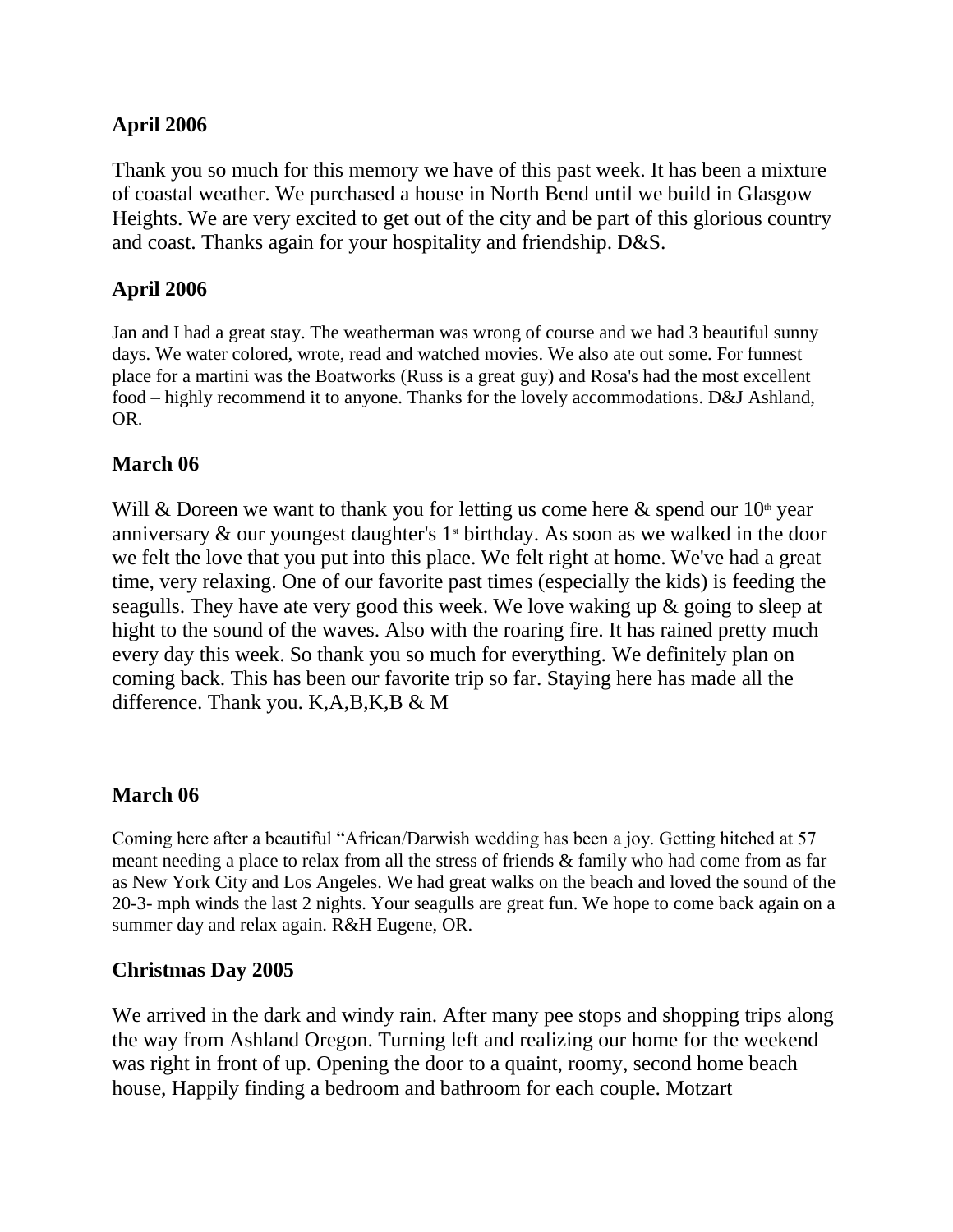accompanied the turkey over dinner and Jewish instrumental assisted the lively mood of scrabble.

Being able to snuggle in bed and watch the clouds, just peacefully watch the clouds begin a precious, priceless day.

On our first day here we had a seagull visit us. He/perched himself on the deck outside our sliding glass door overlooking the ocean. Through fierce winds and tottering knees he stood, later joined by a friend.

Last night we had crab, caught that day from the pacific ocean. We've taken walks along the beach and had the joyful run up-shore as the waves threaten to lap at our shoes and socks.

Today is the last day, time to pack up, scour the house for forgotten items, and declare a sorrowful goodbye to all.

# **Oct 05**

Our bags are packed - - time to return to our home in Ashland. On our last night, seated at the dinner table we shared our thoughts and memories we had gathered here in "beautiful Bandon". I have been coming here off and on for forty years & fell totally in love with it - - have gone up and down the coast, but this will always be "my second home:. The days have been spectacular - - the days so ideal for taking **Jan 06**long walks on the beach, or sitting in the yard or on the sunny deck. A young seagull adopted us - - he was always peeping so we nicknamed him "Peeps". One day I was outside reading a new book when Peeps arrived. He seemed to be interested in what I was doing so I decided to read aloud. He came to sit by my feet and finally drifted off to sleep. I felt a real connection to this little one. Another surprise was a baby bunny who came from the hedge to nibble the grass while enjoying the sun. As I read through the most recent "guest book" I realized one thing we all have in common. Once we have been "here" in this very "precious place" - we always want to return. Will and Doreen your love and joy have filled this place to over flowing. We appreciate all your thoughtful touches.- - everything we could possibly desire or need was right at our fingertips. Doreen, we so enjoyed your visit - hope next time we can spend time with the two of you. Will – good luck with your vineyard - - hope to sip your wine sometime. The cranberry wine was such an unexpected treat. Time to go – but we'll return in the near future.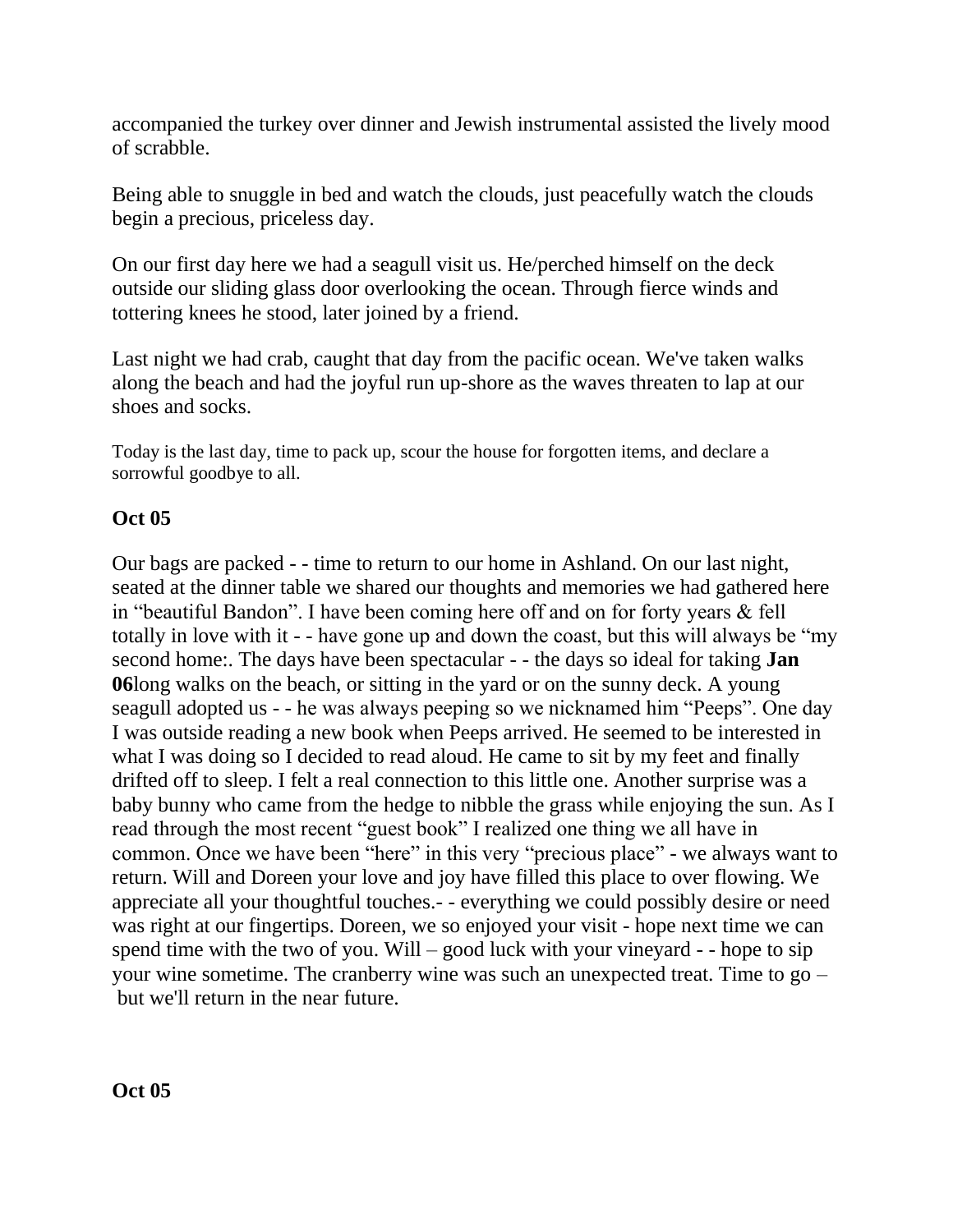Its hard to leave this gorgeous view – what a wonderful week this was. We hope to return next year.

# **Oct 05**

We so appreciate the extra effort you have made out stay here the best yet. (we slept great!)

Your home is a **Jan 06**very special for Jim and I as over the course of 5 years we've come to love it as if our own. We've been blessed to have made memories with each other, our families and our friends.

This parting feels the saddest of all as hopefully we will be here as Bandon residents (next year).

# Oct 05

Our first trip to the ocean and Bandon and we end up at the perfect beach house. The views are beautiful and the clean, fresh air is revitalizing. We have never slept better and waking to the sound of the ocean and the chorus of seagulls expecting breakfast is especially fun. We look forward to our next visit to Bandon and our stay in this most charming beach house. D & B, Colorado Springs, CO

We know how why our parents return to Bandon every year. What a absolute beauty this place is. You make it feel like "home". The view, warmth, and friendly people – It's the Best! Mom and Dad returned home on Tuesday. Dad is still not 100% I must admit, somewhat weird without them with us – Lord willing we will return all together next year! Thank you so much. Looking forward to meeting you next time. J&J D, Utah.

### **October 04 Jan 06**

Another great week in the Beach House at Face Rock. The amenities are excellent and we look forward to returning next year. The week doesn't hold enough days when your busy looking for mushrooms, crabbing and golfing.

Glad the furnace was working for us.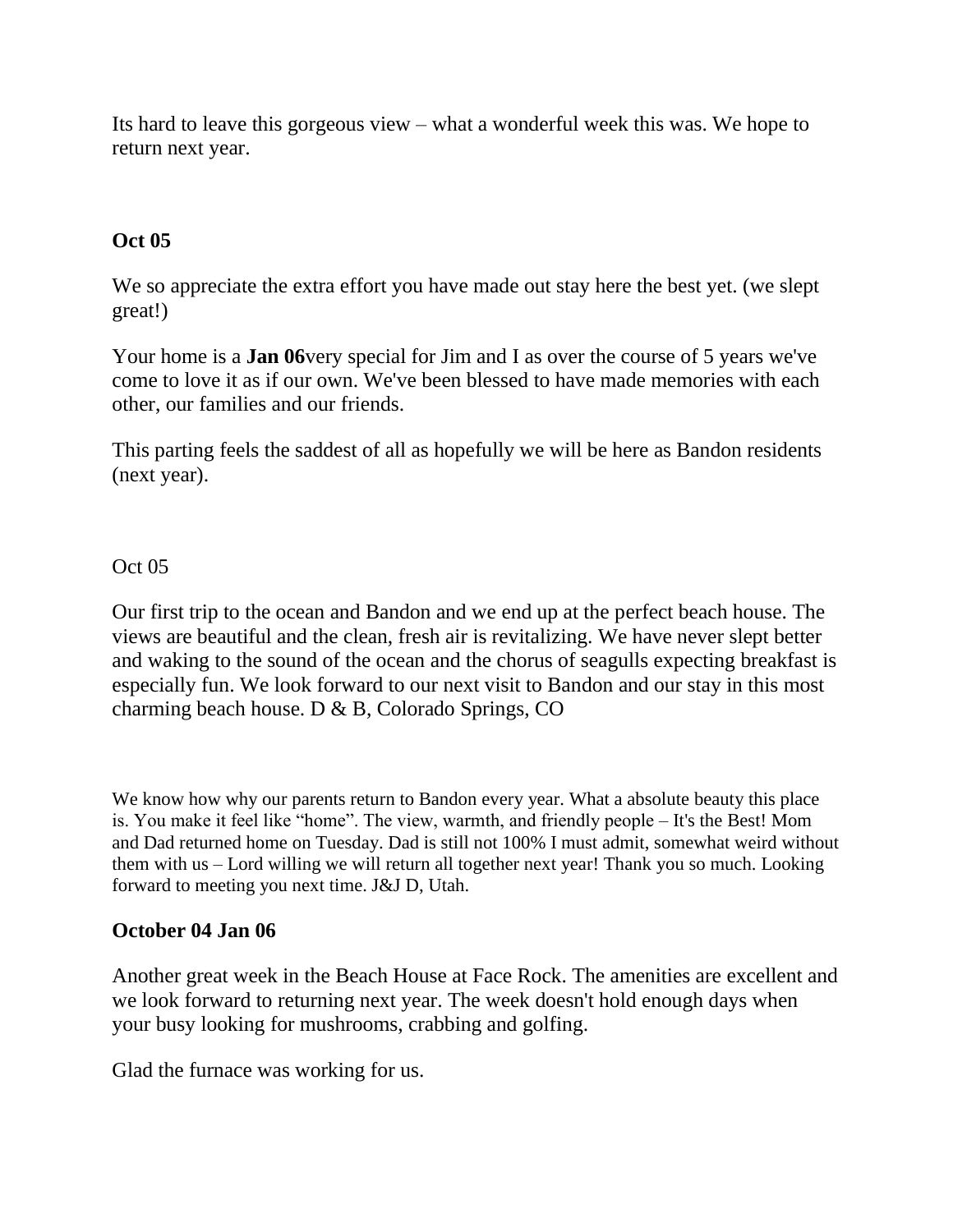Like bad pennies we keep "coming back" --

Don't need to tell you how we love it here - the view can't be beat.

# **July 04**

This has truly been a vacation!

How can you not love getting up to this spectacular view every morning!

Great house, terrific view, wonderful time.

### **July 04**

I have really enjoyed my first trip to the Oregon Coast. It has been a relaxing and fun trip - I hate to leave!

### **July 04**

This place is really wonderful. It's everything my son Jim said it was and more. We really love it here. It's so peaceful & quiet with the sound of the waves and the beautiful sunsets! What a great trip to the Oregon Coast

Thanks again for the best view in Oregon! See you soon!

#### **July 30, 04**

We camped at Bullards Beach for more than 20 years. Whenever we took a ride and drove past this house, we thought it looked so cute and cozy. Well, it is all that and more, plus an absolutely wonderful view.

Thanks for sharing your peaceful home with us!

### **June 04**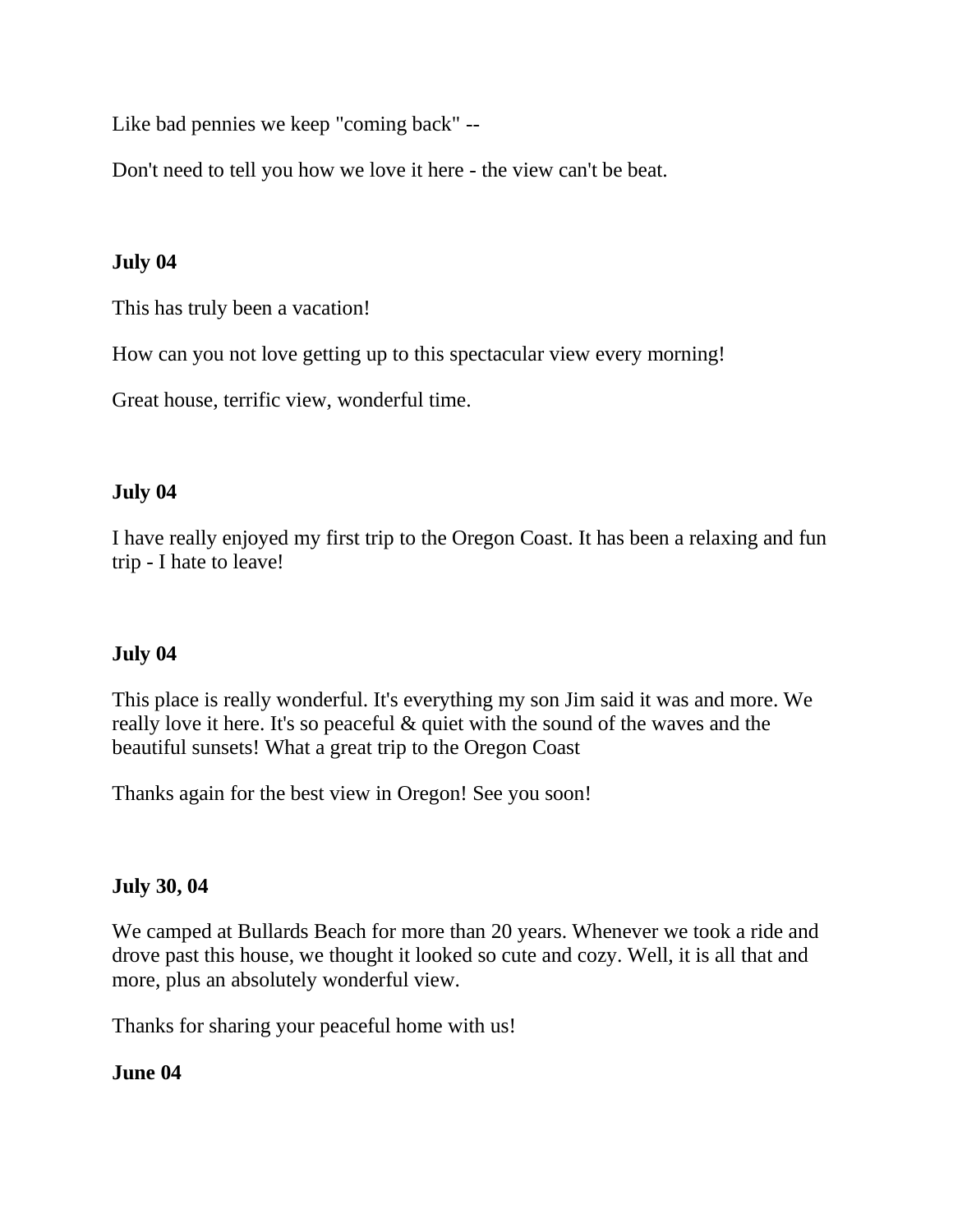The house is just as nice as I remembered, your hospitality is/was appreciated. I enjoyed the weather rain and all. I chopped wood for the first time in my life - thanks!

This is a great, comfortable place to stay - I hope we can return next year!

Riding on the beach was fabulous too, I really enjoy Bandon and being so close to town makes this the perfect spot!

# **June 04**

This was my 16-month-old nephew's first ocean experience. It has been so wonderful for us to see the excitement and amazement on his face as he put his toes in the water and gently touched an anemone. The sound of the ocean, the creatures in the tide pools and our "home away from home" have added to the enjoyment that we have experienced during our Bandon vacation.

Thanks so much for this lovely retreat. It way/is a fantastic place to vacation with our children, son-in-law and only grand child.

Best wishes.

# **May 04**

Once again our life has been enriched by your gracious sharing of this delightful home - and rabbits, and birds, and the best view in the world! It has been our most precious time ever.

### **May 04**

The end of another great week (our  $9<sup>th</sup>$  time). We have traveled a lot but the beach house here is very special. We always enjoy our time here. Thanks so much.

### **May 04**

We loved the house sooo much thank you and we enjoyed the view of the ocean and the pink sunsets. Thanks!!!

We went horse back riding, tried to go fishing and we all loved it!

# **April 04**

We absolutely love the house! It is so comfortable & cozy with such a wonderful view. Lots of walks on the beach, lots & lots of pictures and some much needed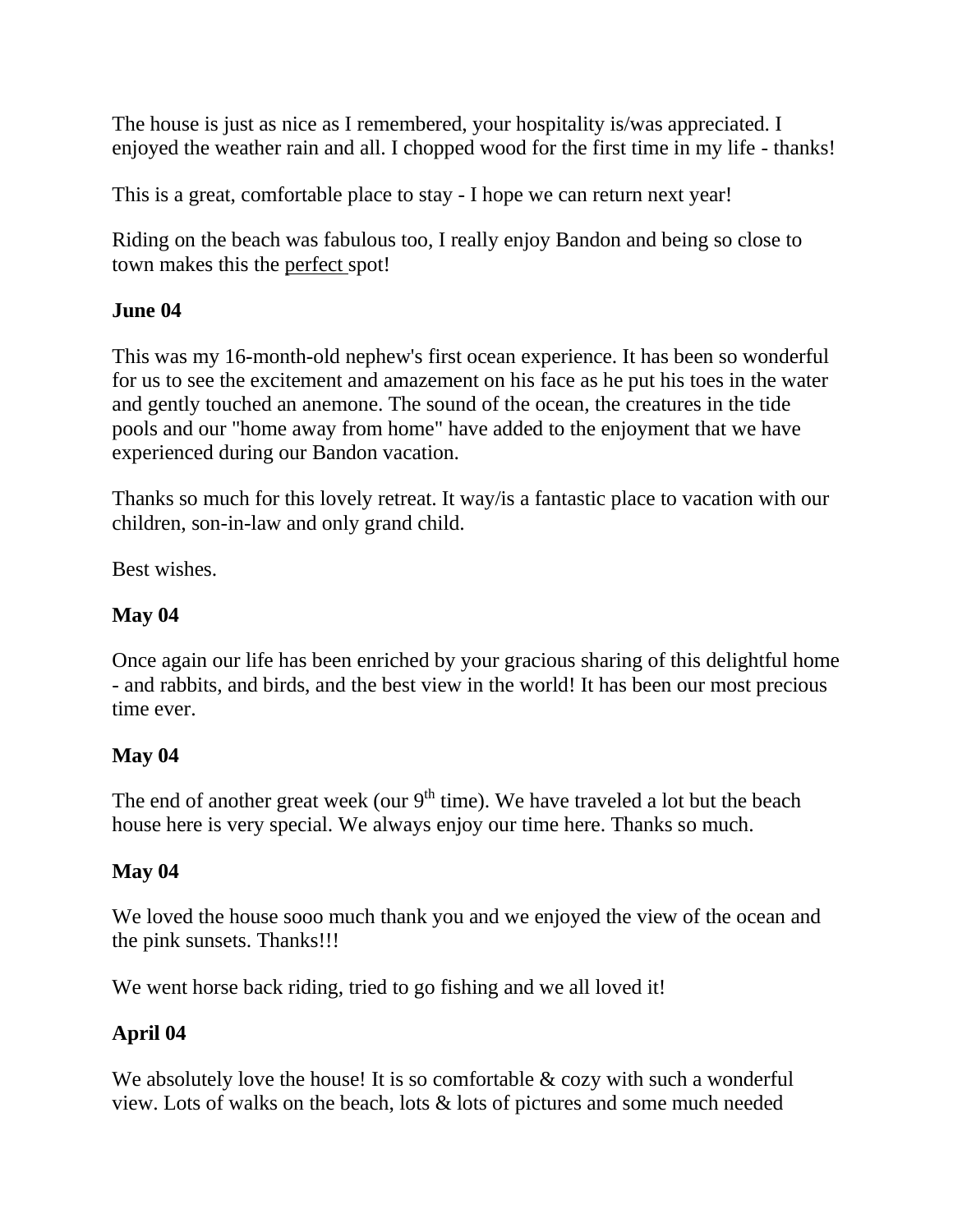relaxation. Everyday we would be met by the same 3 seagulls that would chase all the others away from "their" yard. Thank you for letting us celebrate our  $16<sup>th</sup>$  anniversary in such a beautiful place. We will never forget it.

Until next time

# **March 04**

Guest #1 - Beautiful house and great view! Nice not seeing sun for seven days!

Guest #2 - Great beach combing. Found lots of agates!

My favorite kind of diamond.

Guest #3 - Enjoyed the vacation. Missed the sun! The house well stocked.

# **February 04**

A wonderful weekend! The view is spectacular!

Thanks for having us on such short notice..

We hope to come again.

### **February 04**

A wonderful weekend! The view is spectacular!

Thanks for having us on such short notice..

We hope to come again.

P.S. Thanks for the Cranberry Sweets!

### **January 04**

This cottage is so wonderful - cozy, warm, comfortable and accommodating. Everything is close at hand for our comfort. What a joy it has been to watch the waves as they smash against the rock.

The guest book was very helpful for restaurants & churches. I particularly appreciated being able to have my elderly mother call me daily while I was gone and the use of the VCR.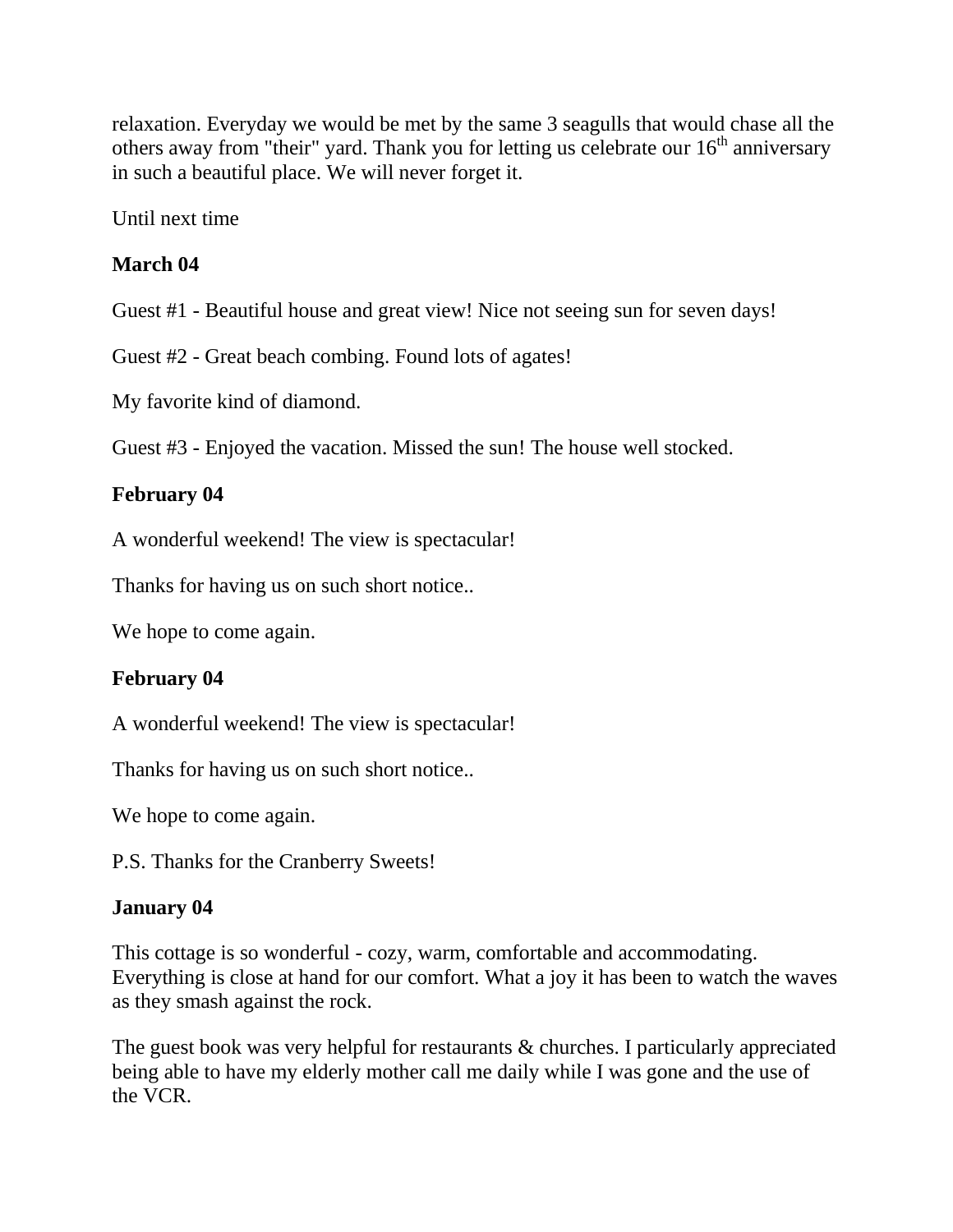Even when we were buffeted with 60 mi./hr. winds and horrendous rain we were comfortable in front of the fire.

Thank you for a lovely vacation home.

### **January 04**

We've had 3 beautifully sunny, warm days with a spectacular ocean! We've loved watching the waves here, at Shore Acres and Bullard's. Got to really watch them yesterday during our lock-out! Thanks for your rescue!

Halibut at the Wheelhouse was yummy as was the chowder and our not-to-be missed ice cream cones at the Cheese Factory. Creatures of discriminating habits!

We love the new sofa and chairs and range and appreciate all that you do for our brown bunny with white tail. He lives in the ground cover on the North side of the slider.

### **December 03**

Thank you for the cranberry jelly candy and a wonderful week here at Face Rock. We love the view, the house and the friendliest people in the world. Had to use more heat and wood than we thought, but it was beautiful one day & we love the rain too.

### **November 03**

November in Bandon was beautiful! Great sunsets, lots of wild life (bunnies, seals, etc).

We were the recipients of Mother Nature's beauties.

The new cook stove and microwave were very nice although we will miss the ambiance the old stove added to the cottage.

Thank you once again for your hospitality and use of this very cozy cottage with the beautiful view!

### **November 03**

I've seen double rainbows over the LADY, hail and rain and gorgeous sun Doreen and I confirmed my first visit here was in October 1989. …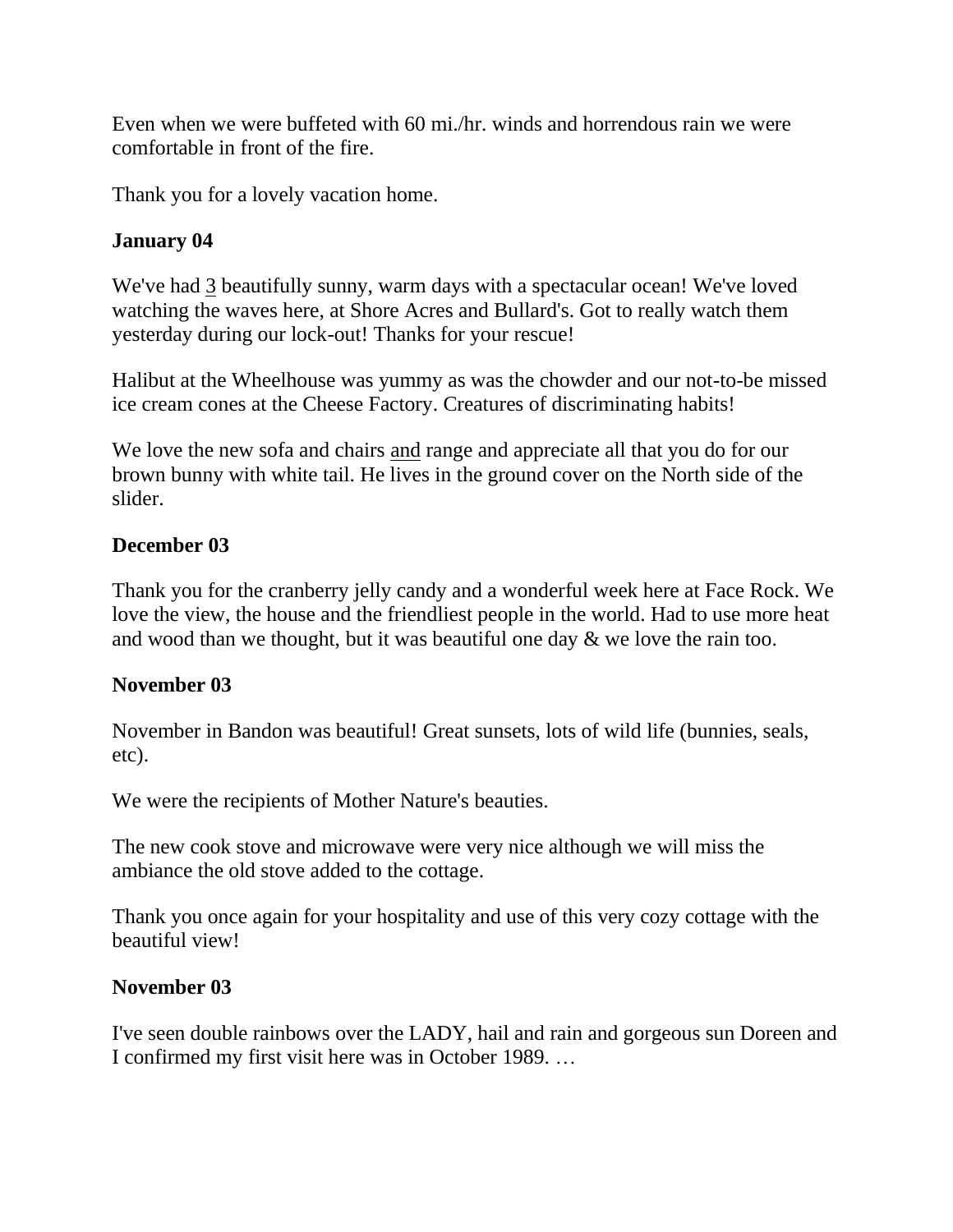The beach house is in stone center of my being, my heart, home… (look for the little brown bunny with white tail. He lives in the ground cover on the North side of the slider.

# **October 03**

We had a wonderful stay here. Restful, relaxing, so much beauty. This is such a great place to stay. Thank you so much for making it available to us!

### **October 03**

Another perfect week of lots of sleep, great fresh fish and rest! Looking forward to the 4<sup>th</sup> of July! This feels so much like "home" it is sad to leave.

#### **September 03**

Wonderful vacation! This is our third trip to Bandon, and we only regret that we didn't stay in your home earlier. We just loved it here. You have made it such a comfortable retreat, and we particularly appreciate the historic touches about the original homeowners and Bandon in general.

Thanks, too, for your kind and thoughtful welcome.

This was the first time we stayed in Bandon for a full two weeks. We had an absolutely perfect time and look forward to our next visit. We will certainly try to stay in this home again. Thanks for making it such a special place to stay.

#### **Aug 03**

The pictures on your website do not do justice to the beauty and coziness of your house at Face Rock has to offer. Our first Northwest trip will hold memories for years to come.

The scenic beauty from the golf courses to the redwoods is awe-inspiring. A week is just not long enough to enjoy all the things Bandon has to offer.

We were fortunate to have great weather - only two days of fog, and some great sunsets.

We hope to return in the future and your house will surely be called home when we do return.

Thank you very much for a great place to stay.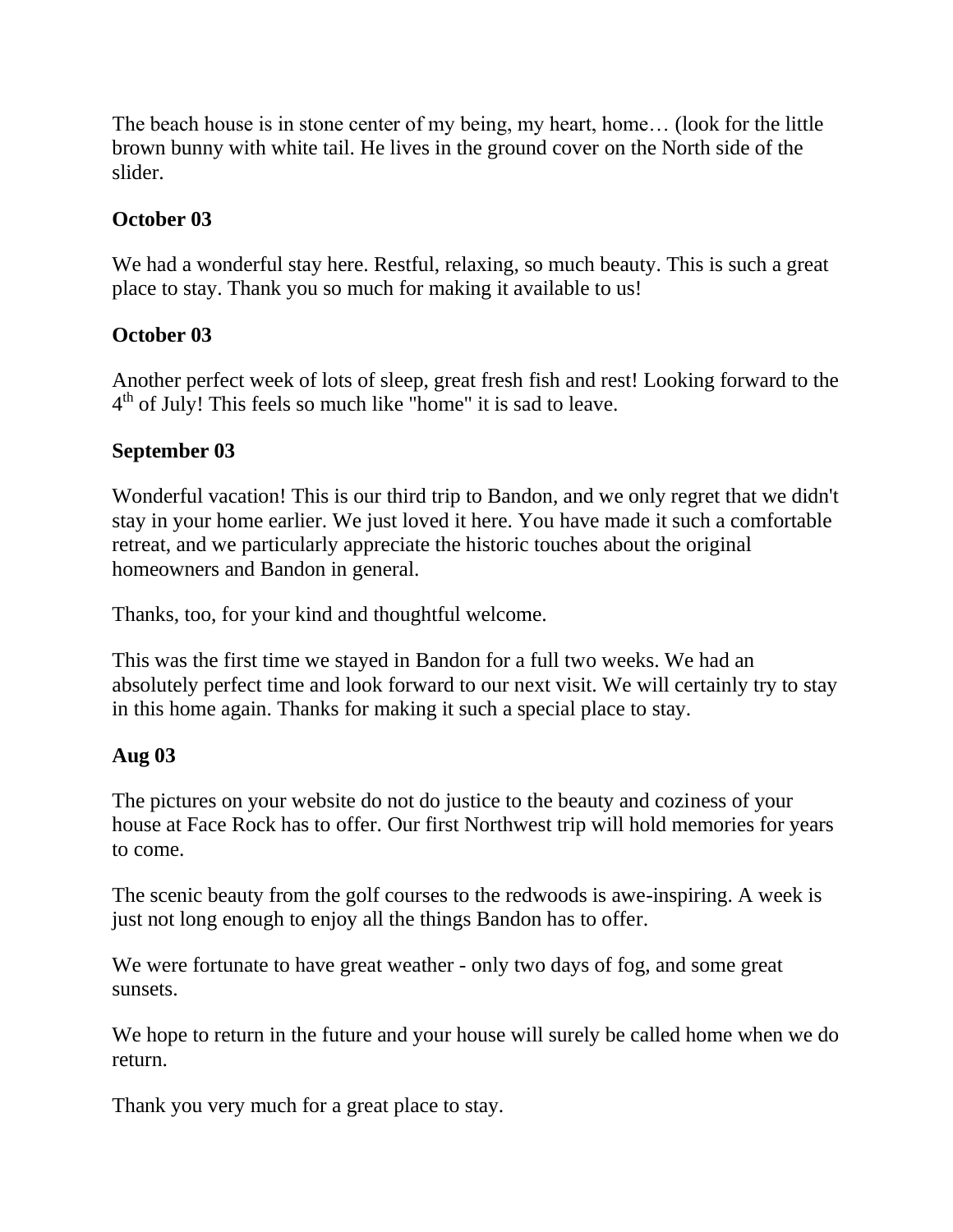### **July 03**

Wow. What an interesting  $4<sup>th</sup>$  celebration in Bandon. The best spot for viewing ii is the bar above Harp's. We keep it safe and sane. Thanks so much.

# **July 03**

Thank you so much for the use of your lovely little house at Face Rock. It's hard to believe the scenery here could be any better than our own in Colorado, but the rocks and waves and sunsets have their own special beauty. The vie reminded us of every day, why we were here. Thanks again.

# **July 03**

It's been a very special week - the weather has gone from foggy and misty to warm and sunny - every day perfect. We especially enjoyed the warm evenings and dining al'fresco.

This has been our first visit to Oregon, but it won't be our last. We've loved the house, the beach, the weather - everything. Thank you for creating a welcoming environment where our children would remark "let's go home" - meaning this house at Face Rock.

We'll be back - we can imagine a cold Christmas with walks on the beach and snuggle time by the fire. Thanks

### **June 03**

You and your cottage have given our family a week to remember! Thank you for sharing it with us.

When we arrived Monday we spent the evening walking along the beach. It was our senior son's and sophomore daughters' first time to see the ocean. They were excited to experience the ocean here at Bandon.

Tuesday we drove to the sea lion caves north of Florence, and on to Newport to see the Oregon Coast museum. It was so much fun.

Wednesday we went out on a charter fishing boat here in Bandon (the Barbara K). All four of us caught our limit of Rock Fish. We are taking a cooler of fish home with us. We once again spent the evening walking the beach. Great day! Thursday was a must for everyone! We drove north of Bandon to the state parks by Charleston. Shore Acres and the botanical garden was a treat and Sunset Bay was so interesting. We ate our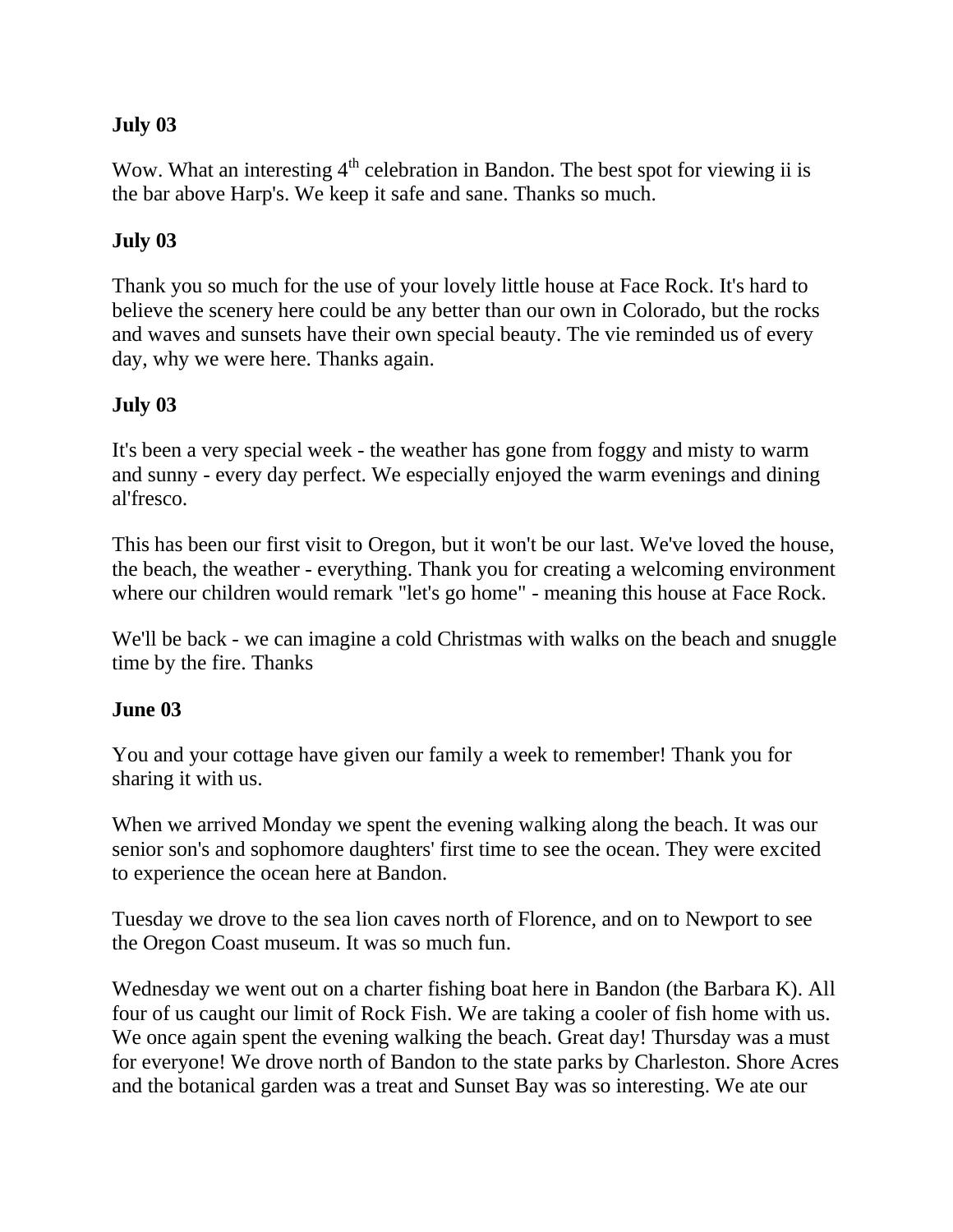dinner at Charleston at the Fisherman's Grotto. Husband mike had the best salmon there. Friday was a fun day going through all the shops at Old Town Bandon. We got gifts for everyone. Tomorrow, we leave to go home to Nebraska. We take with us great memories of a time spent here at Beach House at Face Rock!

### **June 03**

Beach House at Face Rock was all we expected it to be and more. During our last two weeks of teaching, we were giddy with anticipation for what was to come: - glorious views, restful mornings with coffee in hand, and mindless searching of agates on the beach

We enjoyed eating lobster at The Harp for our  $32<sup>nd</sup>$  anniversary, visiting Florence, and roaming Shore Acres Botanical Garden.

Thanks again for a restful week. Look forward to visiting again next year.

#### **May 03**

After many years of visiting here, this was the vest visit ever.

It never changes in all the important aspects - kind hosts, yard and home so inviting, the best view on the coast, the restless sea and lovely, lovely groups of winged "droppers in" from sunrise to sunset. It is always a dream answered and begging a repeat! Our love and blessings on you -

The house was perfect for me and my newlywed husband. We enjoyed the breathtaking view immensely. Bandon has made a perfect honeymoon. We loved it!

As always we had a wonderful week. Weather was fantastic. We are always thankful to be able to come for a week to get away.

### **February 03**

I came here needing peace and found it! My husband came here looking for crab and found them! We came with good friends, which made it all perfect!

How can we thank you for sharing this perfect place with us. There are no words to thank you enough!!!

With luck we will be back to enjoy it again.

### **February 03**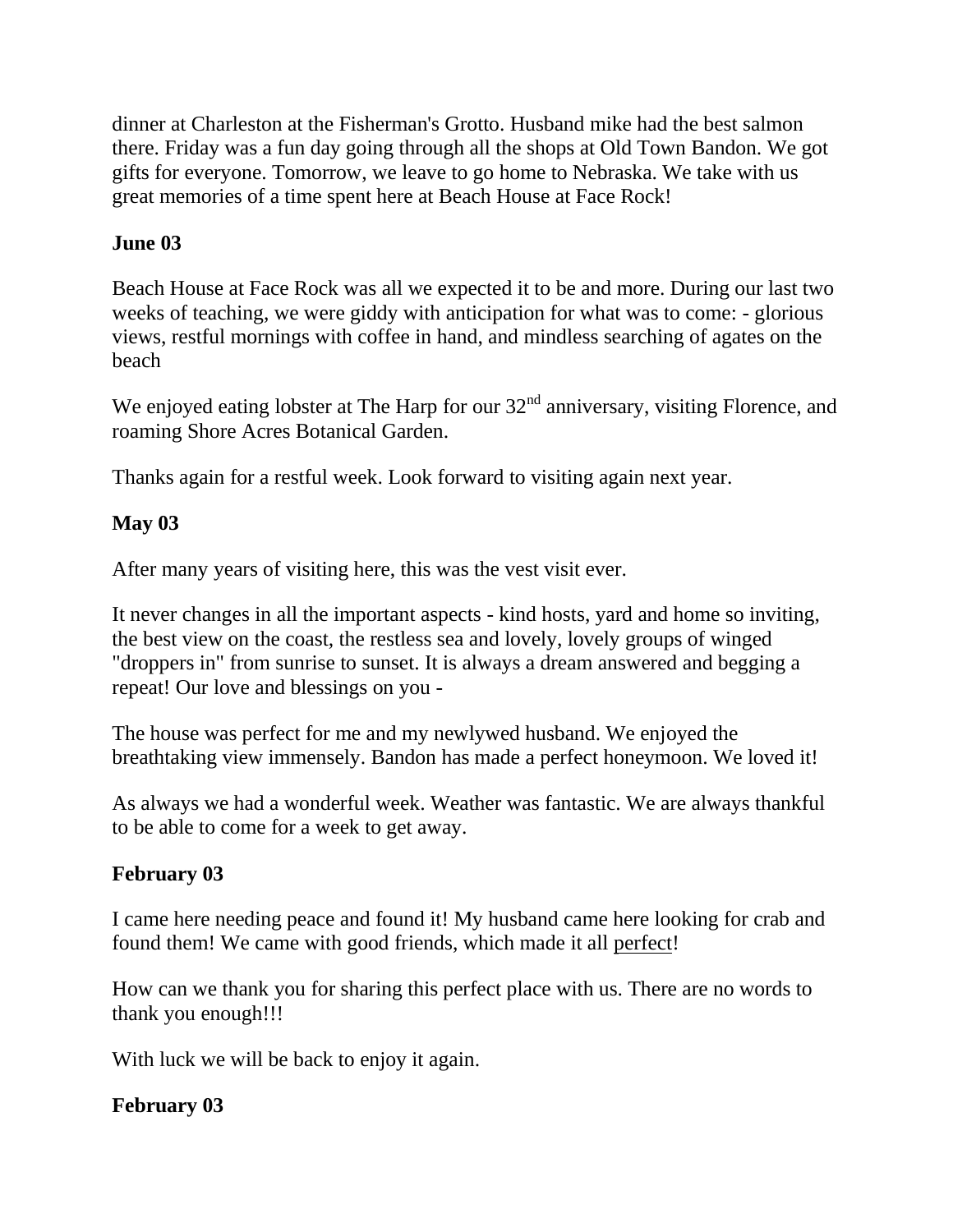Thank you for sharing this wonderful place on God's earth with us and all who come into your life. You are an example to us all of "God's Stewards". May both continue to be blessed by him.

You were so nice and pleasurable to talk to and this house is just a wonderful place to be. Thank you for the love that shows from you into all you have given to us and others, to, by furnishing and comforts here - and the view and the history are fantastic.

We are always "Making Memories" in our family - but this trip we're here with our special friends and the "memories" we'll take home are the best of all. Thank you again & again for your generosity. God's Blessings to you & our sincere thanks.

March 03 (a child's comments)

We are having fun. It is very homey. I love it here. It is cool!! Hope to see you again!!

# **January 03**

What a gorgeous spot! We never tire of wave watching and walking on the beach, even if it is raining. Coming from Colorado, any form of moisture in marvelous. Yesterday during our walk we found a perfect sand dollar.

Thanks for the hospitality of this clean, well-equipped home. We hope to return in '04.

### **December 02**

You gave us everything you promised. We've enjoyed the visit very much. You certainly have a view that can't be beaten.

### **December 02**

The view is fantastic! This has been a great Christmas retreat. This is our third holiday in Bandon and we look forward to coming again soon.

### **December 02**

Even though it rained all the time, we were here except the day we are leaving, my daughter & I had a joyous time, shopping, watching the ocean and feeding the birds. Thank you very much for all your kindness both big and small.

### **December 02**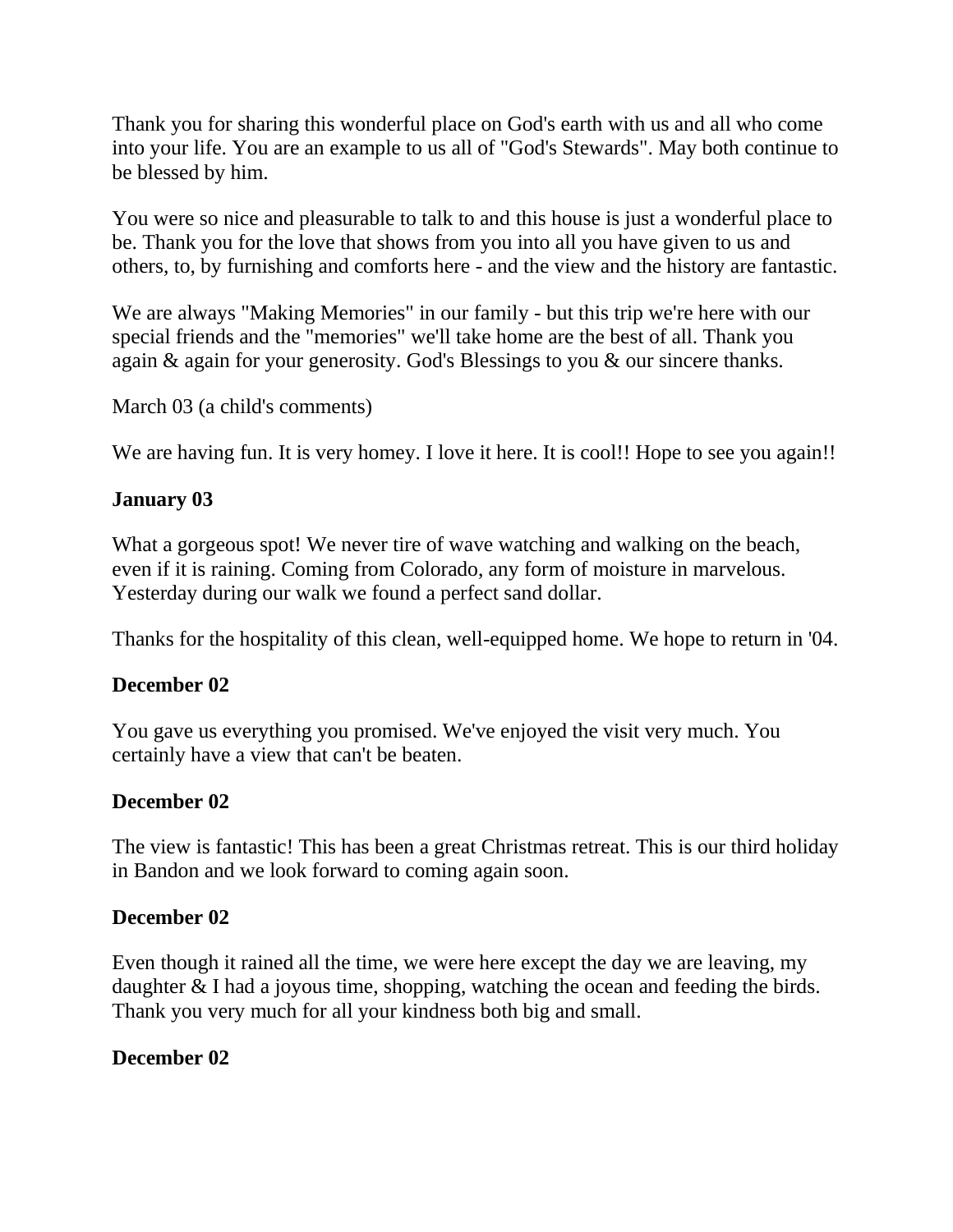You gave us everything you promised. We've enjoyed the visit very much. You certainly have a view that can't be beaten.

# **December 02**

The view is fantastic! This has been a great Christmas retreat. This is our third holiday in Bandon and we look forward to coming again soon.

# **December 02**

Even though it rained all the time, we were here except the day we are leaving, my daughter & I had a joyous time, shopping, watching the ocean and feeding the birds. Thank you very much for all your kindness both big and small.

# **October 02**

We had another wonderful week relaxing here. Perfect fall weather. Met many friendly folks. Thank you. See you next spring!

# **October 02**

What a wonderful house - prefect for our great family get-a-way. We enjoyed two days of beautiful, sunny weather & two days of cozy, foggy days. The views are just spectacular! Thank you for providing such a great accommodation - we hope to be back next year!-

# **September 02**

Lovely, Lovely, Lovely!

Three very tired ladies entered this house a week ago. Three very relaxed and rejuvenated ladies left today!

Thank you for sharing the cottage and the view.

# **August 02**

Another nice stay in the wonderful place. The view changes frequently. This is such a great place to relax. Thank you for making it available.

# **Aug 02**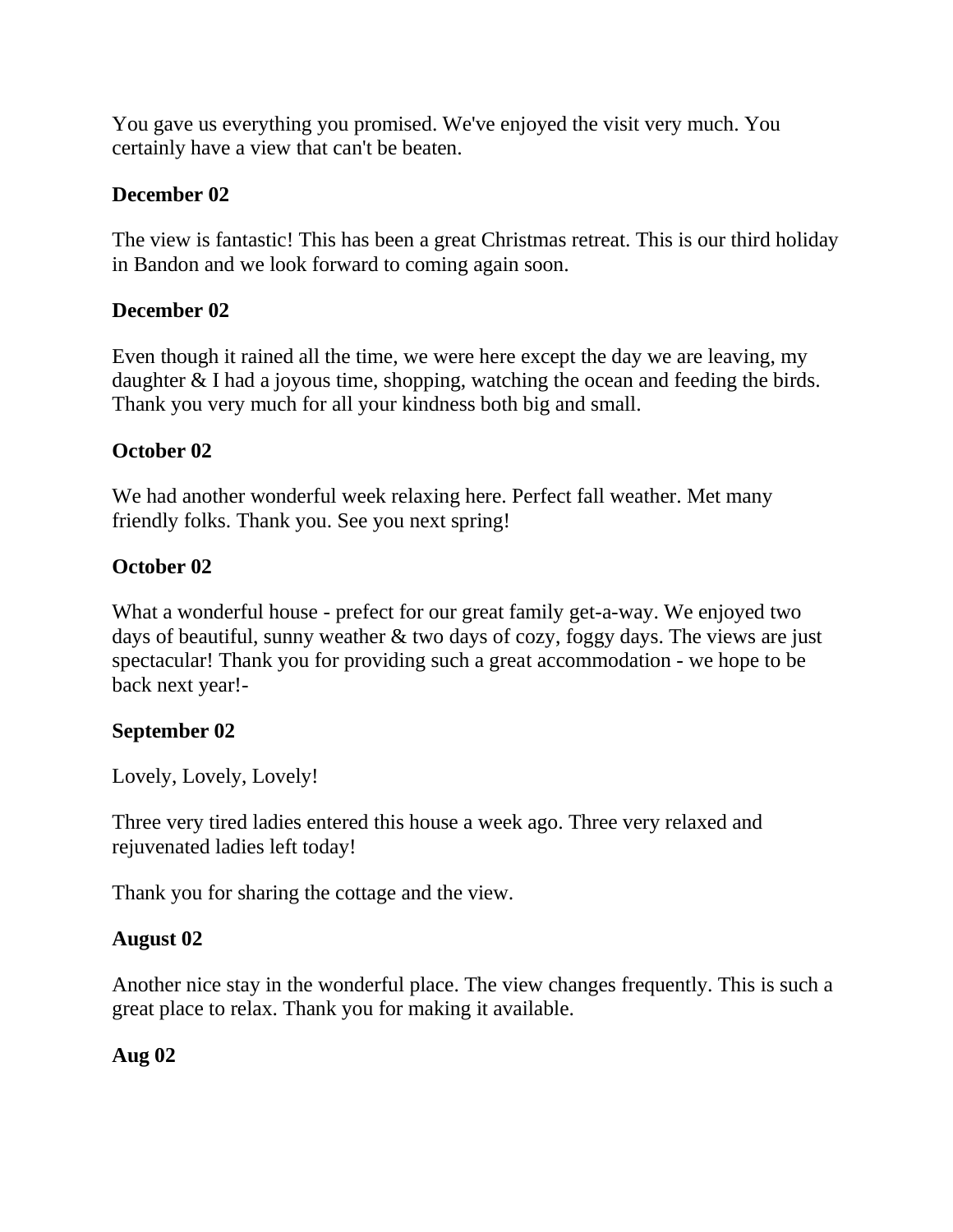What a welcome change from  $110^{\circ}$  in Phoenix. The view is magnificent. Everything is so well planned and comfortable. Thank you for a wonderful vacation. Will see you again soon.

# **Aug 02**

As usual our stay here has been wonderful as always. The rest, rejuvenation of body and soul and the many memories are worth so much to both of us.

This year especially was very much needed and almost missed…. This week has played a large part in helping both of us to heal and strengthen our bodies and our mind. Especially Lee who feels he's been given a new lease on life. We both realize what a precious and joyous gift we have been given from our Father in Heaven and we hope we never take it for granted again. Thanks again and God willing, we'll see you next year.

# **July 02**

The small town of Bandon is so welcoming and this cozy home overlooking Face Rock is wonderful. This house had everything needed to make this a perfect vacation for our family. I cannot think of anything that I would have changed. We have made a lot of special memories and will always speak fondly of our trip to the Oregon coast. Thank you so much for opening up your home to us. Best Wishes!

# **July 02**

We have been coming to your charming cottage since 1987 and always completely enjoy our time spend in this little home by the sea!!

# **July 02**

What a lovely cottage! The view is so nice and the beach is such a great place.

The history on the wall, puzzles, well equipped kitchen, meals on the deck all make for a relaxing time. Thanks a lot.

# **July 02**

Thank you so much for making available this lovely home. It has an atmosphere that invites relaxation. The view & sound of the ocean waves are wonderful. Our children, ages 9 & 11, combed the beaches daily to gather treasures, and enjoyed the puzzles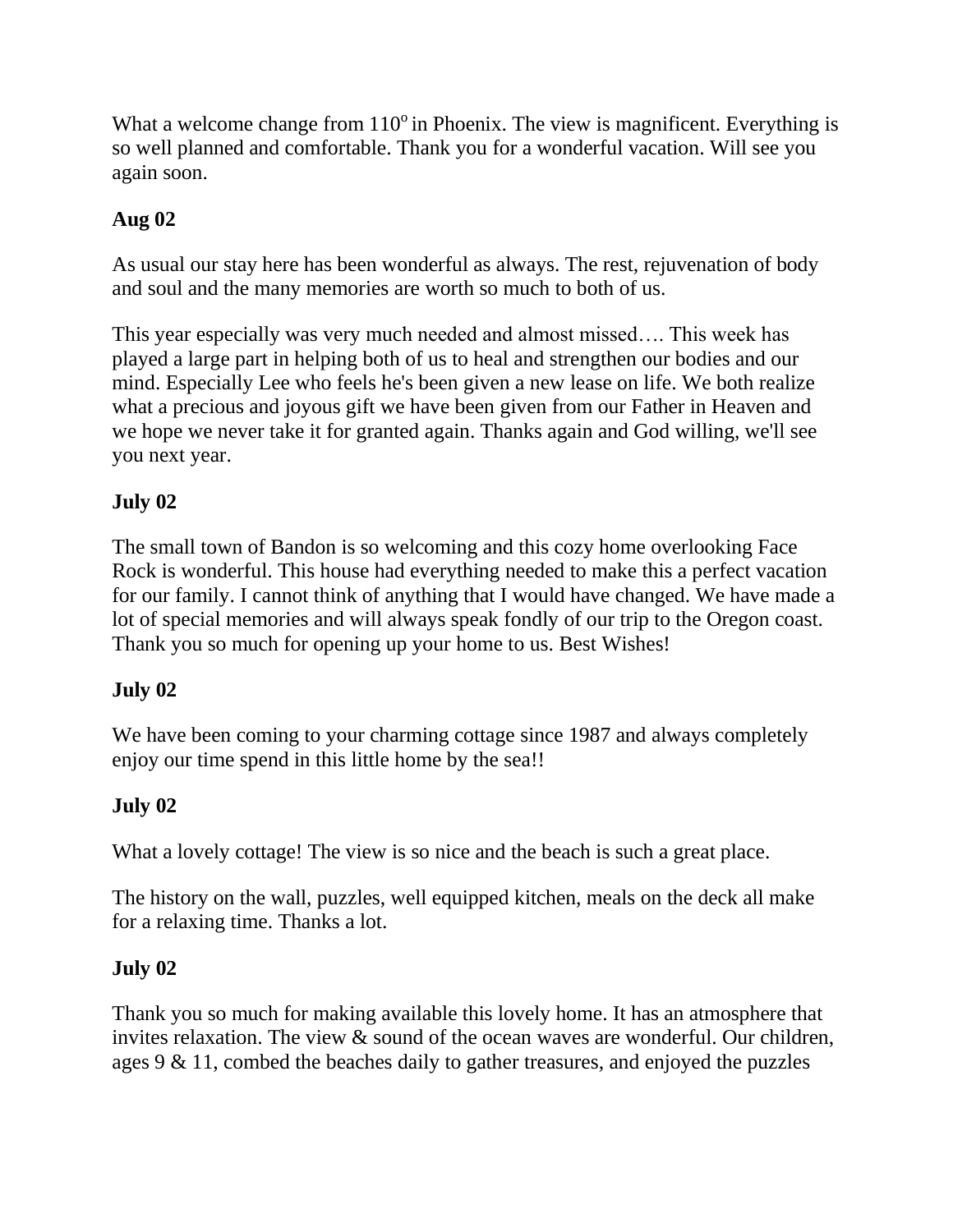too. We enjoy the Oregon Coast and have really liked staying put in one spot for 4 days. Now back in the car!

# **June 02**

Thank you so much for letting us stay at your house. We absolutely loved the house and the view. We had such a great time! This was our  $1<sup>st</sup>$  time but we plan to come back at least once a year.

# **June 02**

Our stay was wonderful. Beautiful view and very comfortable house. Very relaxing and lots of things to do.

# **June 02**

My husband and I enjoyed a moment in paradise! Having lived in Lincoln City in my past, I always tell Jeff how beautiful the Oregon coast is. He finally got to see for himself! Now its back to Las Vegas!

# **June 02**

Thank you for the house. The views are spectacular! The house is quite cozy and a little too cozy. I didn't get in enough time at the beach because I was too relaxed here (hahaha). Since relaxation was a major goal, however, I am quite pleased. Your information book is fantastic!! I hope to come back and enjoy your place again. Thank you again soooo much it is a great little house.

### **June 02**

Thank you, Doreen and Will!! What a great place. We had a wonderful time with family & friends. This magical place has captured our hearts and your cozy, thoughtfully decorated house has added to our joy. We will be back.!! Cheers to you.

### **May 02**

As we savor our  $17<sup>th</sup>$  stay in this unique little cottage at Face Rock, we again appreciate its charm, roominess and setting.

Each year we carry our souls to Bandon for renewal and nourishment, pure pleasure, and another thrilling experience with the mighty ocean. Your friendship and provided comfort are treasures more that you know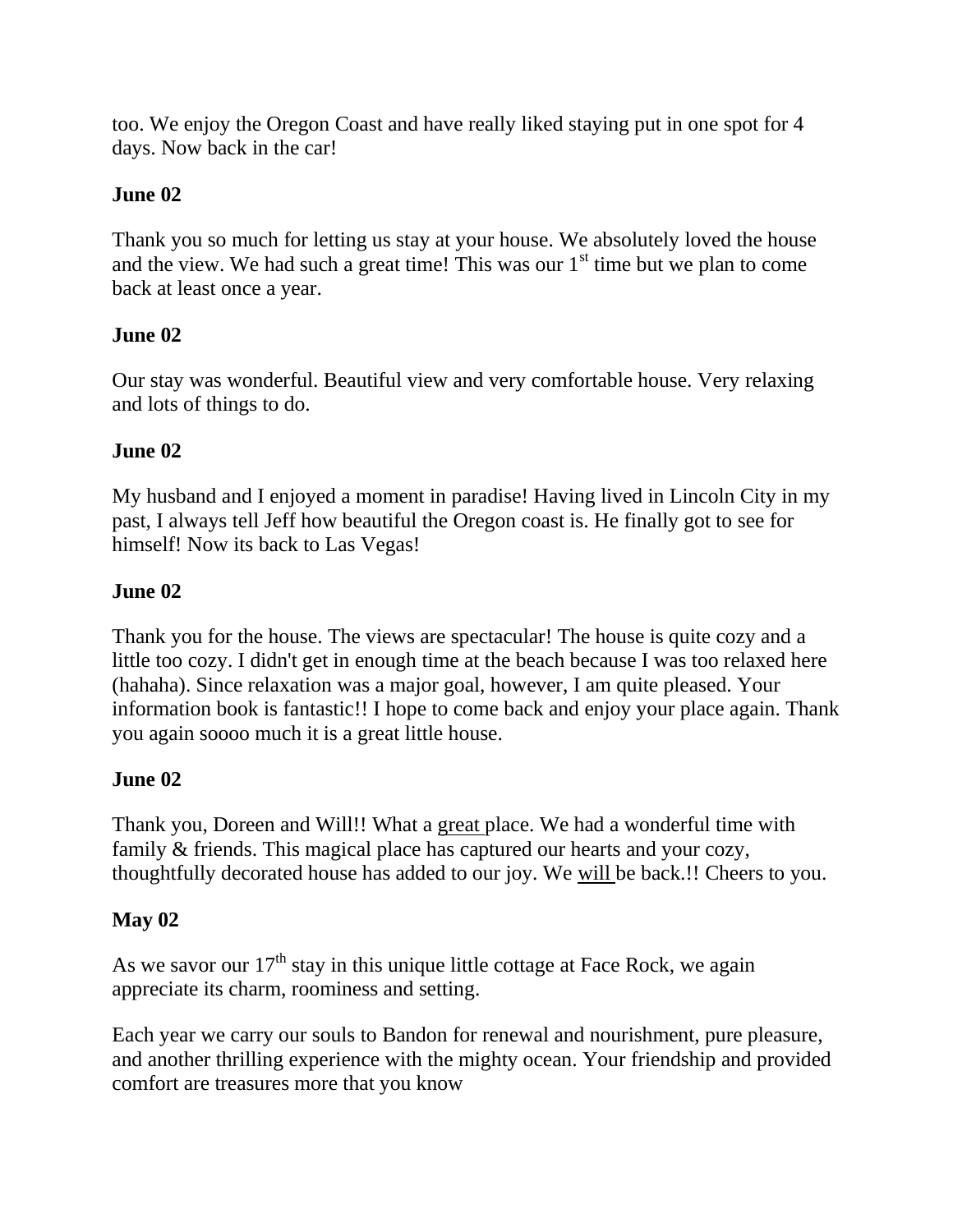### **May 02**

8 nights and 7 sunsets. How blessed were we? All sunsets were viewed from your deck of this cute cottage. We had a wonderful time experiencing rain, sun, clouds & being sandblasted during a windstorm. We explored the southern coast from Brookings to Reedsport. Saw all four lighthouses. Spent plenty of time exploring the shore outside the door. In Bandon we saw 15 breeds of birds and 2 breeds of seals. All fairly up close. What a treat! We even think we saw a puffin! The tide pools were an extra treat. We enjoyed petting the bear cubs @ the Safari: not as cheesy as we thought it would be. Best fish & clips in State @ Bandon Fish Market. We did so much thanks to your central location of the coast & near the wayside to boot! Yes we did relax to. Stayed our last two days @ the cottage flying kites, making sandcastles, reading etc. No TV here! Thank you so very much & hope to see you again.

# **March/02**

Thanks for a cozy weather filled week!! We will certainly include Bandon in our future vacation spots.

More storms would be good!

# **March 02**

What a wonderful, beautiful, quiet, relaxing week we've enjoyed. Thank you for sharing this incredible place with our families - we love it here. Thank you also for *Go Fish*, *Crazy Eights* and *Old Maid* - The kids loved them and couldn't stop playing them.

We hope to return here again and again.

# **March 02**

We had a wonderful, extraordinary and so peaceful stay here in your great home. The kids have seen so much - actually all our heads are packed full of memories, sights and information of this great part of the world. The tide pools are beyond words - as are the whales, the view and the deep binding peace of this slice of heaven.

### **March 02**

Ah, breath in - breath out, sitting in this lovely wingback I feel so content - a real gift you offer in your attentive nature to comfort.